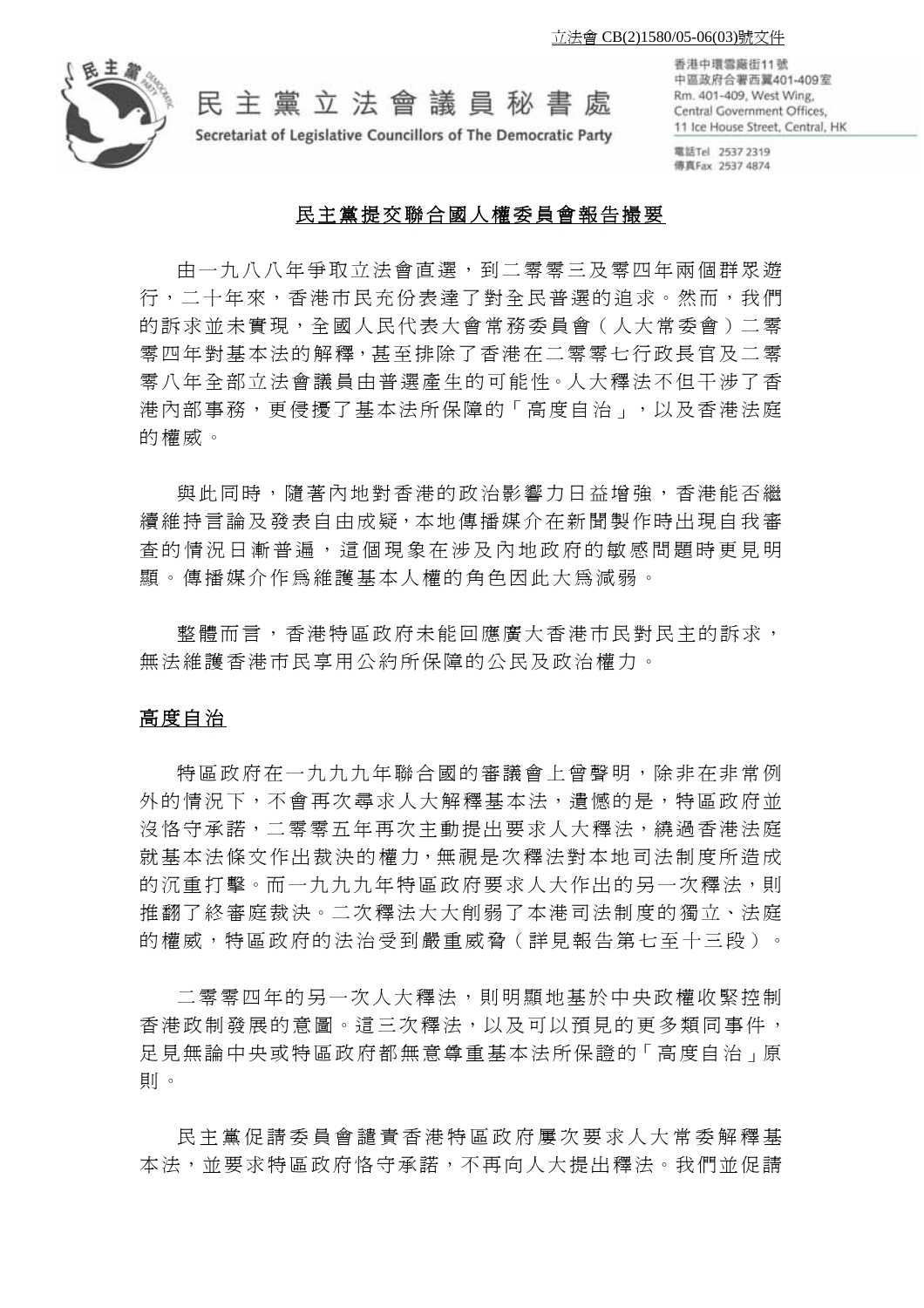委員會考慮委任特派員,就著渦往數次釋法,深入了解釋法渦程,以 及 有關程序如何削減香港特區的自治、削減公約所保障的公民和政 治 權 利。

# 全民普選

二零零四年人大常委對基本法的解釋及其後作出的決定,無視香 港市民對民主的訴求,否決了二零零七年行政長官及二零零八年全部 立法會議員由普選產生的要求(詳見報告第 15-23 段)

香港特區政府對市民要求民主的呼聲充 耳不聞,推出與公 開 及 民 主選舉原則背道而馳的政制改革方案。現行立法會功能組別制度給予 一 小撮人投 票特權,當大部份市民只有 一票選舉 立法會議員時,他 們 則 享有兩票。一 九九五年委員會在審議香港人權 狀況時已 指出這個制 度對選民存在基於功能和財富的歧視,與公約第二條不符。然而,政 革方案竟提出增加立法會功能組別議席的建議。政革方案更提出,行 政長官所委任的區議會委任議員可成為選舉委員會成員,成為選舉行 政長官的小圈子的成員。這個安排若實施,香港的政制發展距全面民 主的目標又退一步。

即使香港社會堅持要求改善政改方案內容,在方案內引入更多民 主成份,或提出淮一步民主化的時間表和路線圖,特區政府以無商量 餘地的態度、強硬的立場,拒絶就政改方案作出任何修改,當局的頑 強堅持最後導致立法會否決政革方案。二零零七及二零零八年的特首 和立法會選擇無法根據基本法的規定, 向全民選舉邁進。

政革方案被立法會否決後,行政長官並未主動參與立法會就訂定 全民普選時間表和路線圖的討論,相反,行政長官選擇委任新建制成 員,會 成立 委員會,在閉 門會議內討論 相關事務。我 們對此深感顧 慮, 擔 憂政府在 討論日後 特區的政制安排時,刻意將 立法會民 意代表排除 在外(詳見報告 第 29-40 及 164-193 段) 。

我們希望委員會注意到大部份香港市民希望在 2012 年前實行全 民普選。委員會應要求特區政府在下年度就其在訂定普選時間表和路 線圖方面的工作進展提交報告。

正 因公眾對民主的訴求不獲回應,基本法所保證 的「高度自治」 原則不獲遵守,香港成功的基石,法治、自由和人權亦變成不堪一擊。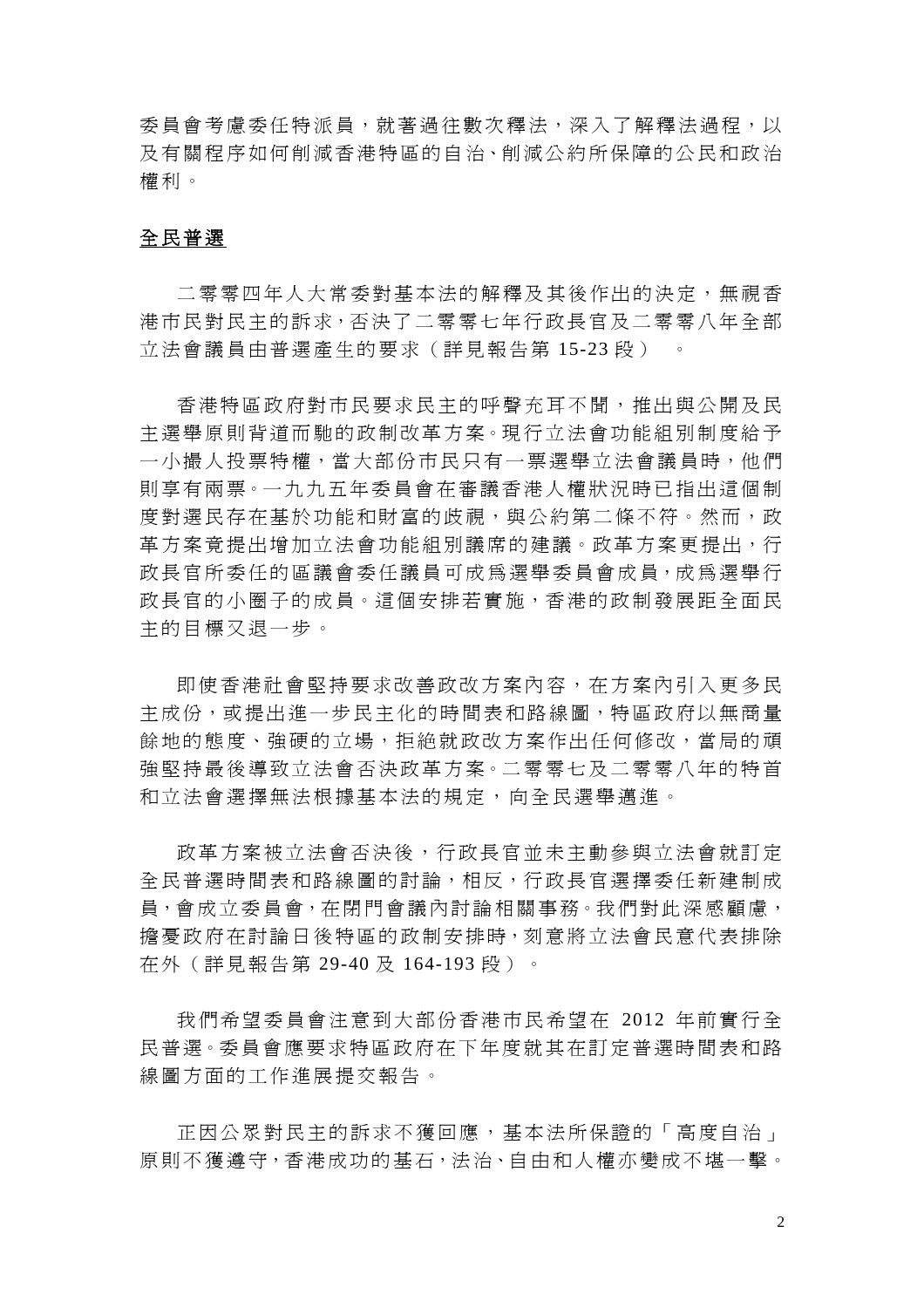# 對自由的限制

# 發 <sup>表</sup>意見的自由

過往數年,中央政權對本港傳媒的影響日益加強。中央官員發起 的「愛國論運動」引發了新北京陣營對本港民主派人士的攻訐(詳見 報 告第 108-114 段)。本地傳播媒介在政治壓力 下被迫兩 極化,大部 份被迫採取親北京路線。多項研究和民意調査顯示越來越多市民感受 到本地傳媒的自我審查。

三名受歡迎的電台時事評論節目主持政治壓力和暴力威嚇下「封 咪 」 放 棄 主 持 節 目 , 進 一 步引起社 會對本港發表 意 見自由 受 壓 的 恐 慌。更令我們擔憂的是,政府委任委員會檢討公共廣播服務的功能和 角色,試圖對特區唯一的公用電台重新定位,再一次引起公眾關注, 政府是否尋求方案將公用電台轉為政府的宣傳口舌。

# 對 私生活的保護

近期法庭就 数法機關透過秘密監察收集犯罪證據違反基本法第 三十條的二項裁決,再次引發公眾對私生活及通訊自由的關注。行政 長官並未採取果斷回應,透過法例規管秘密監察,相反,行政長官簽 發了「行政 指令」,提出執法 機關領取內部行政 授權以進 行秘密監察 活動的條件和程序, 嘗試以此應付基本法的規定。

政府意圖透過行政手段,而非良好的立法程序,以限制市民的自 由,無異挑戰立法會在憲制內的立法功能。最近一宗司法覆核排戰有 關行政指令的合法性,高等法院裁定該指令只具行政手段的後果,而 不能被視為符合基本法第三十條規定的做法。

### 集會自由

《公安條例》 過度限制了本港市民的集會自由。.首先,條例規定 任何示威遊行在取得警方發出的「不反對通知書」前不得進行,其次, 警務處處長在特定情況下,有權對公眾遊行提出條件或反對。然而, 由於條例的用詞含糊,條例為警方濫用權力限制遊行提供了空間。終 審法庭的一 項裁決證 實了這個 觀點,指 出法例以公共秩序 等含糊的 法 律觀點作為限制和平公義集會的法律基礎,可以引致任意壓制基本法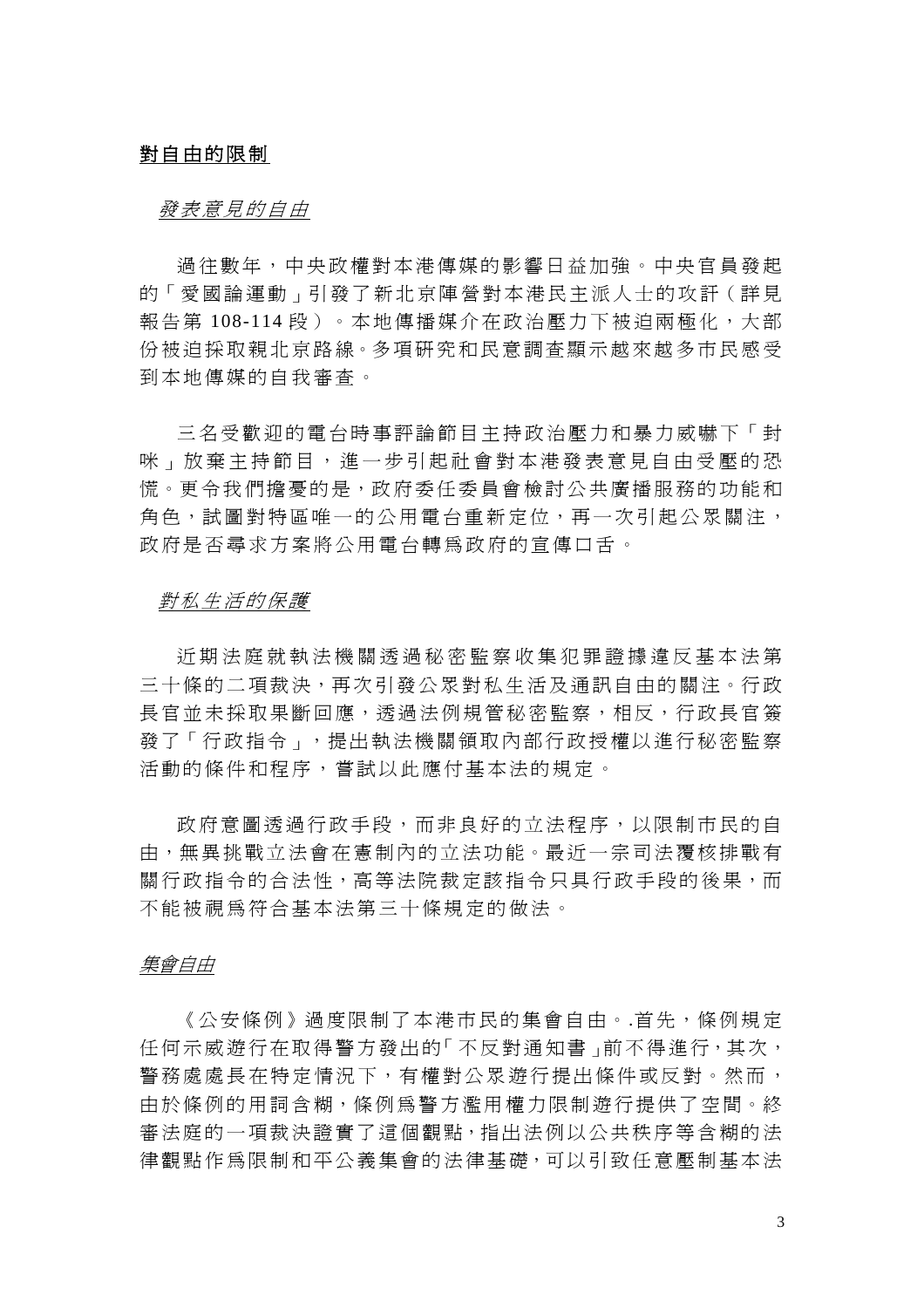所保障的權利。

總括而言,違反基本人權的做法在今日香港仍是司空常見,政府 當局仍堅持無需設立人權委員會,而禁止種族歧視的立法工作進度亦 極 慢。

在這份撮要中,我們只重點提出我們最關注的人權事務。我們以 中央政府對香港造成的衝擊作為討論焦點,是希望委員會關注到中央 政府對香港政治事務的干擾必將日漸加增。若「高度自治」的原則和 法治無法貫徹執行,民主發展的落實和人權的保障亦必成幻影。

> 民主黨人權事務發言人何俊仁 二零零六年 三月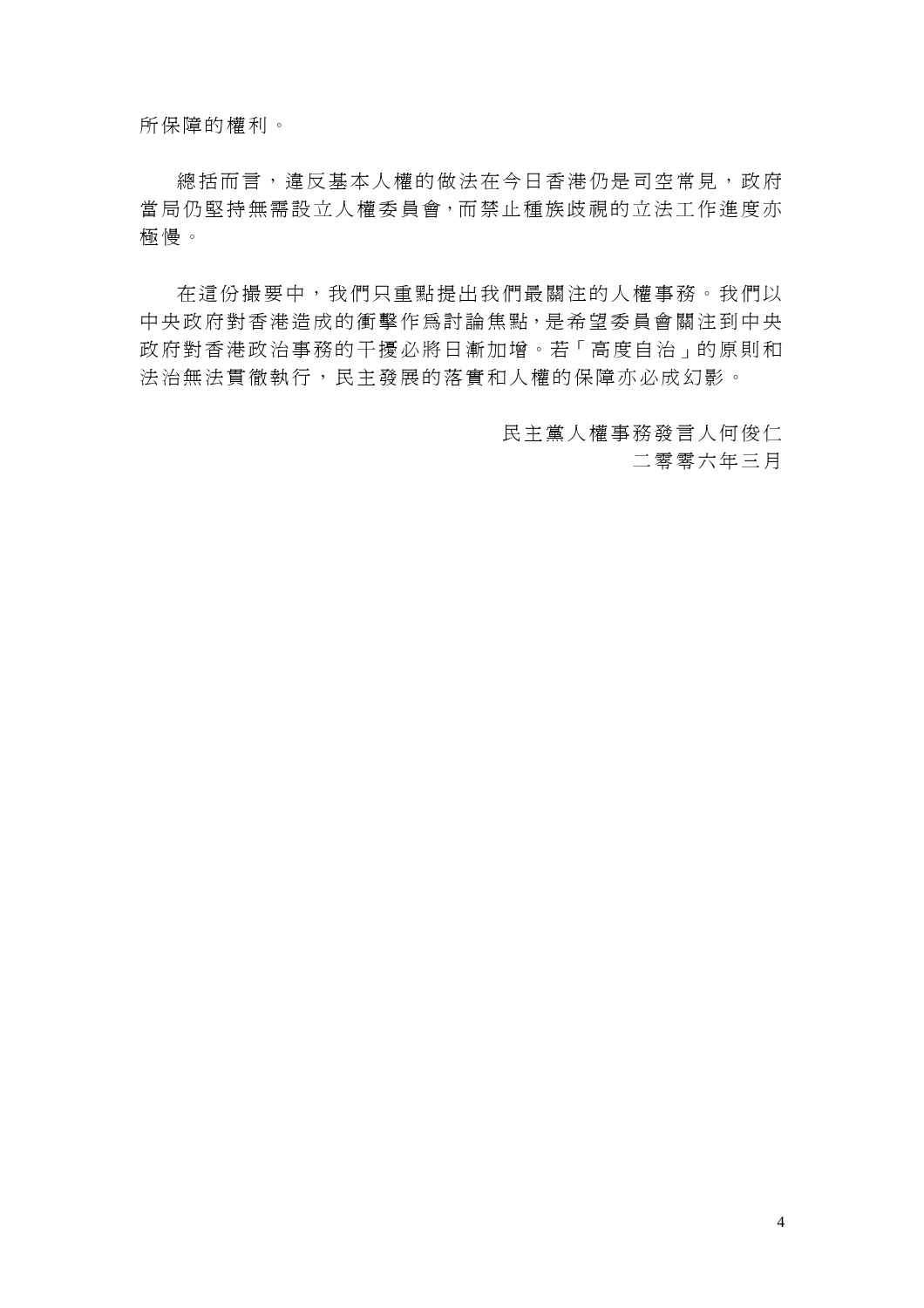

**Submission to the United Nations Human Rights Committee in respect of Human Rights in Hong Kong under the International Covenant on Civil and Political Rights**

> The Democratic Party March 2006

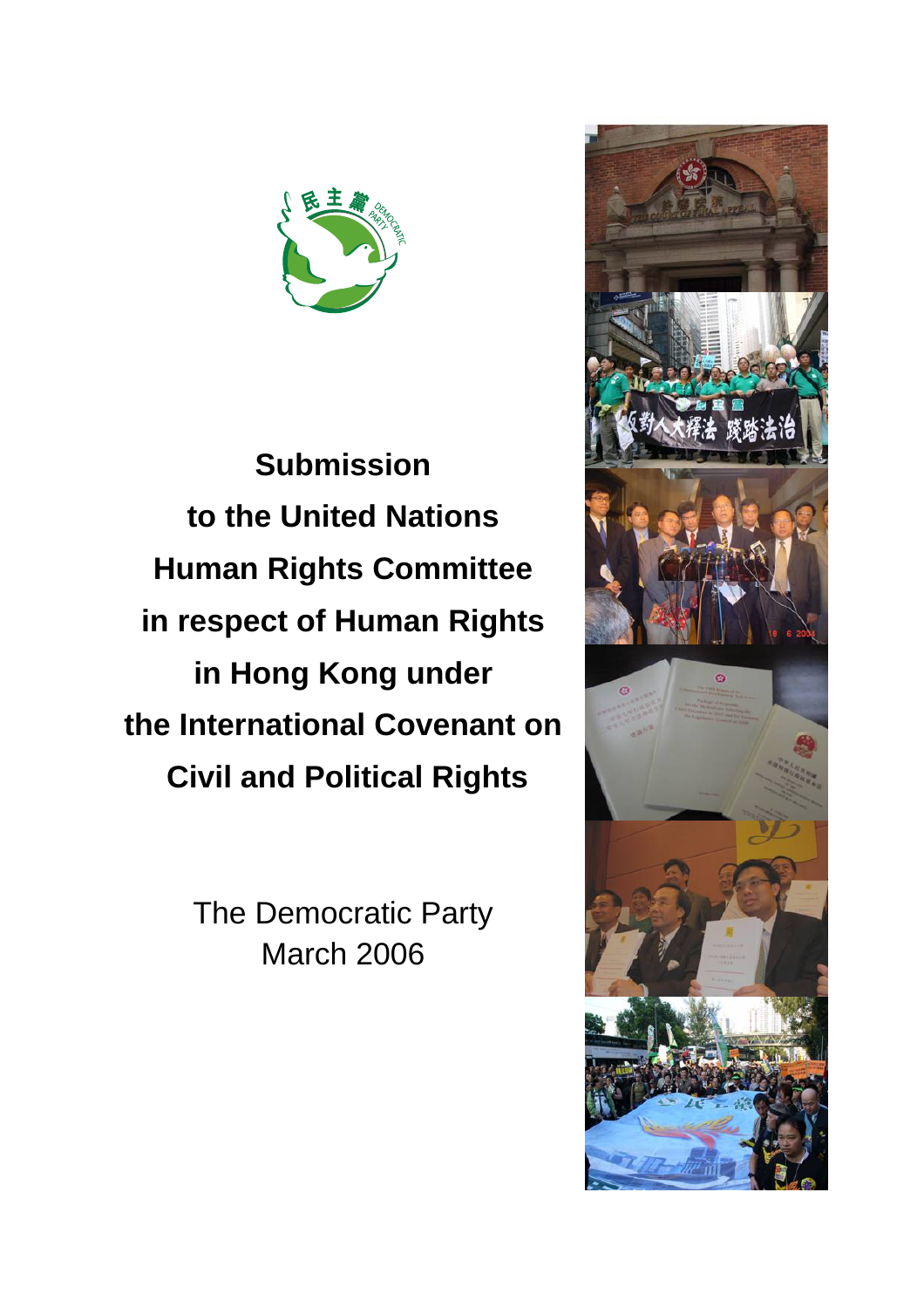# **Table of Contents**

|                                                                     | Para. |
|---------------------------------------------------------------------|-------|
| <b>Article 1: High Degree of Autonomy</b>                           |       |
| Re-interpretation of Basic Law                                      | 1     |
| Interpretation of the Basic Law in 2005 and the Authority of Courts | 7     |
| Interpretation of Basic Law in 2004 and Constitutional Development  | 16    |
| The Interpretation and Freedom of Speech in the Legislative Council | 25    |
| The Fifth Report of the Constitutional Development Task Force       | 30    |
| Article 2: Realization of Rights by all Appropriate Means without   |       |
| <b>Discrimination</b>                                               |       |
| Democratic Representation in District Affairs                       | 39    |
| Binding Effects of the Hong Kong Bill of Rights                     | 42    |
| Human Rights Commission                                             | 45    |
| The Review of the Equal Opportunities Commission (EOC)              | 50    |
| Introduction of the National Security Bill                          | 54    |
| Complaints against the Police                                       | 60    |
| <b>Article 3: Equal Rights of Men and Women</b>                     |       |
| The Women's Commission                                              | 65    |
| Equal Pay for Work of Equal Value                                   | 68    |
| Participation of Women in Advisory Committee                        | 71    |
| <b>Article 7: No Torture or Inhuman Treatment</b>                   |       |
| Situations of Asylum Seekers                                        | 73    |
| <b>Article 10: Right of Persons Deprived of Their Liberty</b>       |       |
| <b>Overcrowded Prisons</b>                                          | 77    |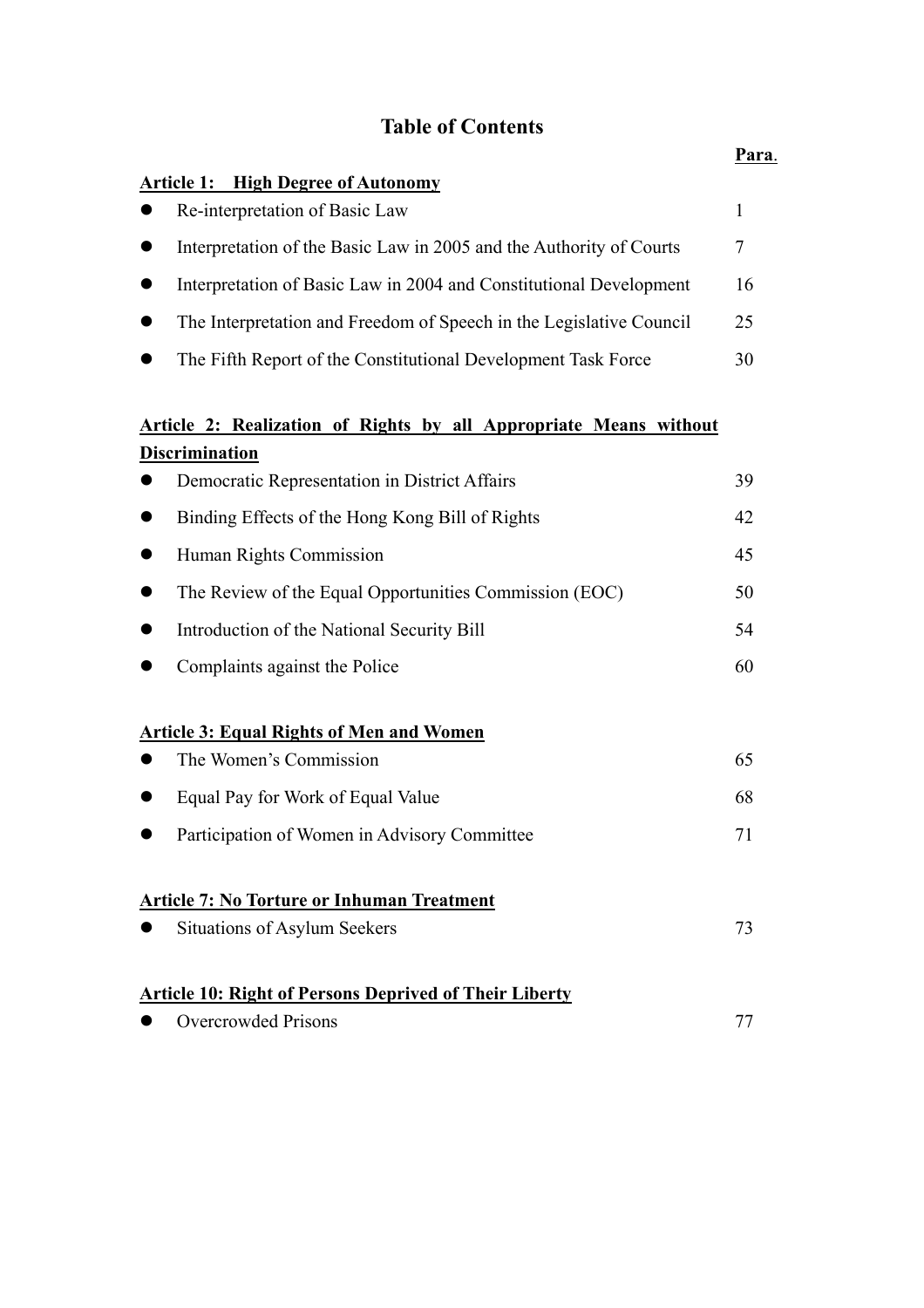|           | Article 14: Equality before Courts and Rights to Fair and Public | - Para |
|-----------|------------------------------------------------------------------|--------|
|           | <b>Hearing</b>                                                   |        |
| $\bullet$ | Accessibility of the Legal System                                | 81     |
| $\bullet$ | Legal Aid                                                        | 84     |
| $\bullet$ | <b>Unrepresented Parties</b>                                     | 88     |

# **Article 17: Protection of Privacy, Family, Home, Correspondence, Honour and Reputation**

| $\bullet$ | <b>Telecommunication Ordinance</b>                     |     |
|-----------|--------------------------------------------------------|-----|
| $\bullet$ | Interception of Communications and Covert Surveillance | 96. |
|           |                                                        |     |

# **Article 19: Freedom of Opinion and Expression**

| $\bullet$ | Self-censorship of the Media                               | 103. |
|-----------|------------------------------------------------------------|------|
| $\bullet$ | Intervention from the Mainland Official on Press Freedom   | 108. |
|           | • Raid on News Agencies by ICAC                            | 115. |
| $\bullet$ | Broadcasting services of Radio Television Hong Kong (RTHK) |      |

# **Article 21: Right of Peaceful Assembly**

| Protest of Korean Farmers during the Sixth Ministerial Conference in 126<br><b>HK</b> |     |
|---------------------------------------------------------------------------------------|-----|
| The Public Order Ordinance                                                            | 132 |
| <b>Article 22: Right to Freedom of Association</b>                                    |     |
| Right to Join Trade Unions                                                            | 137 |
| Right to Protection from Anti-union Discrimination                                    | 141 |
| <b>Article 23: The Family</b>                                                         |     |
| <b>Family Violence</b>                                                                | 144 |

• Split Families 149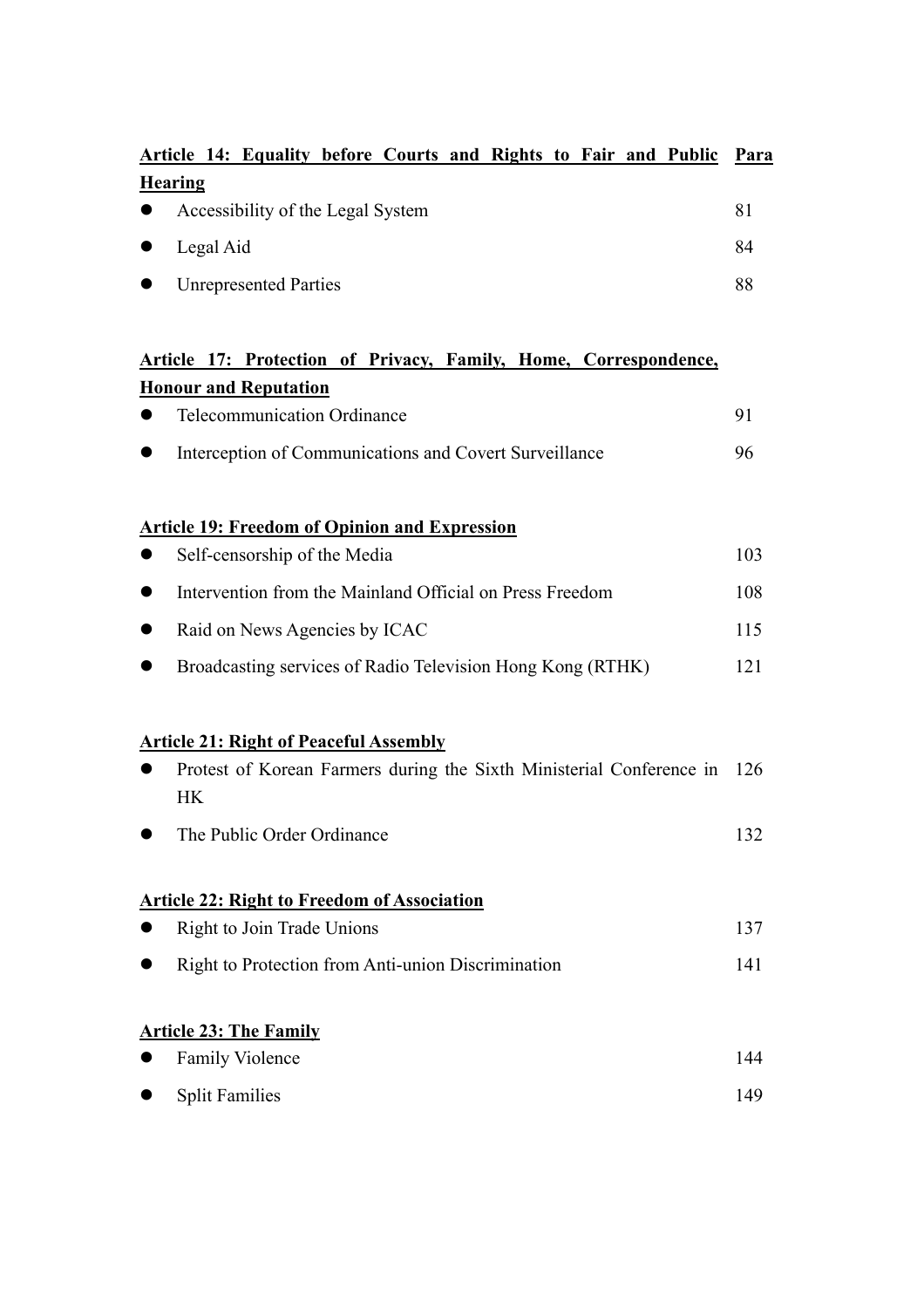| <b>Article 24: Rights of Children</b>                                 | <u>Para</u> |
|-----------------------------------------------------------------------|-------------|
| Child Abuse                                                           | 152         |
| <b>Right to Participate in Public Life</b><br><b>Article 25:</b>      |             |
| Election of the Chief Executive in HKSAR                              | 154         |
| Election of the Legislative Council in HKSAR<br>$\bullet$             | 163         |
| Election of the District Councils<br>D                                | 174         |
| Accountability of the HKSAR Government<br>$\bullet$                   | 180         |
| The Advisory Committee System                                         | 184         |
|                                                                       |             |
| <b>Right to Equal Protection before the Law</b><br><b>Article 26:</b> |             |
| The Proposed Legislation against Racial Discrimination                | 190         |
| <b>Age Discrimination</b>                                             | 198         |
| Discrimination on the Ground of Sexual Orientation                    | 200         |
|                                                                       |             |
| Special Issue: Hong Kong Residents Encountering Problems in the       |             |
| <b>Mainland</b>                                                       |             |
| . Hong Kong People in the Mainland                                    | 205         |
| Case of Ching Cheong—the Detained Hong<br>The<br>Kong-based           | 214         |

Newspaper Reporter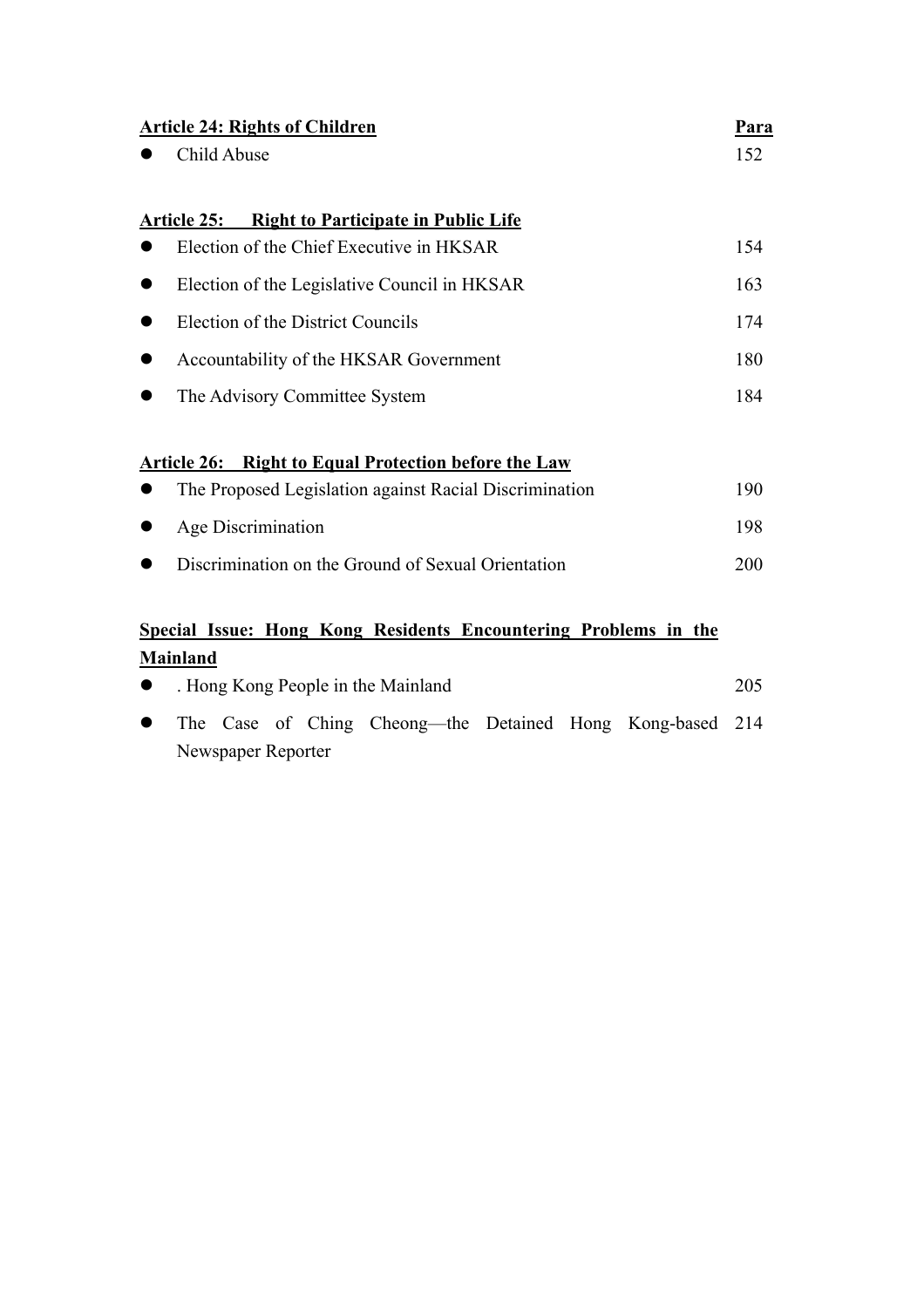# **Article 1: High Degree of Autonomy**

A. Re-interpretation of Basic Law

# *Backgrounds and Issues Concerned*

- 1. **The fact that the Basic Law of HKSAR had been interpreted by the Standing Committee of the National People's Congress (NPCSC) three times since 1999 clearly demonstrated that high degree of autonomy in Hong Kong provided in Article 2 of the Basic Law is severely undermined.**
- 2. There have been 3 cases of interpretations on the Basic Law of HKSAR by the NPCSC on issues critical to the constitutional development of HKSAR since the change of sovereignty in 1997.
- 3. The first interpretation on Article 24 of the Basic Law issued on 26 June 1999, overturned the judgment of the Court of Final Appeal of the HKSAR, resulting in the denial of the right of abode of Hong Kong residents' children born in the Mainland.
- 4. Another interpretation of the NPCSC issued on  $8<sup>th</sup>$  April 2004 followed by its subsequent decision on  $26<sup>th</sup>$  April, ruled out the possibility of having the election of the Chief Executive in 2007, and election of all members of the Legislative Council in 2008 by universal suffrage. The latest interpretation was issued in April 2005, while there was a pending judicial review in Court. The NPCSC interpreted the Basic Law of HKSAR based on Mainland's political system and decided that the term of office of the new Chief Executive would be different from the regular 5 years.
- 5. The interpretations proved that neither the Central Government nor the HKSAR Government respected the provision of "high degree of autonomy". The Central Government exerted enormous influence on and exercised significant control over Hong Kong domestic affairs, thereby obstructing democratic development in Hong Kong.

# *Recommendations*

6. **Your Committee should consider appointing a Special Rapporteur to look**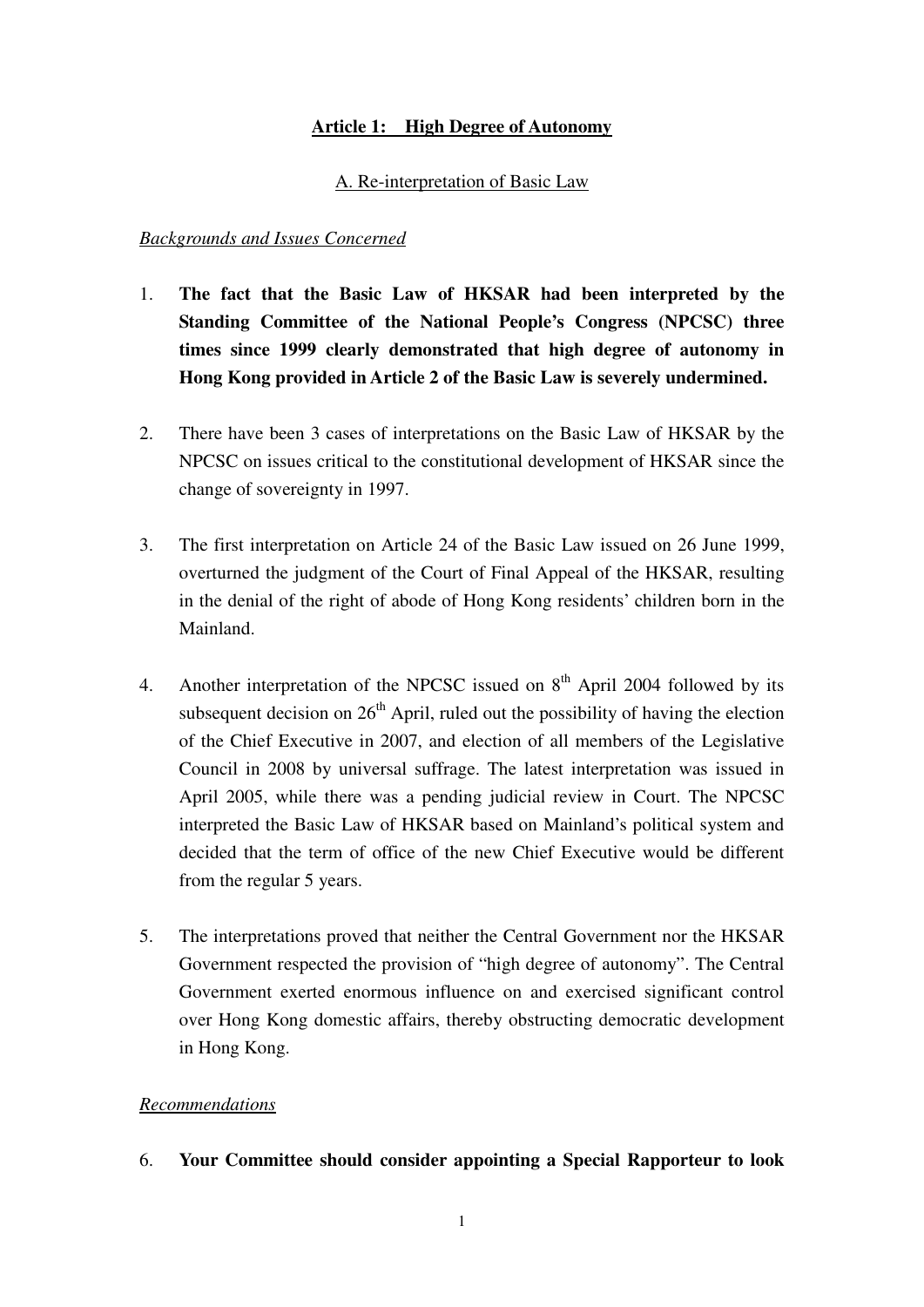**into past cases and study the present procedures of the interpretation of the Basic Law, and in particular, as to how the use of such procedures have impaired the autonomy of HKSAR and weakened the political and civil rights protected by the ICCPR.** 

B. Interpretation of the Basic Law in 2005 and the Authority of Courts

# *Backgrounds and Issues Concerned*

 $\overline{a}$ 

- 7. **The HKSAR government has requested the NPCSC on its own initiative for an interpretation on Article 53 of the Basic Law regarding the terms of office of the Chief Executive. The request bypassed possible ruling by the Court on the relevant provision and seriously undermined the authority of the judiciary.**
- 8. According to Articles 46 of the Basic Law, the term of office of the Chief Executive should be 5 years<sup>1</sup>. However, after the resignation of the former Chief Executive Mr. Tung Chee-hua on  $12<sup>th</sup>$  March 2005, the Hong Kong Government consulted several legal scholars in the Mainland on the issue. On accepting their opinions based on their recollection of the legislative intention of the Basic Law, and their legal analysis based on the Mainland system, the Hong Kong Government hold the view that the term of office of the next Chief Executive should be the remainder of Mr. Tung's term—that is 2 years. In spite of strong oppositions from the legal profession, the HKSAR Government decided to seek interpretation from the Central Government on the Basic Law concerning the term of office of the Chief Executive.
- 9. A legislator applied for a judicial review on the government's decision to seek an interpretation from the Mainland authority on the Basic Law to allow for a shortened two-year term of office for the next Chief Executive.
- 10. Foreseeing that its decision on the term of office of the Chief Executive might be challenged, the HKSAR Government delayed the court proceedings, so that the NPCSC could issue an interpretation on the Basic Law, thereby pre-empting the Court from further deliberating on the matter. This move by the HKSAR Government to seek an interpretation of the Basic Law in the course of litigation

<sup>1</sup> Article 46: The term of office of the Chief Executive shall be five years. He or she may serve for not more than two consecutive terms.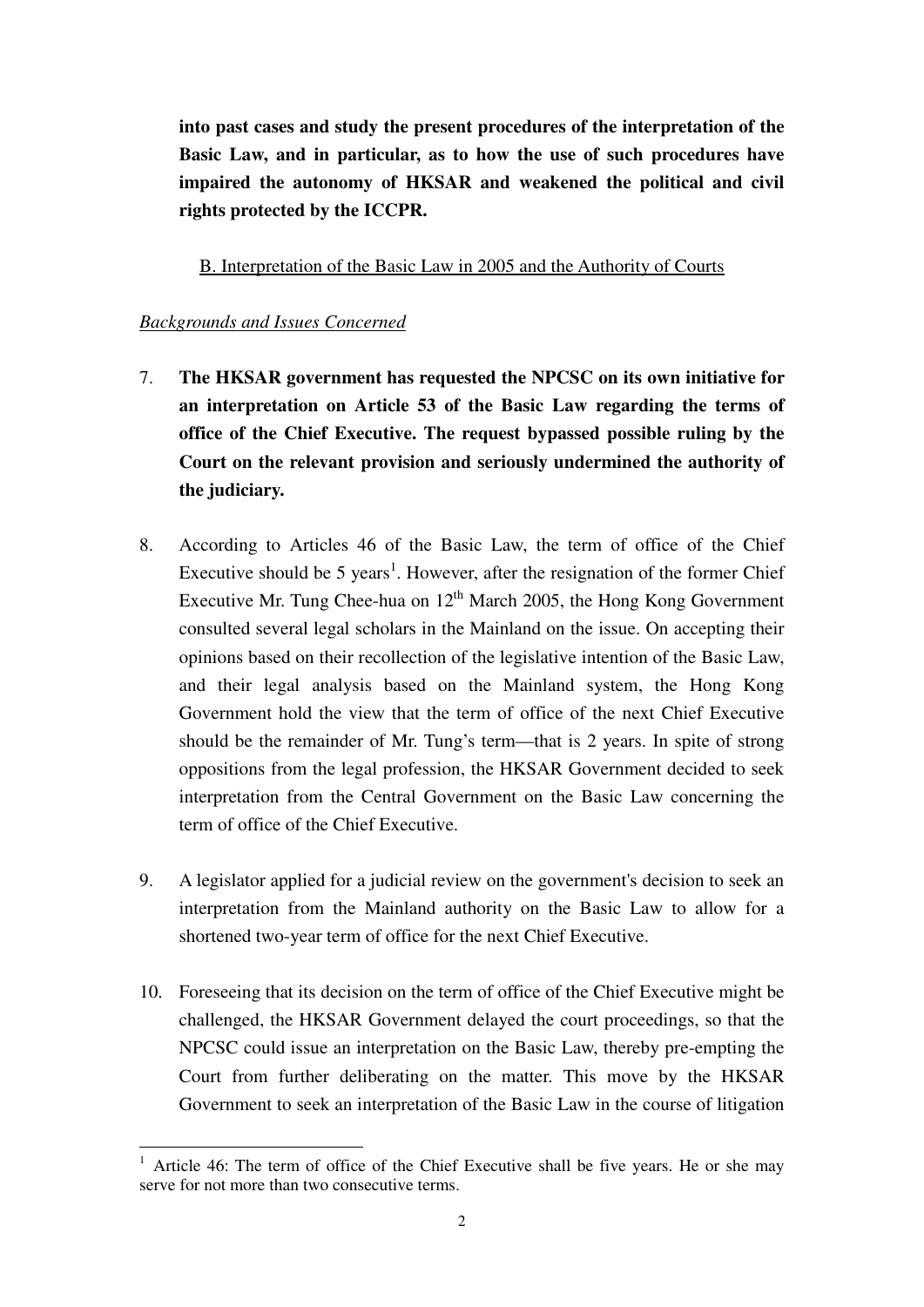has the effect of interfering with the proper functioning of the courts of HKSAR.

- 11. The interpretation severely undermined the principle of "One Country, Two Systems". While the constitution of China provided for a by-election arrangement on various occasions, the HKSAR system found no words referring to such an arrangement in the Basic Law. The interpretation of the Basic Law by the NPCSC bore the same effect as incorporating constitutional concepts of the Mainland system into the Basic Law of the HKSAR, thereby seriously weakening Hong Kong's autonomy.
- 12. The interpretation also has adverse effects on the rule of law of the HKSAR. The interpretation of Article 53 of the Basic Law was mainly based on the recollection of Mainland legal scholars on the legislative intention of the Basic Law. The application of Mainland legal methods to arbitrarily interpret the Basic Law to further the political aims of the Central Authority despite the plain and clear wordings in the Basic Law, threatens the rule of law of the HKSAR. For if plain and clear wordings of the Basic Law can still be subject to interpretation by the Central Authority at its convenience, the rights under the ICCPR as entrenched in the Basic Law will become illusory.
- 13. Interpretation of the Basic Law by the Mainland Government out of political expedience may in due course be issued at the expense of the rights of Hong Kong people guaranteed under the ICCPR. There is nothing to prevent the Mainland Government from interpreting any other Articles of the Basic Law in the manner she likes in the future.

# *Progress*

14. In March 2006, the HKSAR government submitted the Chief Executive Election and Legislative Council Election (Miscellaneous Amendments) Bill 2006. Following the NPCSC interpretation of Basic Law, the bill proposed to add a by-election system of the Chief Executive in the local legislation.

# *Recommendations*

15. **Your Committee should denounce the HKSAR Government for seeking an interpretation of the Basic Law from the NPCSC, thus seriously impairing "high degree of autonomy" and the rule of law in the HKSAR. Your**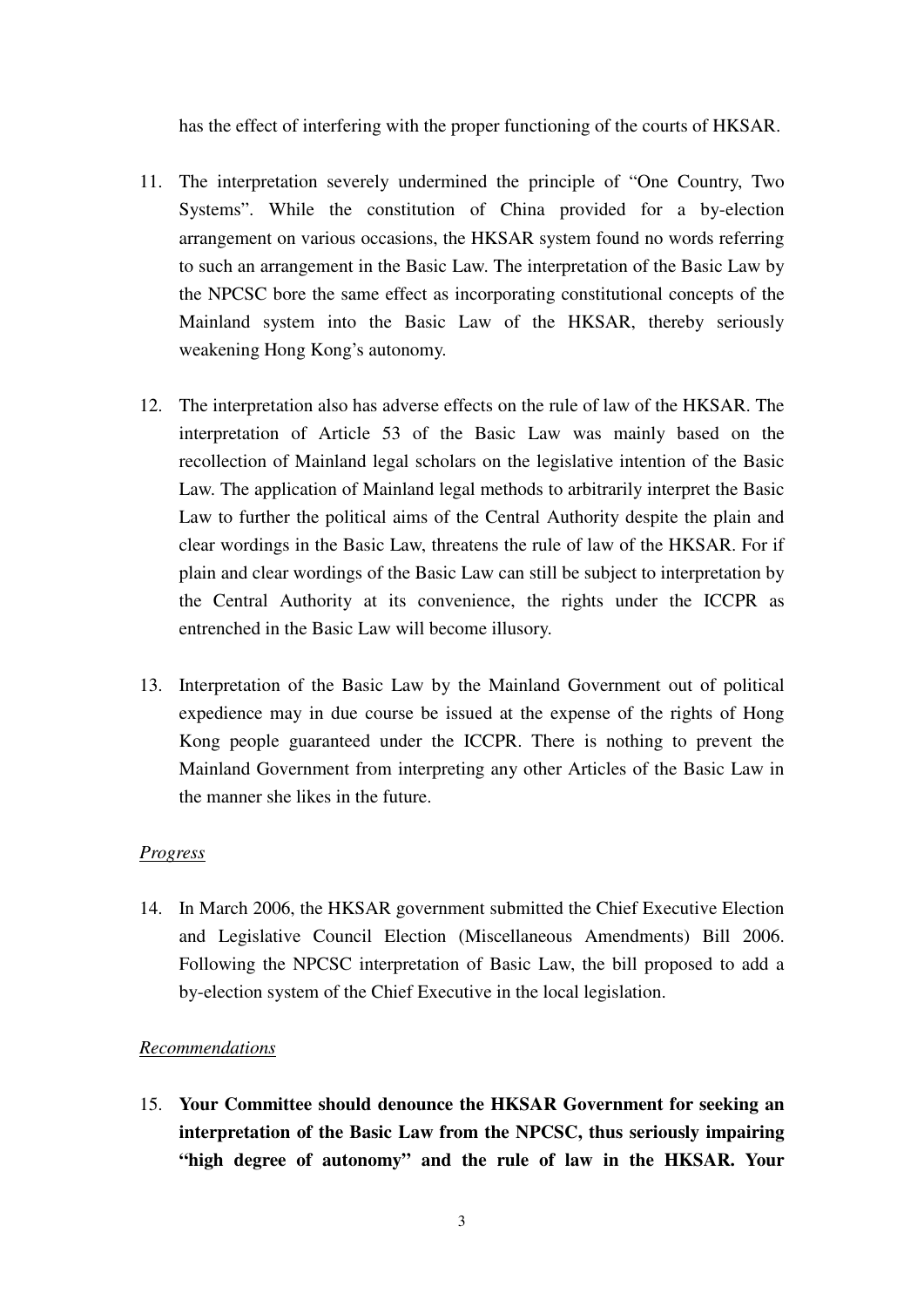**Committee should also urge the HKSAR Government to solemnly undertake not to make any request to the Central Authority for any interpretation of the Basic Law in the future.** 

C. Interpretation of Basic Law in 2004 and Constitutional Development

- 16. **The interpretation of the Basic Law in 2004 not just ruled out the possibility of having the elections of the Chief Executive in 2007 and all Legislative Council members in 2008 by universal suffrage, but also provided a mechanism for the NPCSC to exercise total control over the constitutional development of HKSAR.**
- 17. According to Articles 45 and 68 of the Basic Law, the selection of the Chief Executive and all members of Legislative Council should ultimately be by universal suffrage. Annex I and Annex II of the Basic Law provide for the procedures to make amendment on the methods of selecting the Chief Executive and all members of the Legislative Council after  $2007^2$ .
- 18. Instead of paving the way for all elections to be held by universal suffrage, the NPCSC promulgated its interpretation on the Basic Law Annex I and II on  $6<sup>th</sup>$ April  $2004^3$ .

 $\overline{a}$ <sup>2</sup> Basic Law Annex I states, "If a need to amend the method for selecting the Chief Executives for the terms subsequent to the year 2007, such amendments must be made with the endorsement of a two-thirds majority of all members of the Legislative Council and the consent of the Chief Executive, and they shall be reported to the Standing Committee of the National People's Congress for approval.". Basic Law Annex II states, "With regard to the forming of Legislative Council and its procedures for voting on bills and motions after 2007, if there is a need to amend, such amendments must be made with the endorsement of a two-thirds majority of all members of Legislative Council and the consent of the Chief Executive, and they shall be reported to the Standing Committee of the National People's Congress for record.".

<sup>&</sup>lt;sup>3</sup> The Interpretation by the NPCSC of Article 7 of Annex I and Article 3 of Annex II to the Basic Law:

 $\Diamond$  subsequent to the year 2007" & "after 2007" includes the year 2007;

 $\Diamond$  "if there is a need" to amend means they may be amended or remain un-amended;

 $\Diamond$  The Chief Executive shall make a report to NPCSC as regards whether there is a need to amend, and the NPCSC make a determination in the light of the actual situation in the HKSAR and in accordance with the principle of gradual and orderly progress;

 $\Diamond$  If no amendment needed, existing methods in Annexes I and II still apply.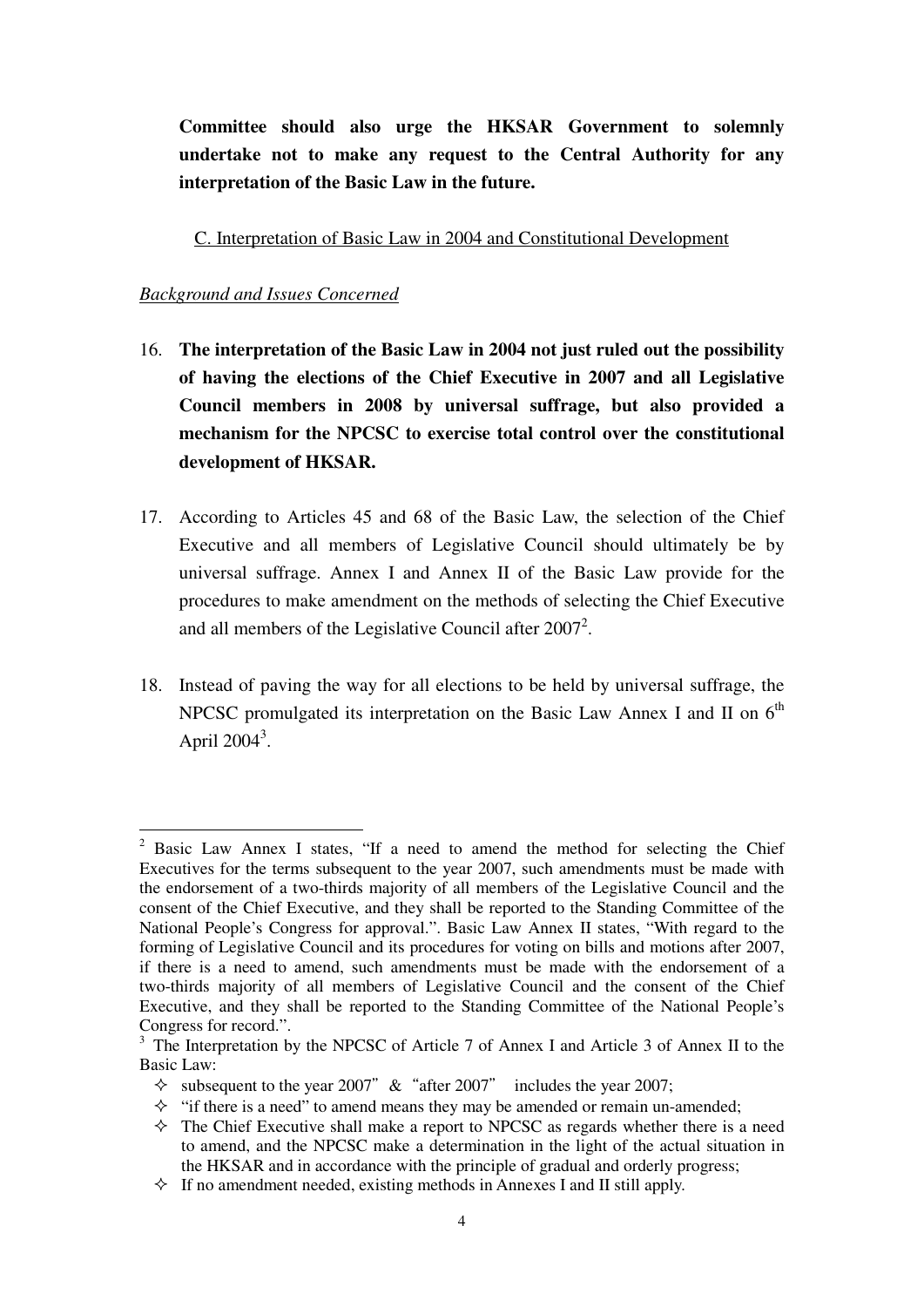- 19. On  $26<sup>th</sup>$  April 2004, the NPCSC made the decision that<sup>4</sup>:
	- the election of the third Chief Executive in 2007 shall not be by means of universal suffrage;
	- the election of the members of the Legislative Council in 2008 shall not be by means of universal suffrage for all its members; and etc.
- 20. Both the interpretation of Basic Law and the decision were clearly against the will of the majority of Hong Kong people, who support universal suffrage for both elections as soon as possible. They also stripped the power of the HKSAR Government for proposing any amendment concerning the implementation of universal suffrage for the two elections in 2007 and 2008.
- 21. The "decision" of the NPCSC required that for the Legislative Council election in 2008, the proportion of seats of the geographical constituencies and functional constituencies must remain unchanged. As all geographical constituencies seats are returned directly, limiting their proportion in the Legislative Council means that the democratization of the Legislative Council election will be forced to come to a halt.
- 22. The NPCSC also imposed a requirement on the Chief Executive through the interpretation, stating that the Chief Executive shall submit a report to the NPCSC whenever the HKSAR Government seeks to amend the selection methods of the Chief Executive and all members of the Legislative Council. The NPCSC will then decide if this will be allowed, based on the actual situation of HKSAR and the principle of gradual and orderly progress. This additional requirement has gone beyond what is originally stipulated in the Basic Law (Annex I and Annex II), that the HKSAR only needs to report amendments on the Chief Executive election to the NPCSC for approval, and amendments on the Legislative Council election for the record.
- 23. The interpretation set up a mechanism for the NPCSC to exercise total control

 $4$  "The Decision":

 $\Diamond$  the election of the third Chief Executive to be held in the year 2007 shall not be means of universal suffrage;

 $\Diamond$  the election of all the members of the Legislative Council in the fourth term in the year 2008 shall not be by means of universal suffrage;

 $\Diamond$  the ratio between members returned by functional constituencies and members returned by geographical constituencies through direct elections (30:30) is to remain unchanged;

 $\Diamond$  the procedures for voting on bills and motions in the Legislative Council are to remain unchanged.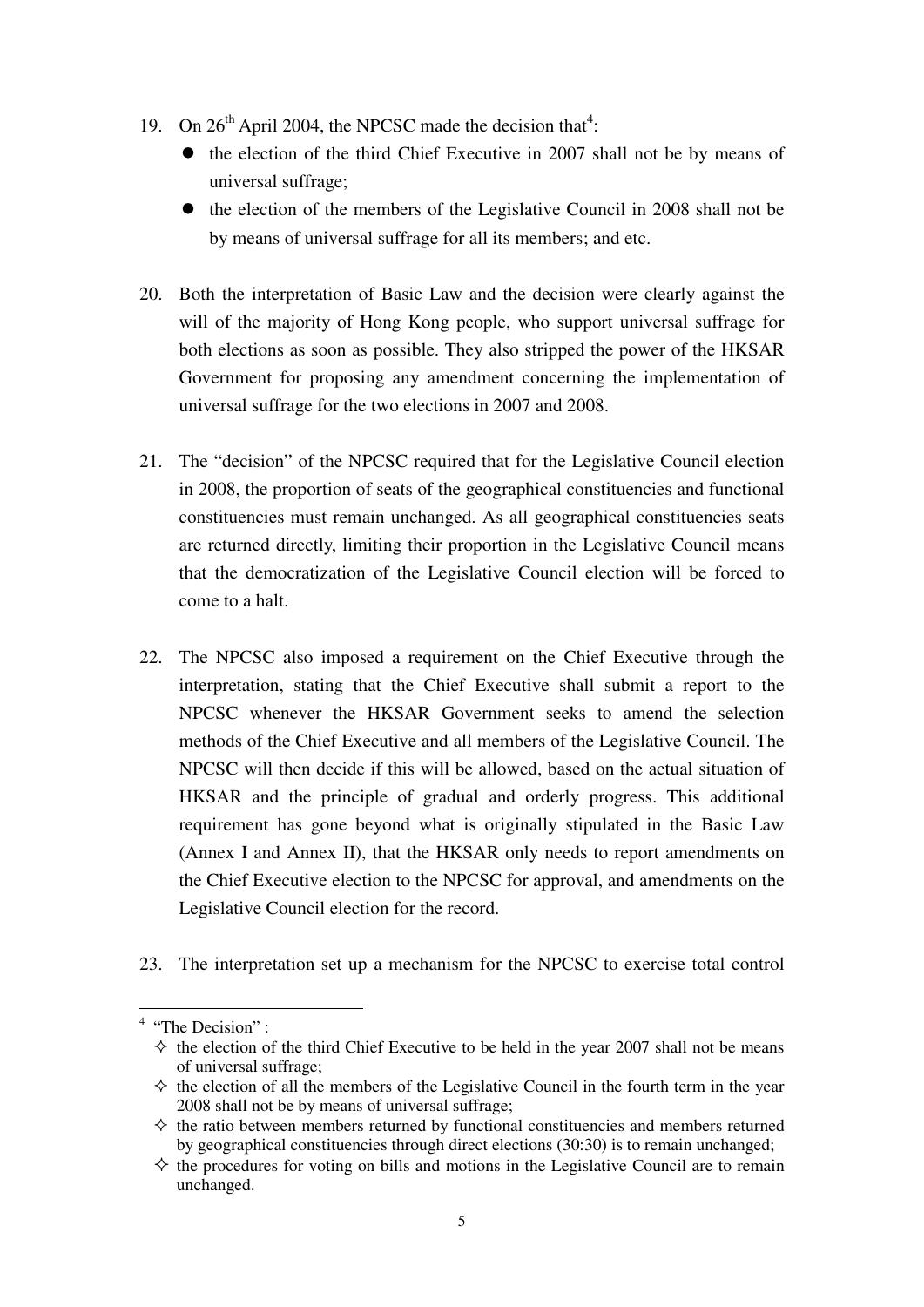over the constitutional development of the HKSAR. No advancement towards a more democratic electoral system could be made without prior approval from the Central Authorities. In view of the disparity of democratic development between Mainland China and the HKSAR, the need for any amendments to the constitutional arrangement of the HKSAR to be in accordance with the "gradual and orderly progress" means indefinitely dragging out the democratic constitutional development of the HKSAR.

# *Recommendations:*

24. **Your Committee should urge the Government to respect the fundamental rights guaranteed to all Hong Kong people under Article 1 of the ICCPR, and that the NPC of the People's Republic of China should not intervene in the constitutional democratic development of the HKSAR, other than by lawful procedures as expressly provided in the Basic Law.** 

# D. The Interpretation and Freedom of Speech in the Legislative Council

- 25. The Chairperson of the Legislative Council banned a motion which was to be moved by a democrat legislator to condemn the decision of the NPCSC for rejecting universal suffrage in the HKSAR, impairing the autonomy of the region and for restricting the rights and power of the Legislative Council.
- 26. In late April 2004, former Democratic Party chairman Martin Lee attempted to move an amendment to a motion which "strongly condemned" the NPCSC over its decision to rule out universal suffrage in the HKSAR. However, the president of the Legislative Council Rita Fan rejected the motion in her ruling, for it was "out of order for the Legislative Council to debate the amendment involving accusatory expressions against the acts of NPCSC"<sup>5</sup>. The decision was made after Chairman Fan received a letter containing a similar point from the Secretary for Justice. The ruling of the Chairman was criticized for severely restricting free speech and undermined the rights and power of the Legislative Council.

 $\overline{a}$ 5 The ruling can be found in the website of the Legislative Council. http://www.legco.gov.hk/yr03-04/english/pre\_rul/pre0430cb3-ref-e.pdf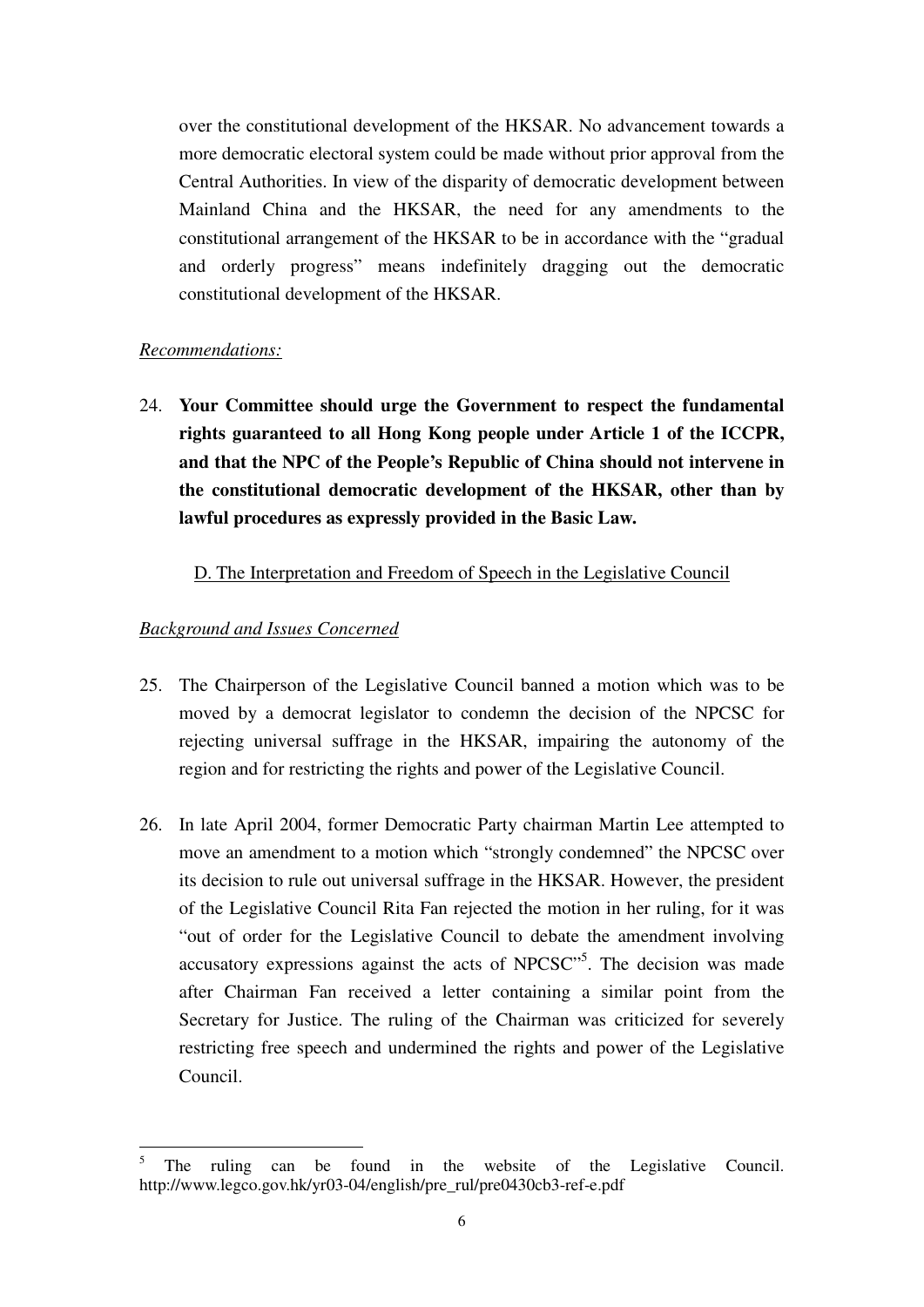- 27. In early May 2004, The Chairman also exercised her veto on another motion moved by another Legislative Council member of the Democratic Party Albert Ho. The motion denounced the NPCSC for not conforming to the basic principle of 'one-country, two-systems' and a high degree of autonomy<sup>6</sup>.
- 28. Representatives of the Central Authority subsequently criticized the legislators' attempt to move the motions as "an act to challenge the position of the NPCSC as the standing organ of the country's highest authority", as "against the Chinese constitution and the Basic Law of Hong Kong" and having "exceeded the duties and power given to the Legislative Council under the Basic Law". It reiterated that the ruling of the NPCSC "could not be questioned or challenged".

# *Recommendations:*

29. **We urge your Committee to expressly disapprove of the decision of the Chairperson of the Legislative Council for inappropriately restricting freedom of speech of Legislative Councillors and thus impairing the independence of the Legislature of the HKSAR.** 

E. The Fifth Report of the Constitutional Development Task Force

- 30. **The Fifth Report of the Constitutional Task Force (the "task force") which contained constitutional reform proposal for the HKSAR and published by the Government in 2005 runs contrary to the principle of an open and democratic election, and has been criticized as a rollback in democracy**. **The Chief Executive and members of the task force refused to listen to public opinion and consider the viability of other proposals. The intransigence of the Government finally led to the rejection of the reform proposal in the Legislative Council.**
- 31. The task force published its Fifth Report which laid out the methods of electing the Chief Executive in 2007 and forming the Legislative Council in 2008. However, being constrained by the interpretation of the Basic Law provisions and the decision made by the NPCSC on  $26<sup>th</sup>$  April 2004, the proposal outlined

<sup>6</sup> <sup>6</sup> The ruling can be found in the website of the Legislative Council http://www.legco.gov.hk/yr03-04/english/pre\_rul/pre0507cb3-ref-e.pdf.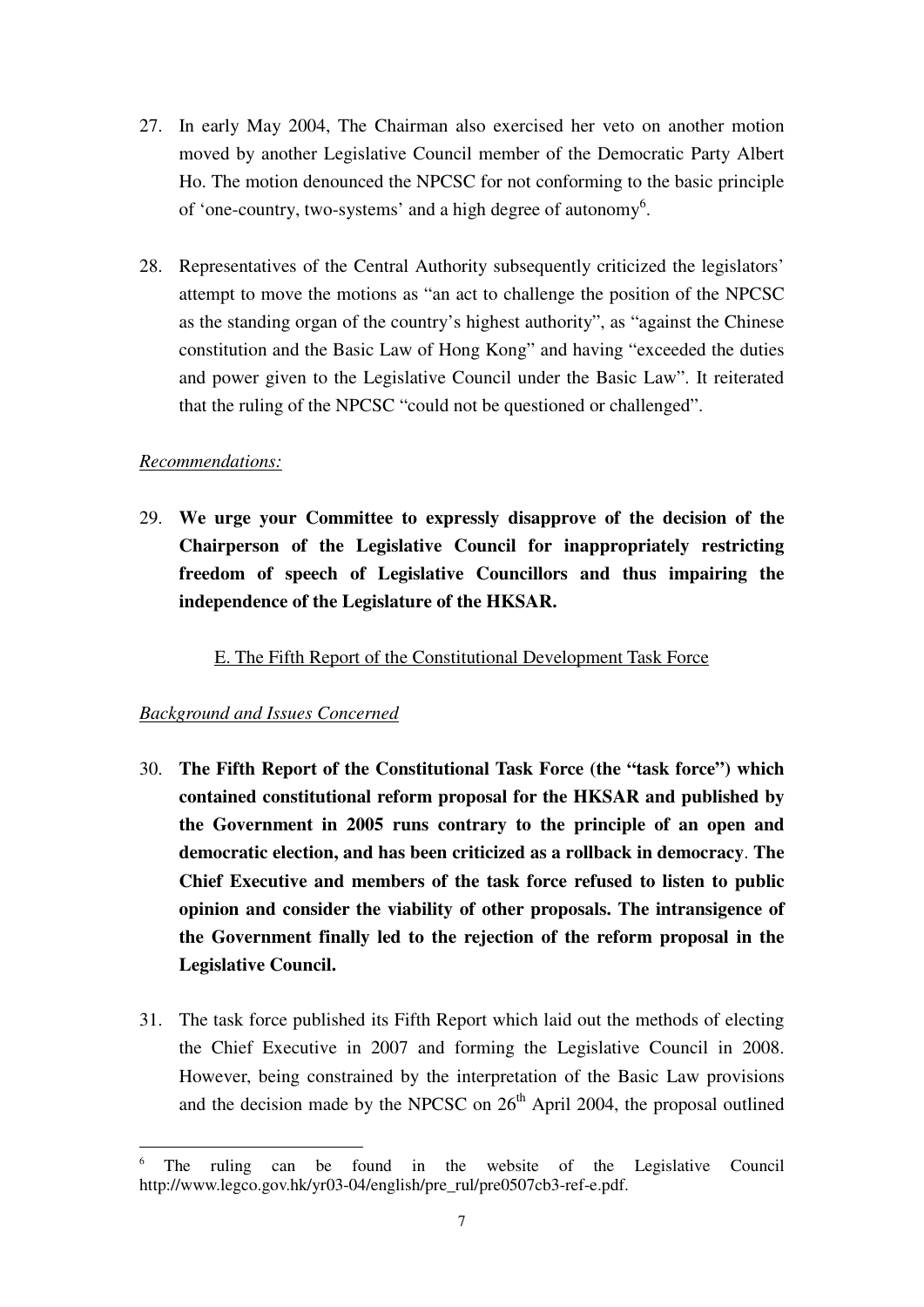in the report failed to advance constitutional development in the direction towards universal suffrage for the two elections. Please find details of the electoral system of the HKSAR in the part discussing Article 25 of the ICCPR.

- 32. Regarding the Chief Executive election, the proposal only sought to double the size of the election committee to 1600 members, without substantially widening the base of participation of the community. As for the Legislative Council election, although the total number of seats will be increased from 60 to 70, the ratio of directly elected seats to that of functional constituencies remains half to half. The functional constituencies election of the Legislative Council allows some voters to have more than one vote. This arrangement was criticized by your Committee for failing to comply with Articles 25 and 26 of the International Covenant on Civil and Political Rights in your last concluding observation.
- 33. Despite the calls from the community for improving the proposal by, for example, substantially enlarging the electoral base of the functional constituencies to enhance its representatives, the Government has taken a hard and uncompromising attitude on the proposal and refused to make any amendments. The Government also turned a deaf ear to the request of the majority of Hong Kong people and pro-democracy Legislative Councillors to set a timetable and a roadmap for introducing universal suffrage in the HKSAR.
- 34. With the obvious shortcomings of the proposal and the refusal of the Chief Executive to accede to the requests of the pro-democracy legislators, the proposal was eventually voted down by the Legislative Council.

#### *Progress Made on the Matter*

35. The Chief Executive has put the issue of constitutional development before the Committee on Governance and Political Development (the "CGPD") under the Commission on Strategic Development deliberately to work out a roadmap for universal suffrage prior to the discussion of the timetable. The CGPD planned to spend half a year only to discuss "basic principles and concepts" relating to universal suffrage. According to its schedule, the CGPD will not start the discussion of the time-table before 2007. We are deeply concerned that the CGPD is being used by the Government as a tool to delay the discussion of a time-table for universal suffrage.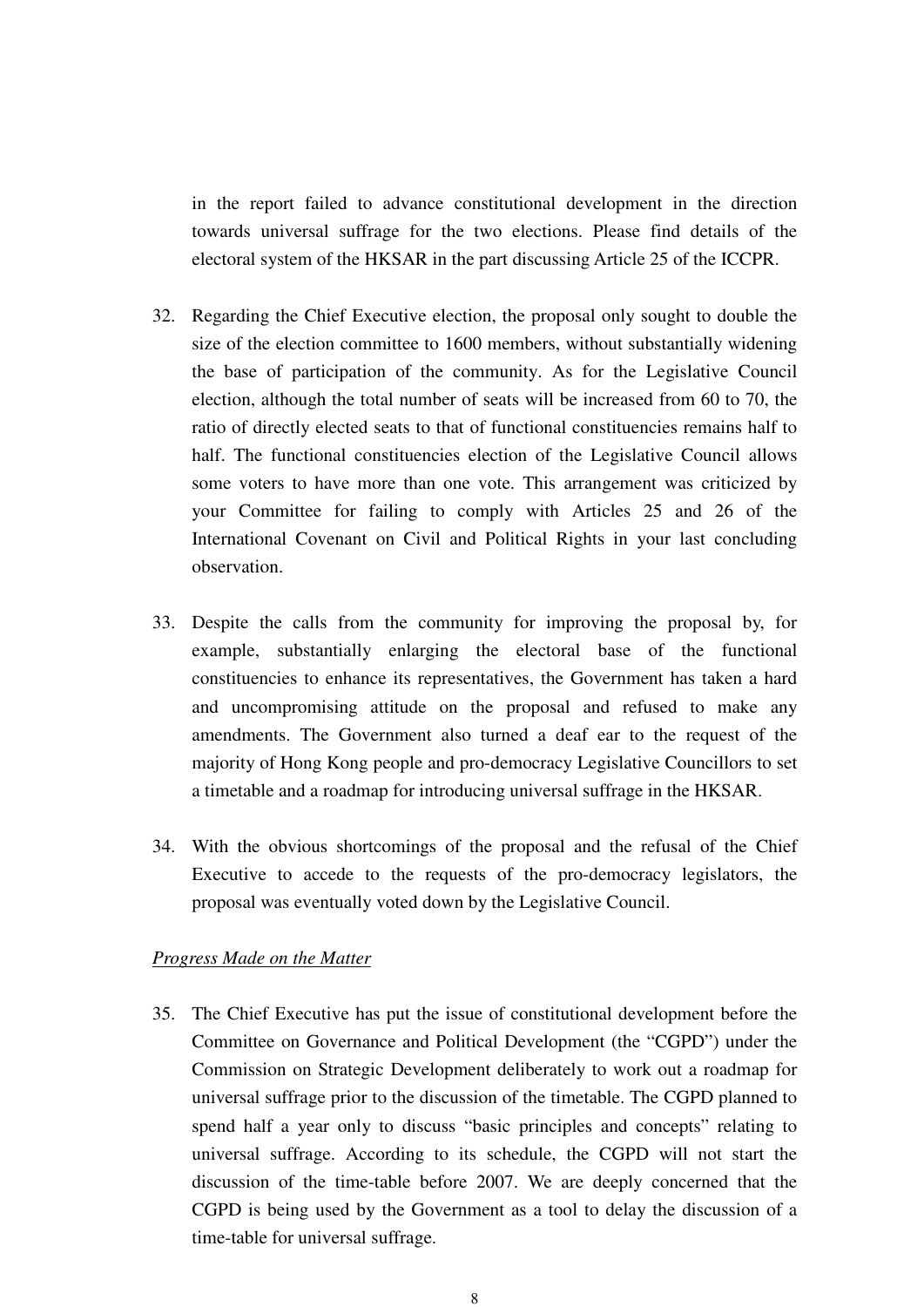36. It is regrettable that the Secretary for Constitutional Affairs refused to attend the meeting of the Panel on the Constitutional Affairs of the Legislative Council to discuss about universal suffrage, while in favour of having closed-door meetings on the issue in the CGDP, which is mainly composed of pro-establishment appointed members. It is indeed worrying that the Government intends to exclude the Legislative Council in the discussion of future constitutional arrangement of the HKSAR.

# *Recommendations*

- 37. **We draw the attention of your Committee that the majority of Hong Kong people wish to have universal suffrage not later than 2012<sup>7</sup> .**
- 38. **Your Committee should urge the Government to respect the will of Hong Kong people and that of their chosen representatives in the Legislative Council. The Government should provide a timetable and roadmap acceptable to the people for the election of the Chief Executive and the whole Legislative Council by universal suffrage in Hong Kong. Your Committee should also request the HKSAR government to submit a report on its working progress on the roadmap and timetable next year.**

#### **Article 2: Realization of Rights by all Appropriate Means without Discrimination**

# A. Democratic Representation in District Affairs

#### *Backgrounds and Issues Concerned*

 $\overline{a}$ 

39. The Committee expressed its concern in its 1999 concluding observations that the abolition of the Municipal Councils would further diminish the opportunity of HKSAR residents to take part in the conduct of public affairs, and urged the HKSAR government to reconsider the abolition. However, **the Government gave no second thought on the issue and dissolved the Municipal Councils, trimming the 3-tier electoral system down to 2-tier, thus reducing democratic representation of HKSAR residents in public affairs.**

<sup>7</sup> According to the opinion polls conducted by the Chinese University of Hong Kong, 59% of the respondents supported the government proposals when it was first introduced, the level of support was later dropped to below 50%. On the other hand, about 70% of the respondents considered that universal suffrage should be implemented by 2012, and 65% of them considered that the Government should set a timetable for attaining universal suffrage.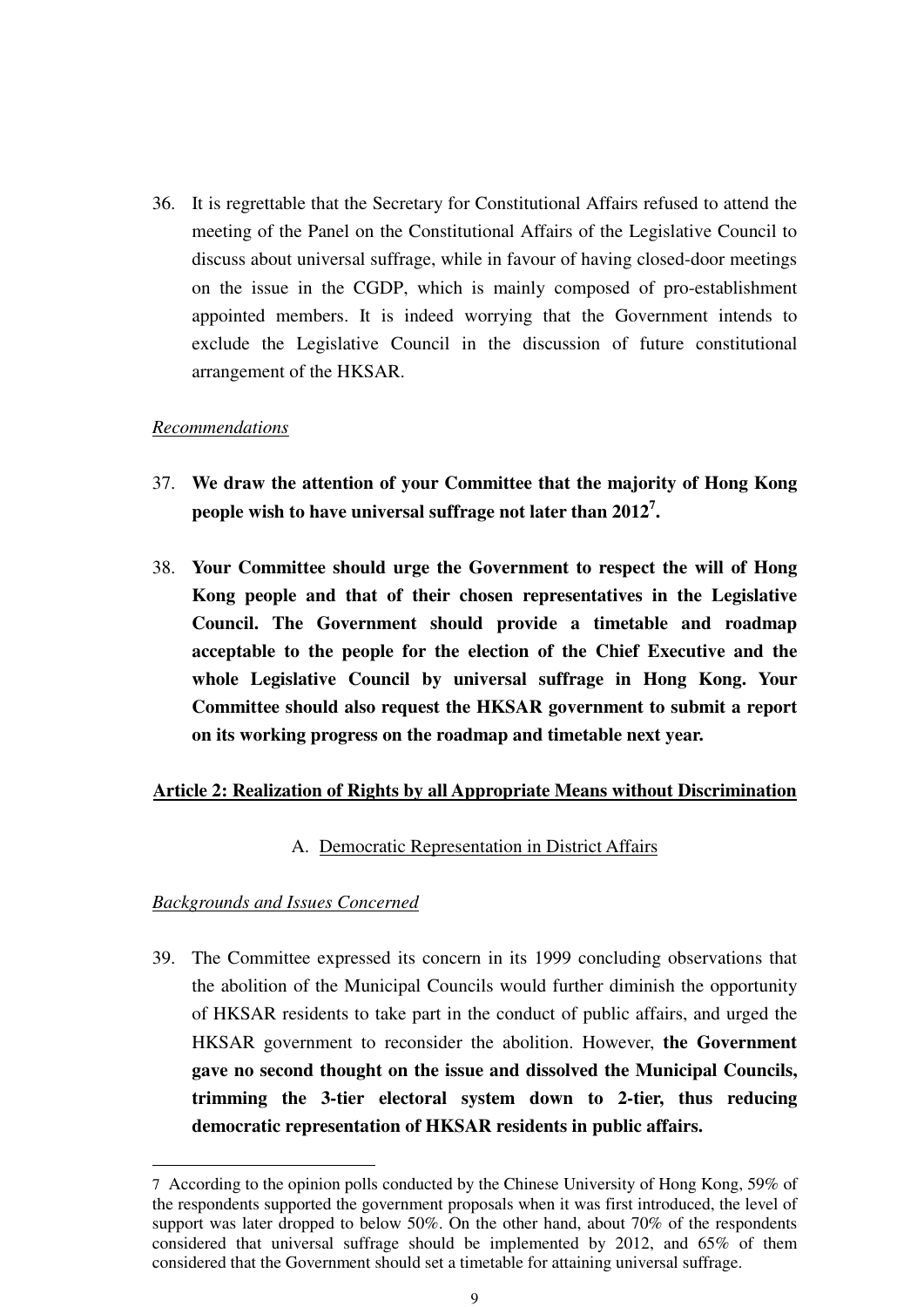40. Moreover, the Government failed to fulfill its promise given to Legislative Councillors when passing the legislation to abolish the Municipal Councils to devolve the powers and duties of the two former Municipal Councils to the District Councils. The Government conducted two reviews in 1998-99 and 2000-01, yet made no plans to upgrade the role and functions of the District Councils for the purpose of taking up the duties of the two former Municipal Councils.

# *Recommendations*

41. Your Committee should urge the Government **to devolve the duties of the two former Municipal Councils to the District Councils,** so as enhance the role of elected District Councillors in handling affairs on the district level.

# B. Binding Effects of the Hong Kong Bill of Rights

# *Background and issues concerned*

- 42. The Hong Kong Bill of Rights Ordinance (BORO), which provides for the incorporation of provisions of the ICCPR into the law of Hong Kong, binds only the Government, all public authorities and any person acting on behalf of the Government or a public authority. The ordinance does not apply to inter-citizen disputes.
- 43. **The limited applicability of the BORO denies the right of individuals to full protection of the rights guaranteed under the ICCPR.** It contravenes article 2 of the ICCPR which binds state parties:
	- $\bullet$  to respect and to ensure all individuals the rights recognized in the Covenant;
	- $\bullet$  to take necessary steps to adopt measures as may be necessary to give effect to the rights recognized in the Covenant; and
	- $\bullet$  to ensure that any person whose rights are violated shall have an effective remedy.

# *Recommendations:*

44. **Your Committee should urge the HKSAR Government to amend the BORO and extend its binding effect to inter-citizen disputes, so as to ensure that**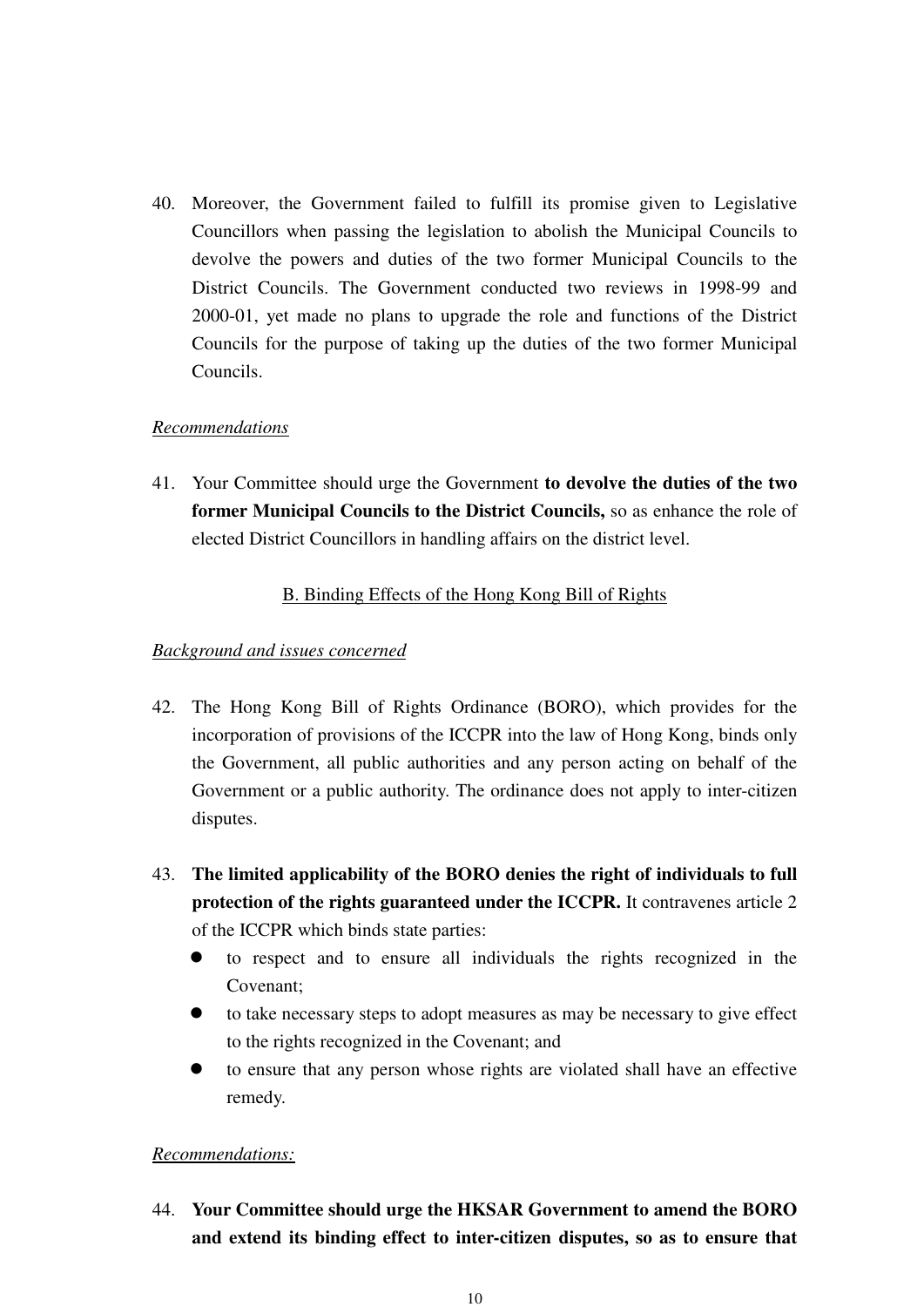**rights recognized in the ICCPR are protected by local law in all circumstances.** 

# C. Human Rights Commission

# *Background and issues concerned*

 $\overline{a}$ 

- 45. **The HKSAR Government has refused to establish a Human Rights Commission despite repeated calls from Legislative Councilors <sup>8</sup> , non-governmental organizations and various UN Committees.** The Government claimed that the proposed commission is unnecessary given the various mechanisms and laws already in place to protect human rights. The Government has identified the BORO, the presence of an independent judiciary, an Ombudsman, the Equal Opportunities Commission (EOC) and the Privacy (Personal Data) Commissioner Office (PCO) as proof of the argument.
- 46. The existing mechanism is full of loopholes because all the institutions named have their weaknesses and restrictions:
	- $\bullet$  Firstly, the BORO only binds the Government and public bodies. There is a lack of implementation mechanism and conciliation procedures for the BORO. Cases of violation of human rights can only be dealt with through legal means. However, the time-consuming and expensive legal procedures deter many people from seeking relief in courts.
	- $\bullet$  Secondly, the terms of reference of EOC does not cover all types of discrimination, but is only limited to the three areas, namely, sex, disability and family status, on which legislations have been enacted.
	- $\bullet$  Thirdly, the Ombudsman and the PCO do not have litigation power and mandate to look into cases involving the BORO. They also do not provide for any conciliation services. The Ombudsman has the mandate to identify problems of public bodies but not to enforce redress measures.
- 47. Therefore, the "safeguards" against violation of human rights as identified by the Government fall far short of the standards as would be expected of if a Human Rights Commission were in place. The setting up of such a body would also give full effect to the Paris Principle.

<sup>8</sup> The Home Affair Panel of the Legislative Council passed a motion on June 2005, urging the administration "to establish a human rights institution with a broad mandate for the purposes of promoting the protection and education of human rights and monitoring the implementation of the various United Nations human rights treaties."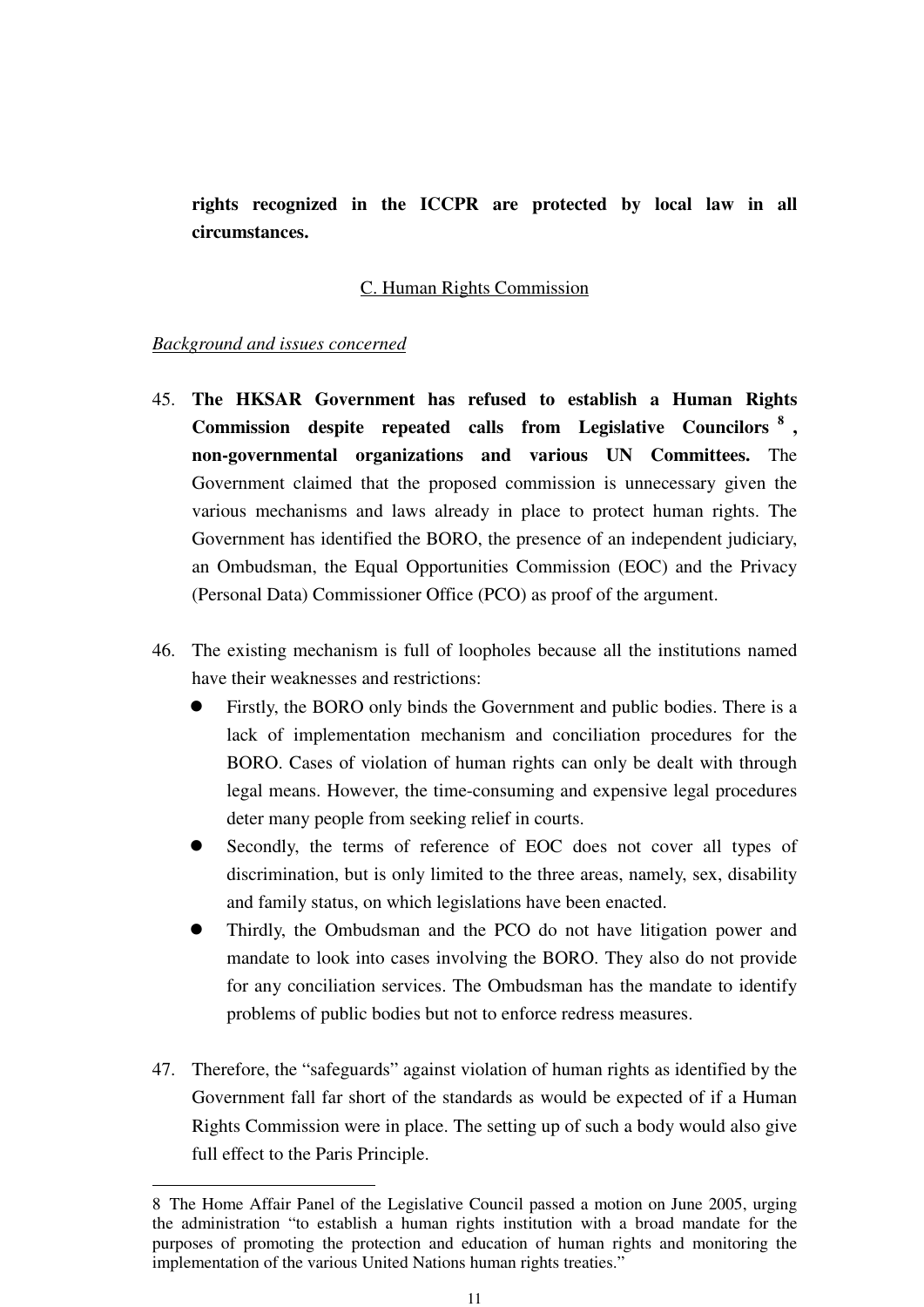# *Progress Made on the Matter*

48. A Government representative stated in the meeting of Legislative Council on July 2005 that the Administration will conduct a study on the possibility of establishing a human rights institution and the need to carry out institutional reforms. Yet, a timetable indicating when such study will be completed has not been provided.

# *Recommendations:*

49. **Your Committee should urge the HKSAR Government to report the results of the study on the establishment of a human rights institution next year and to set a timetable indicating when the body will be formed.** 

D. The Review of the Equal Opportunities Commission (EOC)

- 50. The EOC is one of the most major institutions responsible for protecting human rights in Hong Kong. **However, a number of incidents in 2003 undermined public confidence in the body, especially as to its autonomy and credibility. These incidents revealed the intention of the HKSAR Government to restrict the power of the EOC through manipulating the appointment of the EOC Chairperson and other means.**
- 51. The first scandal involved the former EOC Chairperson Michael Wong Kin-chow, whose decision to terminate the employment contract of an expert in racial discrimination raised great public concern. The Government appointed an independent panel to probe into the incident, giving in to the pressure of the Legislative Council and the public. However, the independence of the panel of inquiry appointed by the Secretary of Home Affairs was thrown into doubt, in particular for the fact that the Secretary of Home Affairs himself was involved in the scandal.
- 52. The problems with the appointment system can also be evidenced by the level of commitment of the Chairperson to the promotion of the value of equal opportunities. As opposed to his predecessor Ms Anna Wu, who displayed great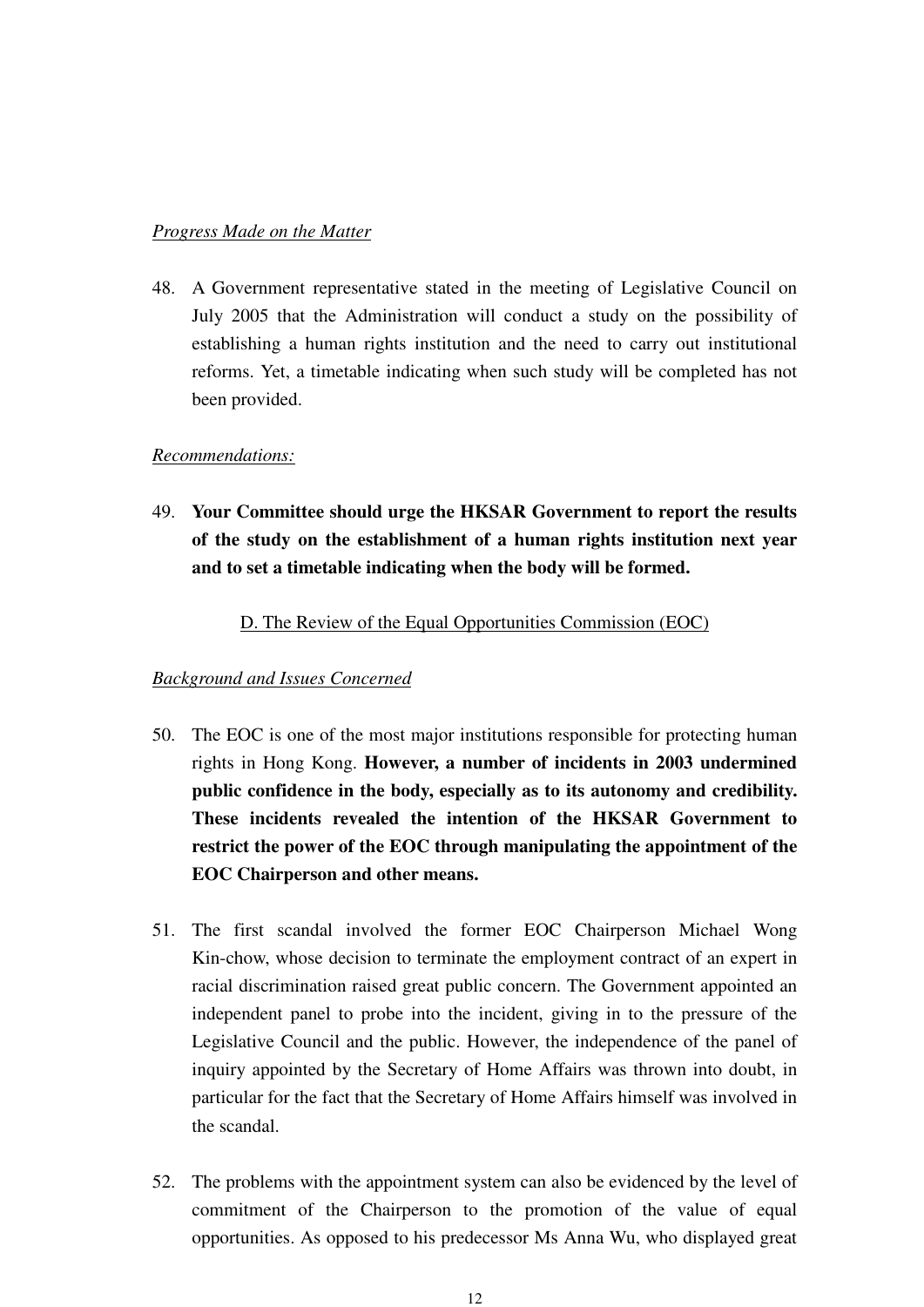devotion to promoting the value, Mr. Wong showed little commitment to fulfilling this obligation and even called for downsizing and reducing the expenditure of the EOC. The current Chairperson Mr. Tang Yee-bong has also shown little commitment to the promotion of equal opportunities by declaring that he is also responsible for enforcing the three ordinances against discrimination.

53. The process through which the Government appoints the EOC Chairperson lacks transparency, and the criteria for selection remains unknown. Past appointments indicated the tendency of the Government to pick candidates who were pro-Government in their thinking, rather than those who demonstrated genuine ability to promote human rights. We are concerned that the current appointment system would allow the Chief Executive to appoint EOC Chairperson with a hidden agenda. Measures should be taken to enhance the transparency and openness of the appointment process. For instance, the position of the EOC Chairperson should be filled by open recruitment. A nomination committee should also be established to provide check and balance on the power of the Government in the appointment of the EOC Chairperson.

# *Recommendations*

54. **Your Committee should urge the HKSAR government to enhance the transparency and openness in the appointment of the EOC chairperson, to safeguard the autonomy of the EOC and to enhance its accountability to the public.** 

#### E. Introduction of the National Security Bill

- 54. The Government's attempt to introduce the National Security Bill (the "Bill") based on Article 23 of the Basic Law in 2003 has caused great unease in the society. **The proposed legislation contained provisions which constituted a blatant infringement on the human rights and freedom of Hong Kong people, and did not conform to The Johannesburg Principles.**
- 55. Activities proscribed by Article 23 of the Basic Law are closely related to fundamental human rights, such as freedom of expression, of the press and of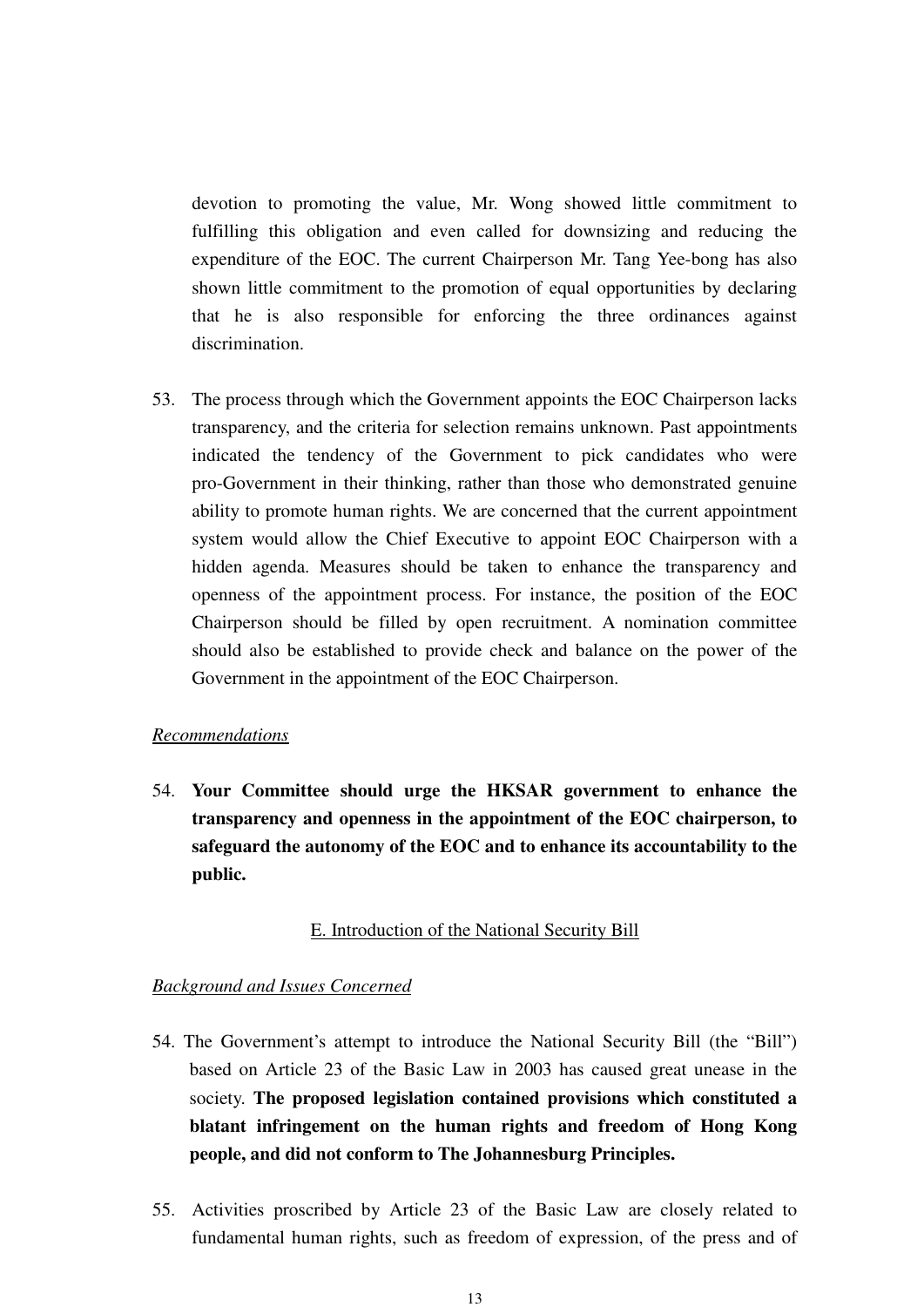association. However, the Government attempted to hastily push the Bill through in the Legislative Council without proper and extensive public consultation. Not only that the Government made no reference to the legislative timetable when it first issued the consultation document, but that it also did not issue a "White Bill" as has been customary for introducing important and complex Bills. **The way the Government handled the introduction of legislation of such controversial nature clearly revealed not only its disrespect to public opinion, but also its intention to sacrifice the freedom of Hong Kong people in the name of national security.** 

- 56. In fact, with regard to the actual provisions, Article 23 stipulated that "the HKSAR shall enact laws on its own to prohibit any act of treason, secession, sedition, subversion against the organizations or bodies from conducting political activities in the Region, and to prohibit political organizations or bodies of the Region from establishing ties with foreign political organizations or bodies." **It should be noted that some of the above-mentioned acts are already prohibited under existing law, such as the Crimes Ordinance, the Official Secrets Ordinance and the Society Ordinance.** Although certain provisions of these legislations are out-dated or would require review so as to modernize their contents, they themselves are suffice to fulfill the requirement of Article 23. **The need to introduce new legislation under Article 23 is thus highly questionable.**
- 57. Although the Government finally withdrew the Bill in September 2003, it did not give any account as to how the Bill is to be processed in the future, and how any public consultation is to be conducted on the subject. Up until now, no legislative timetable has been set for the Bill.

#### *Recommendations*

58. Your Committee should urge the Government to reconsider if there is a genuine need to re-introduce legislation under Article 23 of the Basic Law, taking into account the fact that existing legislations already cover most of the prohibited activities stated in Article 23. The Government should review the content of these legislations and make adaptations where necessary, **on condition that fundamental human rights and freedoms must not be compromised in any way whatsoever.**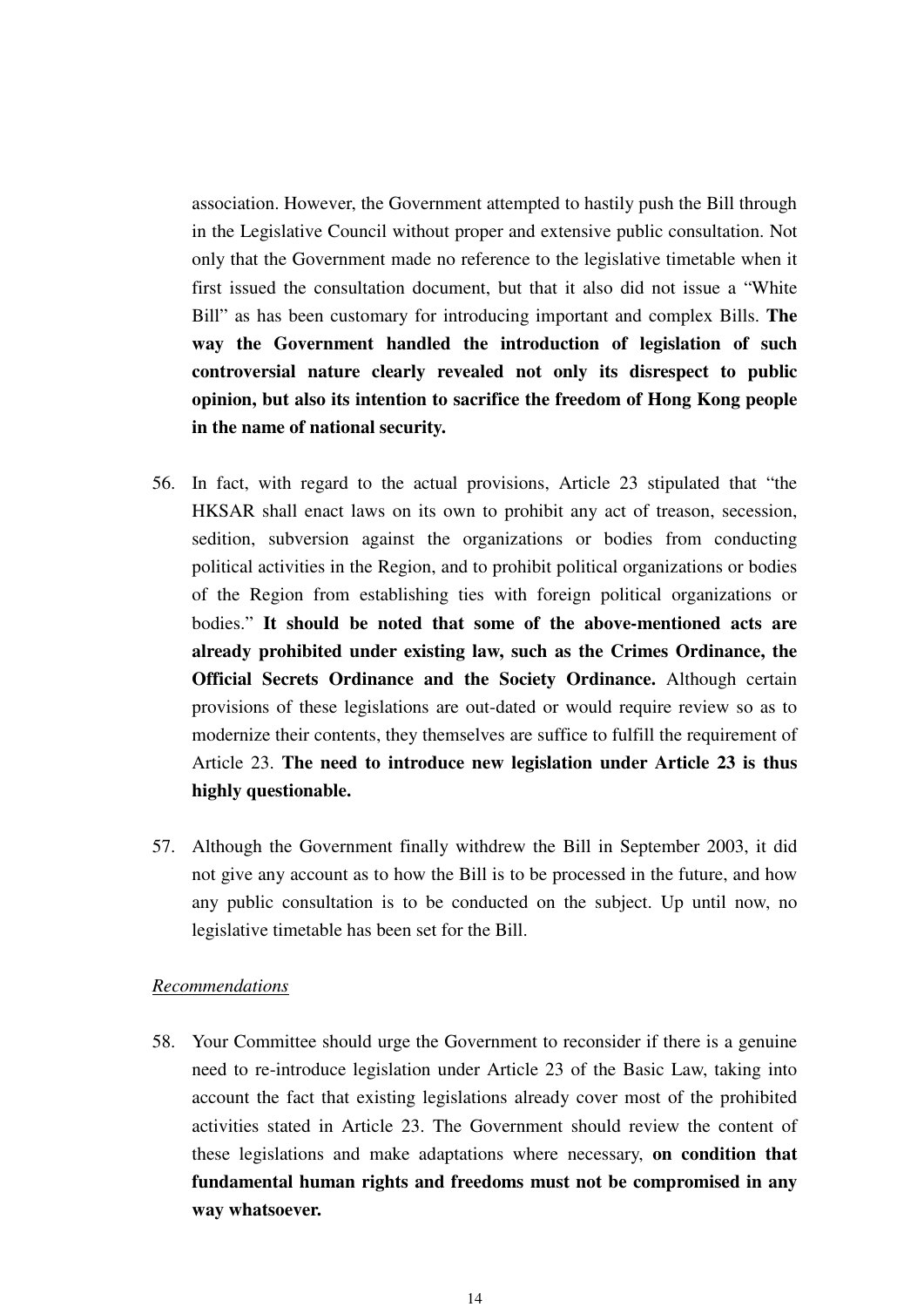- 58. In the event that the Government insists to go ahead with the proposed legislation, then it must conduct extensive public consultation, particularly re-examining the views and submissions of community groups, professional bodies and other interested groups. **The Government should also issue a White Bill, setting out the actual provisions in legal language, so that the public know exactly what the Government is proposing.**
- 59. Your Committee should also urge the Government to **fully respect the will of the people** on this matter; and in the case where it insists on introducing the Bill, it should aim at **a minimum level of legislation** and ensure that the content is consistent with fundamental human rights and freedoms as stipulated in the ICCPR.

#### F. Complaints against the Police

- 60. **The mechanism through which the public make complaints against the police has long been criticized for operating behind closed door—with the entire chain of procedures, from receiving complaint cases, conducting investigations, to determining appropriate penalty for misconduct, still being largely in the hands of the Complaints Against the Police (CAPO).** Though your Committee expressed concern about the credibility and transparency of the complaint mechanism in its 1999 concluding observations, not much has been achieved in terms of correcting the shortcomings of the system.
- 61. Though CAPO operates independently of all operational and support formations of the Police, it remains a component of the organizational structure of the Hong Kong Police Force. Officers of CAPO will therefore be moved to other positions within the structure, and their vacancies will be filled by those who had previously worked in other formations of the Police Force. The impartiality and credibility of a complaint system as such is questionable.
- 62. The Independent Police Complaints Council (IPCC) at the moment can only monitor and review CAPO's investigations of complaints against the police, but not taking the complaints directly from the public and investigate into them on its own initiative.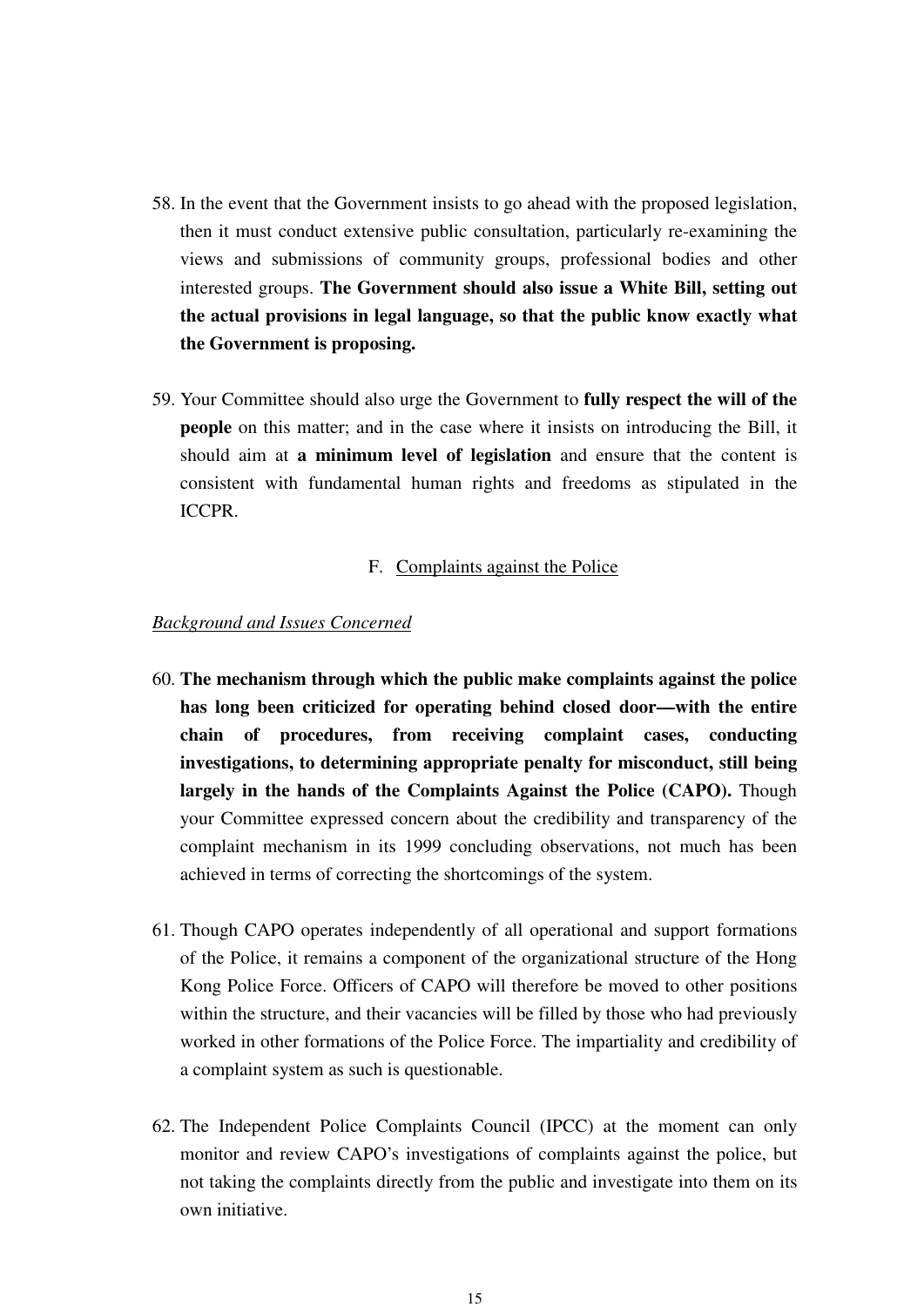63. Though the Government has long pledged to convert the IPCC into a statutory body, not much progress has been made on the matter. **Up until now, the body remains a non-statutory body which does not have independent investigative power over public complaints against the police.**

#### *Recommendations*

64. Your Committee should urge the Government to **introduce a truly independent police complaint mechanism, which allows CAPO being completely detached from the organizational structure of the police force, and gives IPCC statutory status and independent investigative power as soon as possible**, so that it can take and deal with complaints against the police on its own initiative, thus ensuring proper oversight of any abuse of power and misconduct of the latter.

#### **Article 3: Equal Rights of Men and Women**

#### A. The Women's Commission

- 65. **The Women's Commission established in 2001 does not have the authority and function expected of a body as recommended by the United Nation.** The Women's Commission plays the role of an advisory body, rather than a body which coordinates women-focused policy. Structurally the Women's Commission comes under the Health, Welfare and Food Bureau, but not the Chief Executive or the Chief Secretary of Administration. Therefore the Women's Commission does not have the power to influence other bureaux and departments in the process of policy making and implementation in terms of ensuring that they take the gender perspective into account. The resources allocated to the Women's Commission is very limited and is only enough for the purpose of holding forums or providing public education programmes.
- 66. Gender mainstreaming is one of the major tasks facing the Women's Commission in recent years. It developed a checklist to evaluate the implications of various policies and programmes launched by Governmental departments on the issue of gender equality. However, even if cases of violation of the principle are discovered, the Women's Commission has no authority to require the departments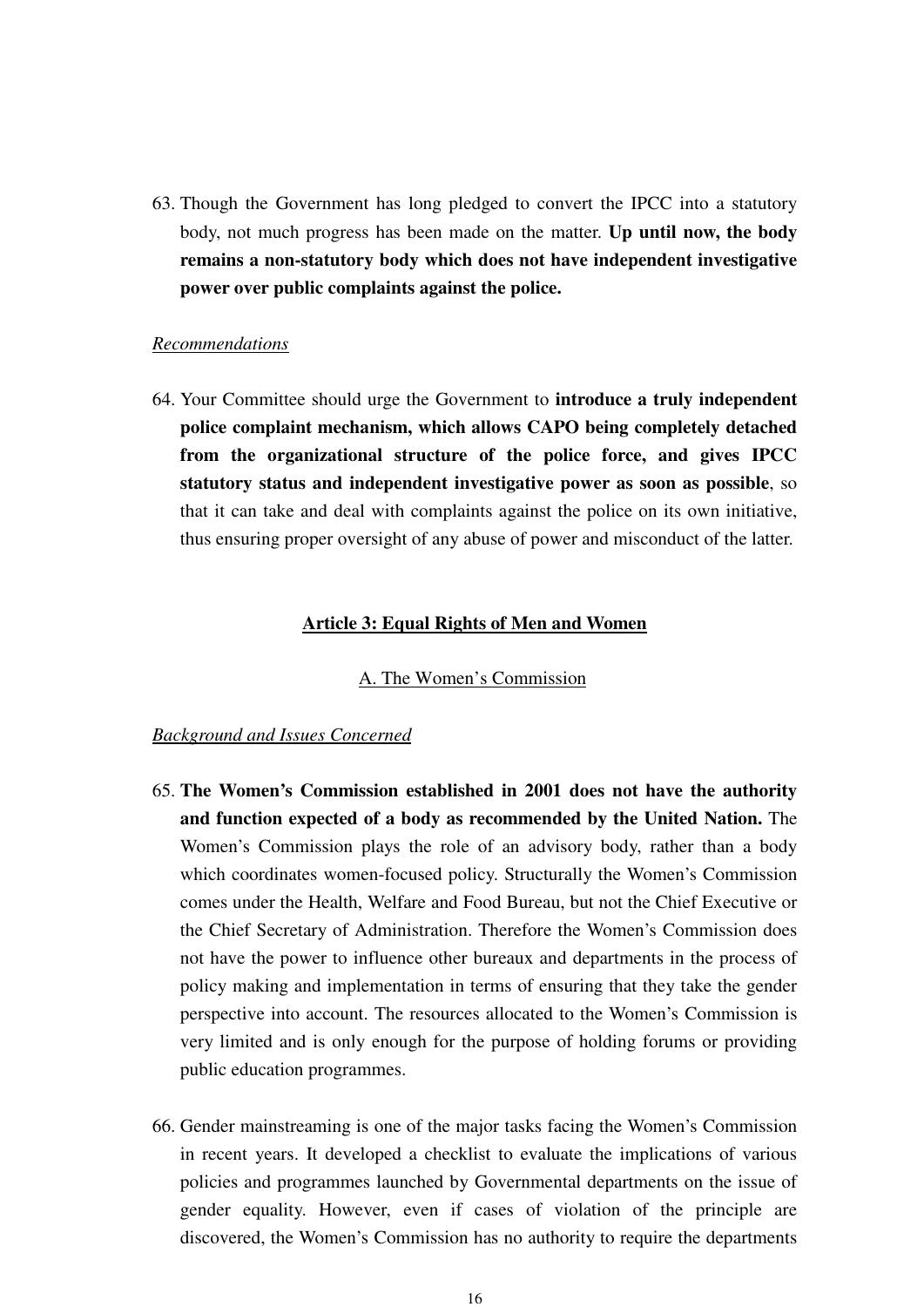to review and modify their policies and programmes. The Women's Commission can only provide training to civil servants who are willing to attend.

#### *Recommendations*

67. **Your Committee should urge the HKSAR Government to enhance the status of the Women's Commission by providing it with sufficient power and resources to develop and coordinate women-related policies with other Governmental departments, so as to promote equal rights between men and women.** 

# B. Equal Pay for Work of Equal Value

# *Background and Issues Concerned*

- 68. Your Committee urged the HKSAR to adopt positive measure to overcome discrimination against women and ensure equal pay for work of equal value in your 1996 concluding observations. Although the Government has since been conducting researches on the issue, no measures have yet been adopted to rectify the problem. Income inequality between men and women continues to be a serious problem.
- 69. According to the 2005 statistics, the women's median monthly income stood at HK\$8000, 27% lower than then men's median income, which was HK\$11,000. The disparity is largely due to the problem of occupational sex segregation. Payments of female dominated- occupations tend to lag behind those of male-dominated occupations, even when the working conditions were comparable.

#### Recommendations

70. **Your Committee should urge the HKSAR Government to introduce legislation on "equal pay for work of equal value", so as to eliminate income disparity on the ground of sex.**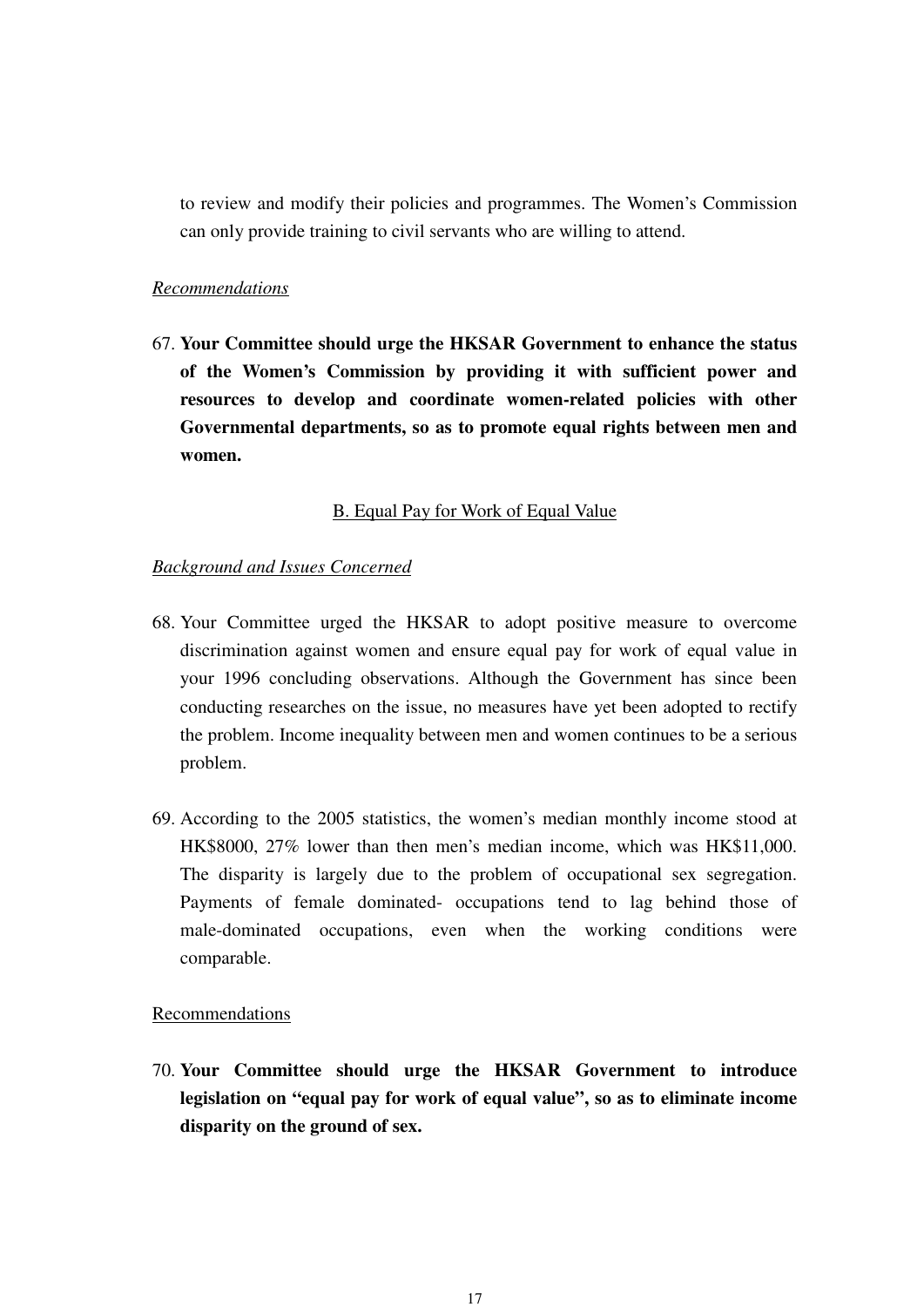# C. Participation of Women in Advisory Committee

### *Background and Issues Concerned*

71. Although the participatory rate of women in advisory and statutory bodies has been on the increase over the years, the percentage of women in these bodies progress has remained low. Among 5600 individual members in 500 public advisory and statutory bodies, only 22.6% of them are women in 2005. This is lower than both the Government's gender benchmark and the international norm of 30% to 35%. There are also criticisms that women from the grassroots were rarely appointed into these bodies.

#### *Recommendations:*

72. Your Committee should urge the Government **to raise the gender benchmark and to open up more non-official posts for women participation.**

# **Article 7: No Torture or Inhuman Treatment**

#### A. Situations of Asylum Seekers

- 73. **Hong Kong does not have a refugee policy.** Asylum seekers have to submit their application to the Office of the United Nations High Commissioner for Refugees (UNHCR) to lodge their claims for refuge status. The UNHCR office in Hong Kong processed 670 cases involving claims for refugee status in 2004. Asylum seekers can also file torture claims to the HKSAR Government to contest deportation.
- 74. The review of the claims of asylum seekers can last for months or years. However, during the period of review, **they are prohibited from working.** While UNHCR provides refugees and asylum seekers with allowances of small amount to meet their basic needs, torture claimers and those appealing against the decision of the UNHCR are not entitled to any welfare benefits. **Many asylum claimers live in utmost hardship** and some even become street-sleepers.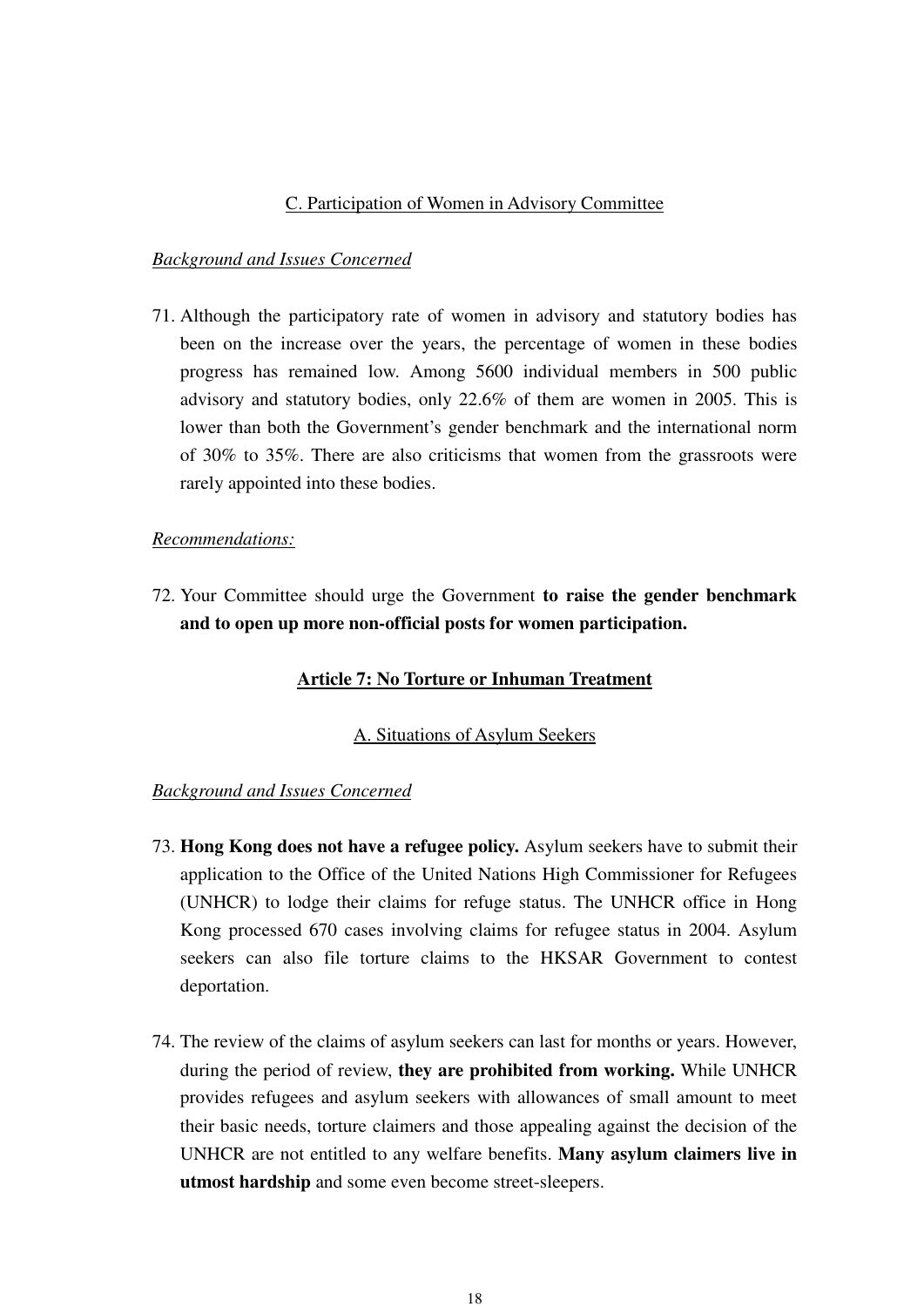75. The status and rights of the asylum seekers to stay in the HKSAR are unclear. They may be charged for overstaying or be issued with a form of recognizance. In November 2005, in a court case where the Government imposed restrictions on a torture claimer's freedom of movement, requiring him to only stay at the address stated on his recognizance form and to confine his movement to the Hong Kong Island, the High Court ruled that the Government's restriction was beyond the power granted to it by the law.

# *Recommendations*

76. **Your Committee should urge the HKSAR Government to establish a clear mechanism to process asylum claims and to ensure that the basic needs of asylum seekers are provided for.** 

# **Article 10: Right of Persons Deprived of Their Liberty**

#### Overcrowded Prisons

### *Background and Issues Concerned*

- 77. The prisons in Hong Kong have always been overcrowded. They hold a population of prisoners beyond their designed capability. By the end of 2005, it was estimated that the prison occupancy rate was 106%. **If no measures are taken to overcome the problem of lack of space, the occupancy rate will hit as high as 112% by 2015.**
- 78. Another problem with the prisons in Hong Kong is that many of the facilities have worn out. One third of the penal institutions currently in use were originally architecture built for use of other purposes, but later being converted into prisons.
- 79. Overcrowding will continue to be a problem for prisons in Hong Kong in the foreseeable future, and this is especially the case for female penal institution. Yet, the Government's plan to redevelop the prisons is going ahead in a rather slow pace.

# *Recommendation*

80. Your Committee should urge the Government **to speed up the implementation of**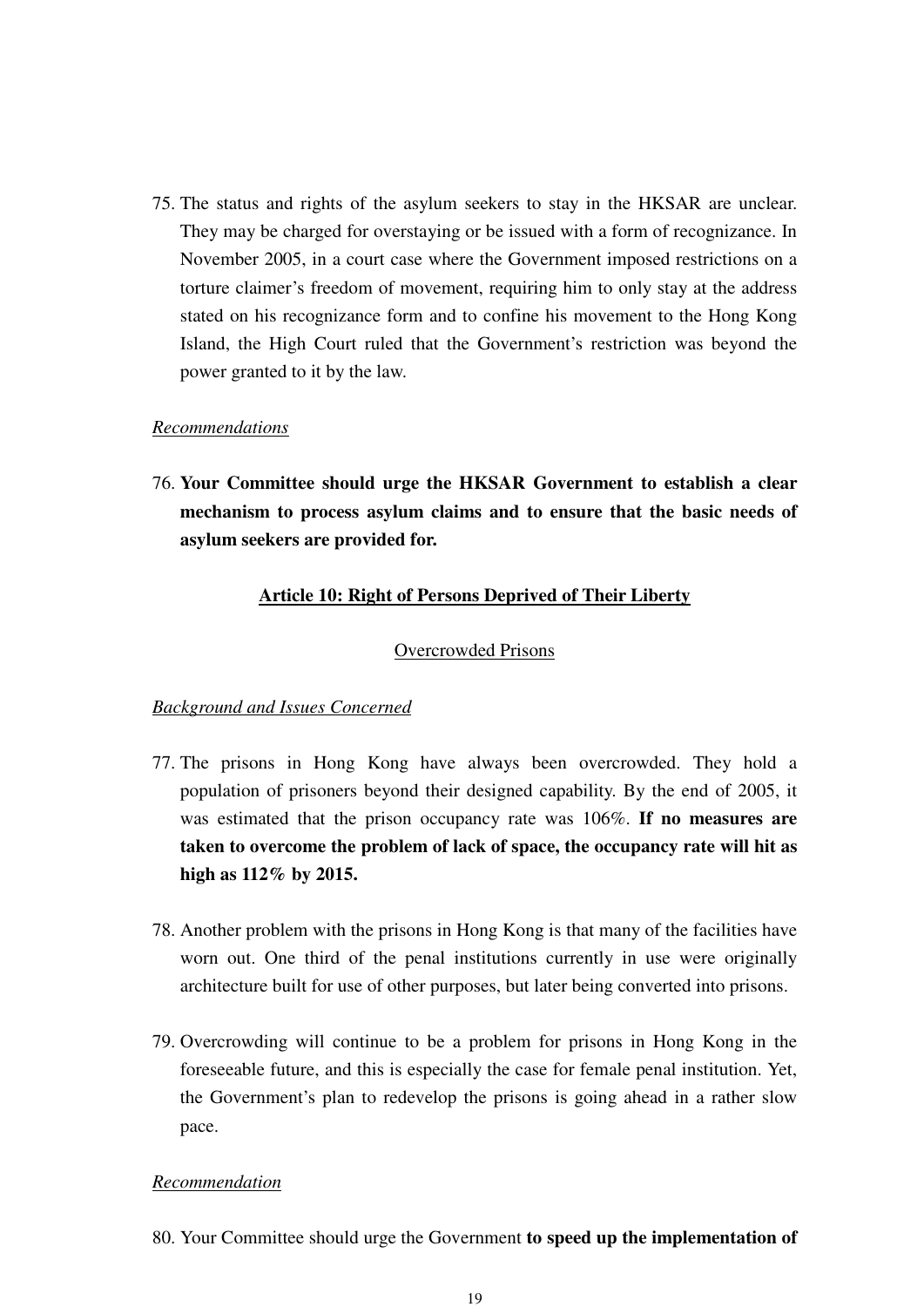**the penal institutions redevelopment projects** so as to ease overcrowding problems, especially for female institutions.

#### **Article 14: Equality before Courts and Rights to Fair and Public Hearing**

#### A. Accessibility of the Legal System

# *Background and Issues Concerned*

- 81. **Long delay and excessive costs involved in civil proceedings remains an obstacle for the underprivileged in the society to fight for their legitimate rights through legal means**. The waiting time for civil fixture list cases and civil running list cases, counted from setting down to hearing. in the Court of First Instance in 2004 was a staggering 239 days and 116 days respectively, while the latter was double the time needed for dealing with cases of the same category in the previous year.
- 82. **The unpredictable cost and amount of time involved in civil cases, together with the complexity of the procedures, has often deterred individuals from relying on the court system to resolve disputes.** This is highly unsatisfactory as access to the legal system should not be a privilege only for those who are capable to finance their claims.

# *Recommendations*

83. **Your Committee should urge the Government to allocate sufficient resources to the Judiciary to avoid unreasonable delay and lengthy court proceedings and litigation**, and to implement as soon as possible recommendations in the "Civil Justice Reform", including the simplification of the civil litigation procedures, so as to increase the efficiency and effectiveness of the civil system

# B. Legal Aid

#### *Background and Issues Concerned*

84. In order to quality for legal aid, the financial resources of the applicant should not exceed the upper financial limit, which now stands at HK\$155,800. This limit represents an applicant's monthly disposable income multiplied by 12 plus his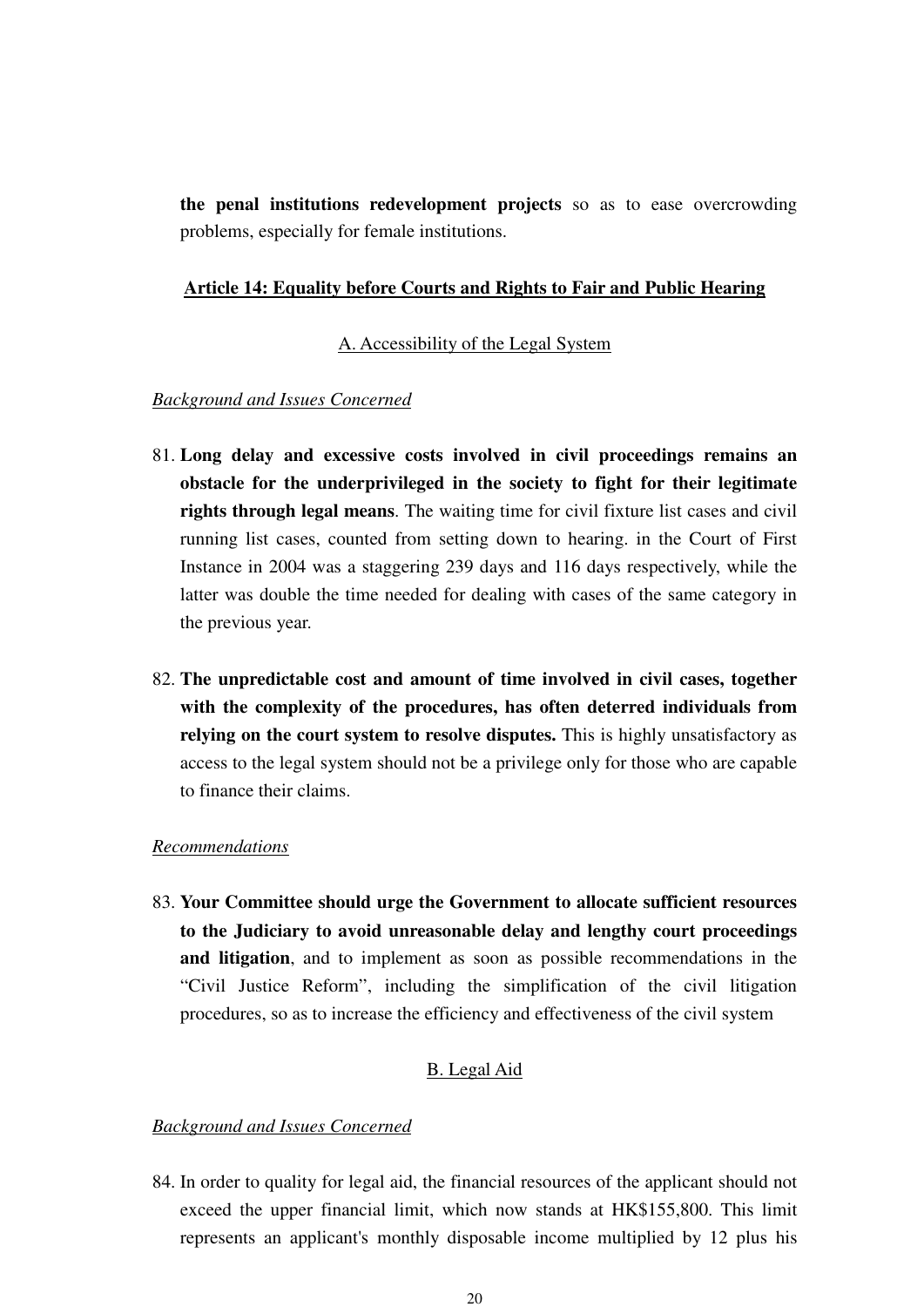disposable capital. Although some allowable deductions have been made from the applicant's gross income, including rent, rates and the statutory personal allowances for his own living expenses and his dependants, **the threshold for applying for legal aid is still too high for many people. The calculation of personal allowance based on 35-percentile household expenditure also fails to give the full picture of all the financial burden on many of the applicants, for instance education expenses on their children who might be studying abroad.** 

85. There are quite a few categories of cases still falling outside the scope of legal aid. **Many of these cases, such as election petition and defamation, and cases which may have minimal impact on personal interests but which have far-reaching effect on the general public, are still not covered by the scheme.**

#### *Recommendations*

- 86. **Your Committee should urge the Government to constantly review the criteria used for the "means test" so as to enable easy assess to legal services by needy people.**
- 87. The Government should also extend the scope of Legal Aid Scheme to cover cases like election petition and defamation, and cases which may have minimal impact on personal interests but which have far-reaching effect on the general public, so as to make it a system genuinely upholding justice and protecting human rights.

#### C. Unrepresented Parties

- 88. The number of unrepresented parties in court cases has increased over the years. **Litigants going to court without legal representation is most common among the middle class, many of whom do not qualify for obtaining legal aid due to the strict "means test", but who lack adequate financial resources to hire lawyers to help with their cases.**
- 89. The Resource Centre for Unrepresented Litigants currently only provides assistance confined to procedural matters, and thus is of little help to those who needs legal advice for preparing their cases.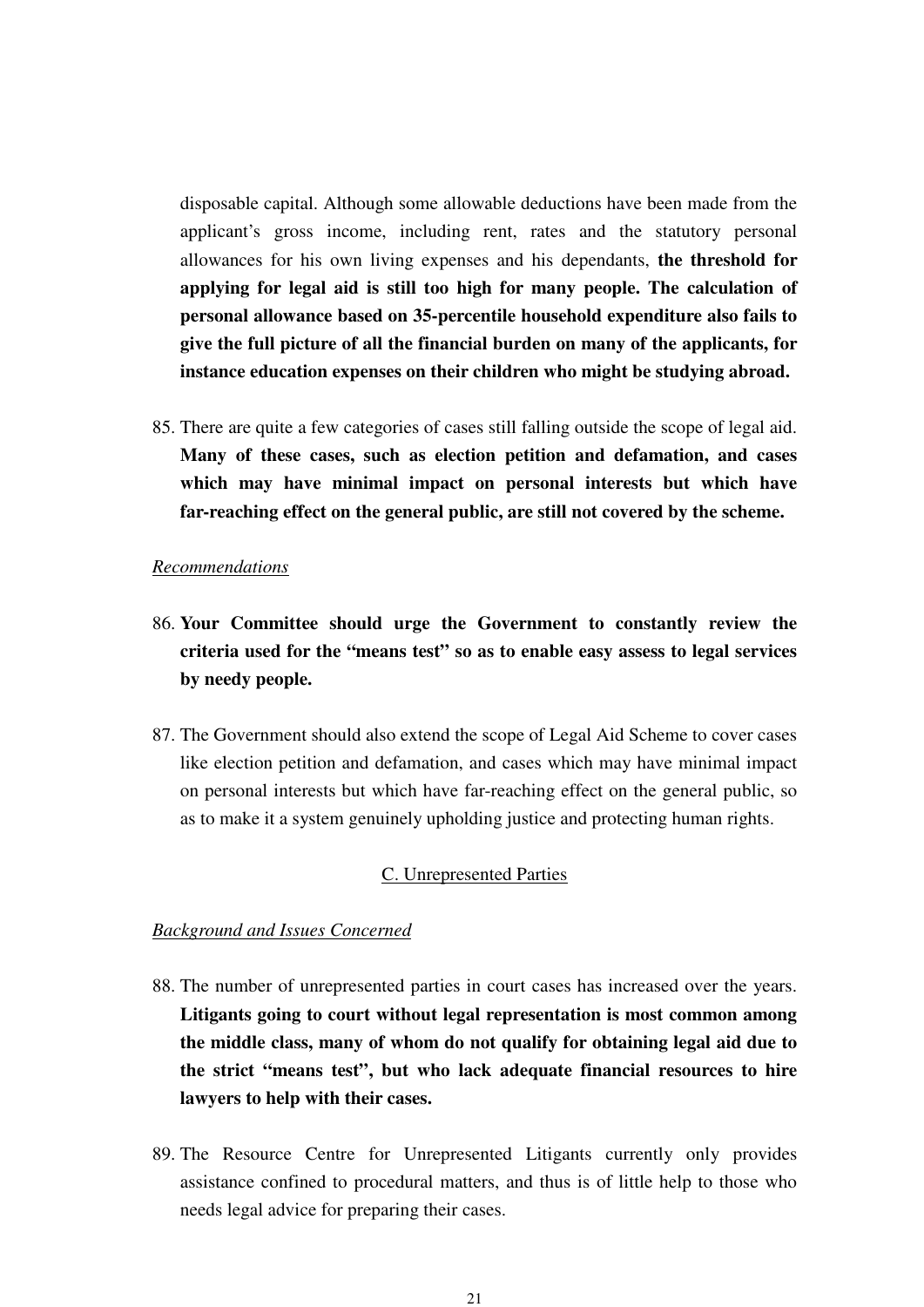# *Recommendations*

90. **Your Commission should urge the Government to improve and upgrade the services provided by the Resources Centre for Unrepresented Litigants, such as providing legal advice or related services, to unrepresented litigants to help them with their cases.** 

# **Article 17: Protection of Privacy, Family, Home, Correspondence, Honour and Reputation**

# A. Telecommunication Ordinance

# *Background and Issues Concerned*

- 91. Section 33 of the Telecommunication Ordinance (the "Ordinance") gives the power to the Hong Kong SAPR Chief Executive to order the interception of telecommunication messages whenever he considers it to be in the public interest. **The power is, however, not subject to any kind of legislative control or other independent oversight**.
- 92. The Court confirmed the above view in a recent judicial review case, ruling that section 33 of the Ordinance was inconsistent with Article 30 and 39 of the Basic Law, and Article 14 of the Bill of Rights, all of which expressly stated that the freedom and privacy of communication of Hong Kong residents shall be protected by law.
- 93. Indeed, as the UN Human Rights Committee rightly pointed out in its 1999 concluding observations, the Interception of Communications Ordinance which was passed in 1997, has still not yet been brought into effect. **This is still the case until now.**

# *Progress Made on the Matter*

94. The Government has initiated procedures on introducing a new legislation regulating behaviour of interception of communication by law enforcement agencies. The bill has been gazetted and tabled for deliberation in the Legislative Council.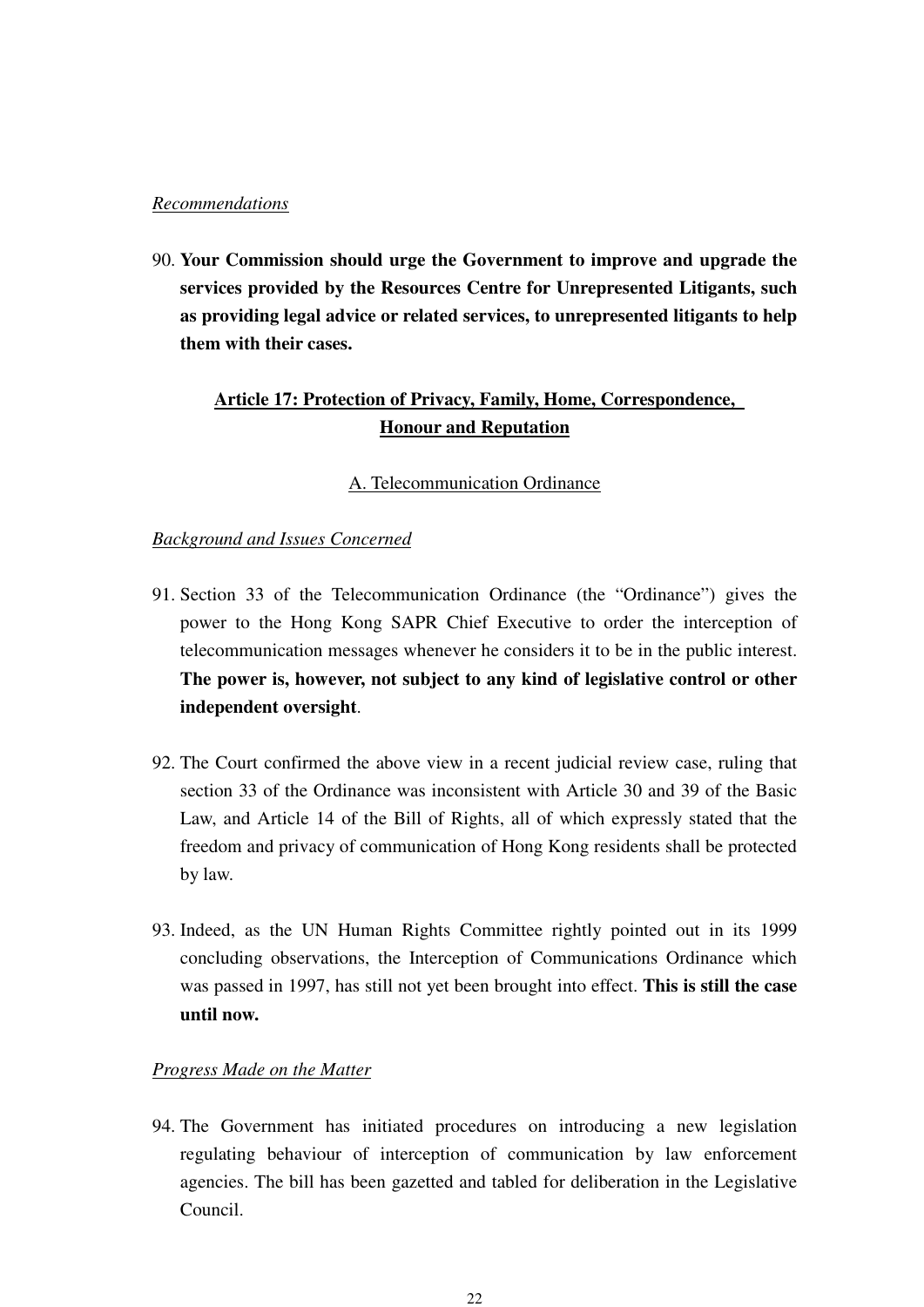# *Recommendations*

95. Please refer to the recommendations stated in the next section "Interception of Communication and Covert Surveillance"

#### B. Interception of Communications and Covert Surveillance

# *Background and Issues Concerned*

- 96. The courts in Hong Kong have ruled in two cases that **the use of the covert surveillance for the purpose of collecting evidence by law enforcement agencies were in breach of Article 30 of the Basic Law**, which stipulates that "the freedom and privacy of communication of Hong Kong residents shall be protected by law…" **Until now, there is no legislation regulating covert operations.**
- 97. Following the court rulings, the Chief Executive has issued the "Law Enforcement (Covert Surveillance Procedures) Order" (the "Order"), laying down the conditions and procedures for law enforcement agencies to obtain internal authorization to conduct activities of covert surveillance, as an attempt to comply with Article 30 of the Basic Law. **The fact that the Government intended to use executive power, rather than through enacting proper legislation, to restrict freedom of the citizens is tantamount to usurping the constitutional function of the Legislative Council.**
- 98. In a recent judicial review case challenging the legality of the Order, the High Court ruled that the Order has only had the effect of an "administrative tool", but could not be accepted as a compliance with the requirement of Article 30 of the Basic Law.

### *Progress Made on the Matter*

- 99. Responding to the controversies, the Government has initiated procedures swiftly on introducing new legislation regulating clandestine operations by law enforcement agencies. The bill has already been gazetted and tabled for deliberation in the Legislative Council. Nevertheless, the proposed bill has met criticism for the following shortcomings:
	- $\bullet$ The adoption of a loosely-defined three-tier authorization system, under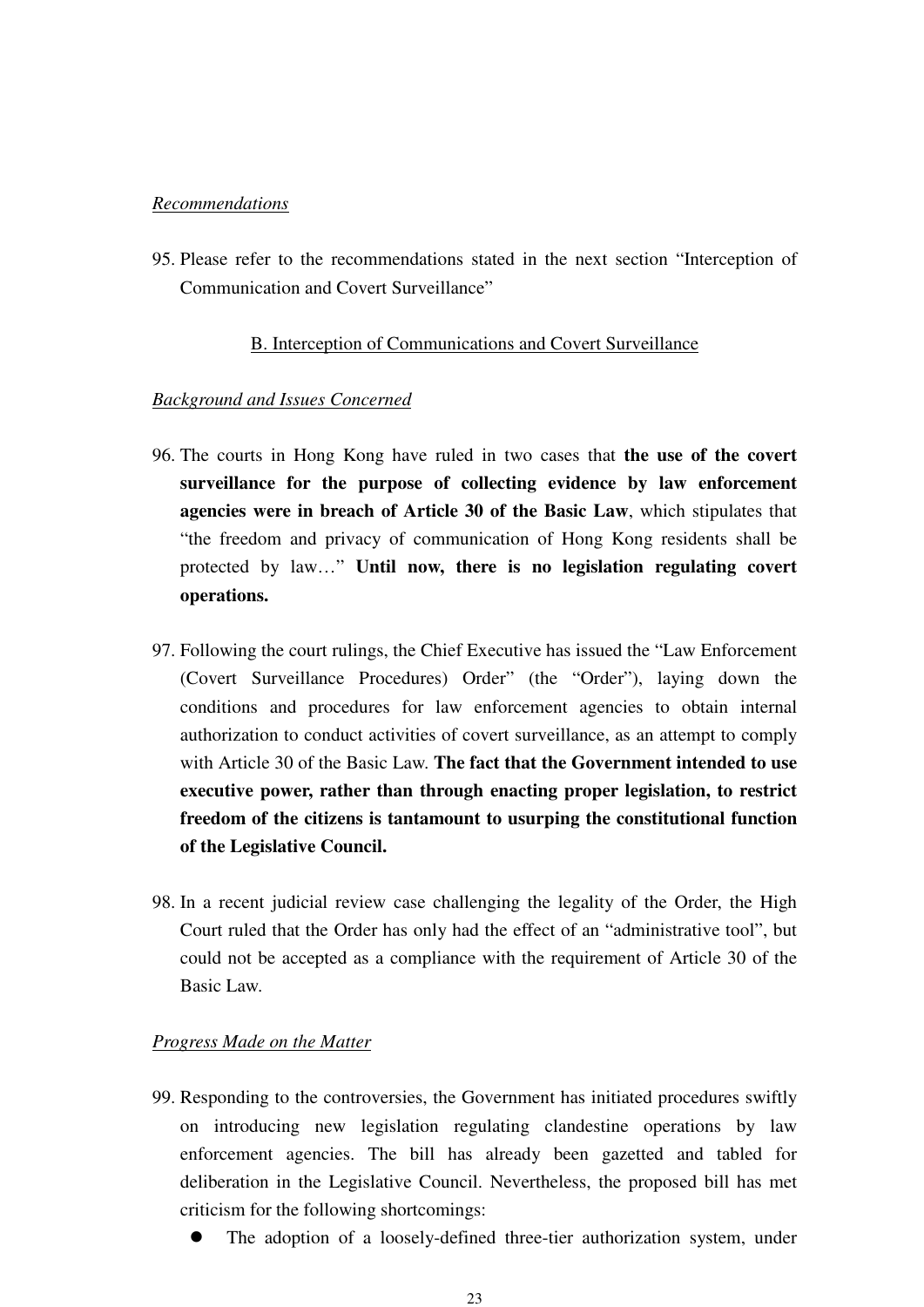which authorization for those operations, either by judges or senior departmental officials, is to be determined by the "level of intrusion" into private lives. For operations involving "less-intrusive" covert surveillance, authorization can be easily obtained by "senior" departmental officers.

- $\bullet$ The use of equivocal concept "public security" as a justification for granting authorization has also raised fears as to the possibility of abuse by authorizing authority.
- $\bullet$  There is no arrangement made in the proposal for notifying the targeted person that his communications have been intercepted or that he has been a target of covert surveillance. This will make a challenge on the legality of these operations by those targeted persons highly unlikely since they will not be informed of any operations.
- $\bullet$  The draft legislation provides for a panel of judges to authorize interception of communications and the more intrusive forms of covert surveillance. However, those judges will be appointed by the Chief Executive, and will have to undergo integrity checks. Fears are raised as to whether the checks could be used to manipulate which judges are selected, and worse, to filter out politically unacceptable judges who refuse to authorize covert operations.

# *Recommendations*

- 100. Your Committee should urge the Government **to respect the legislative power solely conferred on the Legislative Council**. **This is especially important when legislations going to the fundamental rights guaranteed to all Hong Kong people under the Basic law have to be introduced.**
- 101. Your Committee should also urge the Government to clarify many of the ill-defined concepts in the new legislation, and by including a notification system where victims of those operations will be informed of when, where, and to what extent they had been monitored, so that they can seek remedies if those operations turned out to be illegal or improperly carried out. Safeguards as such are important for achieving a right balance between the need to conduct covert operations in the interests of law and the need to protect privacy and prevent abuse. The decision of whether to notify the victims of covert operations can be left with the judiciary to decide, so that any such notification would not affect law enforcement.
- 102. Lastly, we are of the view that performing integrity checks on judges before their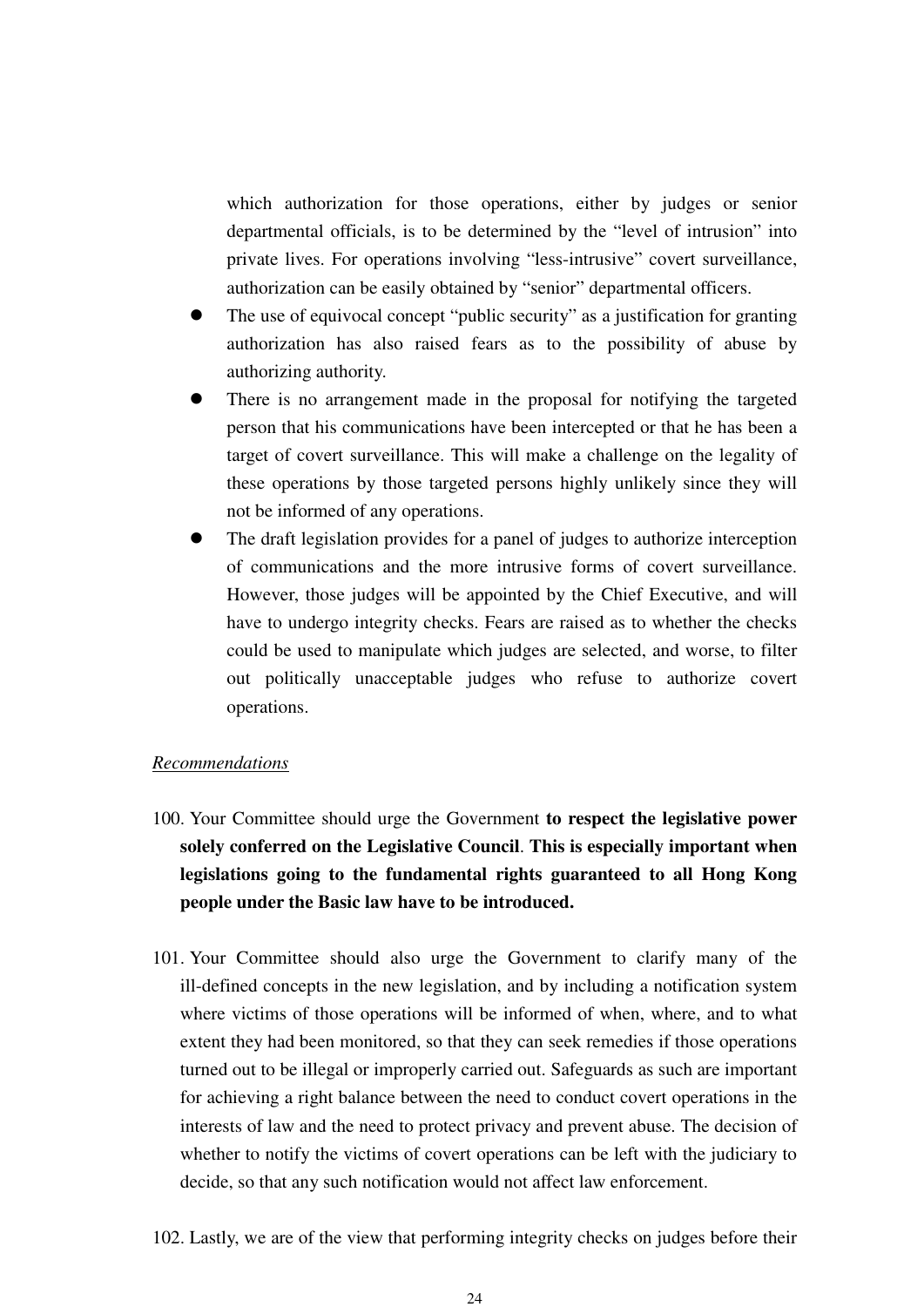appointment is tantamount to "political screening", and might give the executive branch overreaching powers to install politically reliable judges to approve covert operations. Hence, **the appointment of judges who will be responsible for authorizing interception of communication and covert surveillance should be an issue left for the judiciary to decide, not the Chief Executive,** so as to ensure and respect the independence of the judiciary.

#### **Article 19: Freedom of Opinion and Expression**

# A. Self-censorship of the Media

### *Background and Issues Concerned*

- 103. **Numerous incidents in the past few years have revealed the situation that local media are now more prone to exercising self-censorship, especially when controversies concerning the Central Government are involved. This has become at least the perception of the general public and is confirmed by the results of public opinion poll. The function of press to oversee the Government is not working as effectively as the Government has claimed.**
- 104. Public opinion polls conducted by the University of Hong Kong found that the percentage of people who are satisfied with press freedom in Hong Kong declined from 78% in 1997 to 58% in 2005. The number of people who feel that local media exercise self-censorship has also been increasing since 2002. In 2005, 48% of those polled believed self-censorship had been exercised, comparing with only 37% of the interviewees who held contrary views. Overall, the general impression of the public is that self-censorship has become a common practice in the HKSAR.

105. There have been a few incidents involving press freedom in the past few years:

 $\bullet$  Two most popular radio programme hosts and critics of the Government, namely Albert Cheng King-hon and Wong Yuk-man were intimidated by triad elements, including a notorious businessman who claimed to be representing an official of the National Security Bureau of the Central Government. They were forced to resign successively under the intimidation and pressure from the Commercial Radio. Mr. Allen Lee, Deputy of the National People's Congress, who was hired by the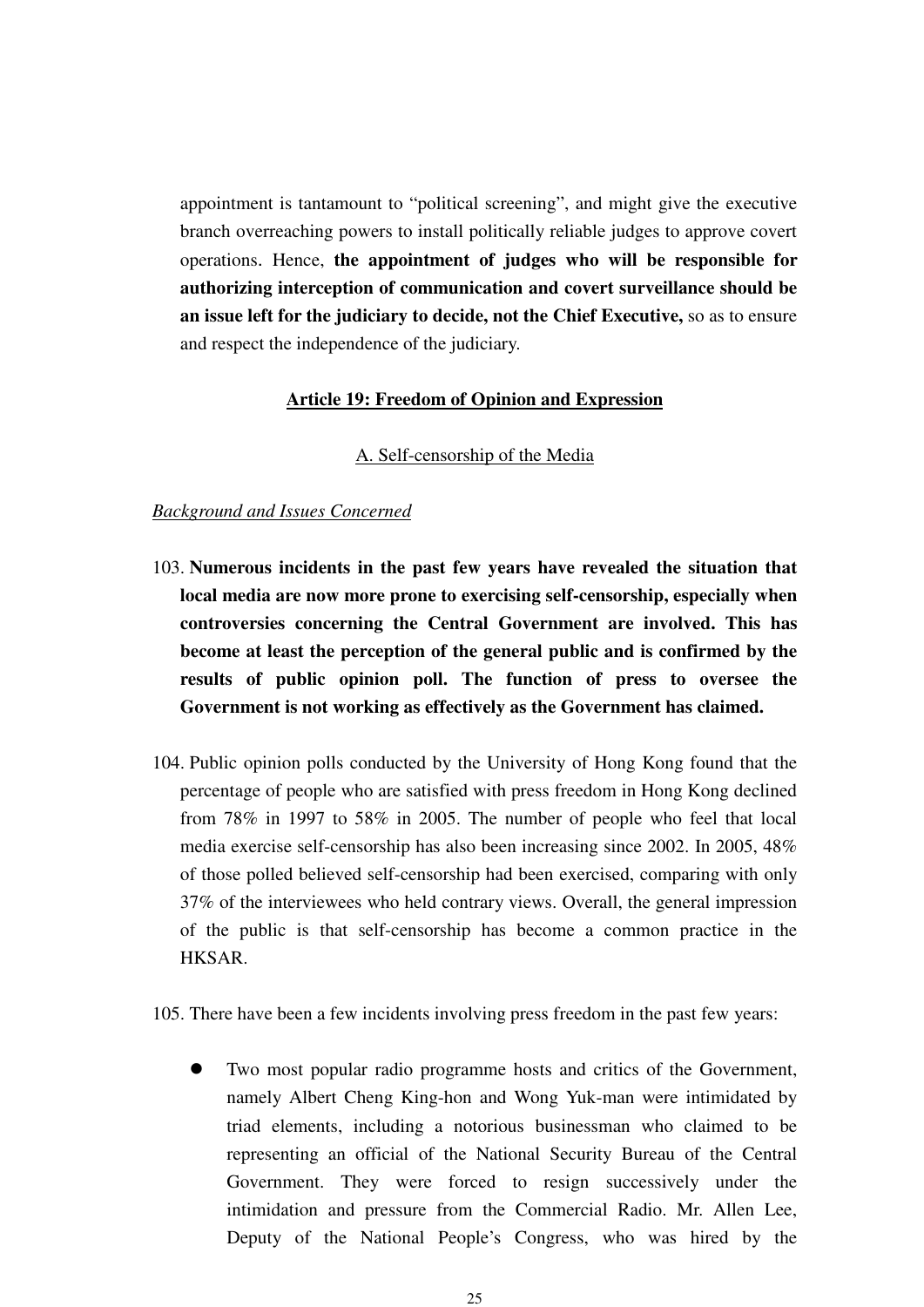Commercial Radio to take the place of Albert Cheng, also resigned abruptly after he disclosed in a public hearing of the Legislative Council, when he received a mysterious telephone call from a former Chinese Senior Official "paying regards" to his family members. The intimidation on Mr. Albert Cheng and Mr. Wong Yuk-man were reported to the Police, but there has not been any outcome in the police investigation.

- $\bullet$  Subsequent to the forced resignation of Albert Cheng, Wong Yuk-man and Allen Lee, as aforesaid, the Commercial Radio had made attempts to post more "acceptable" hosts to the previously more popular programme "Tea Cup in the Storm". However, there was a series of reshuffle of the new programme hosts by the management of the Commercial Radio in order to find those who were really "acceptable" at last it appears that, popularity of the programmes is sacrificed, as a survey pointed out that the audience of the "Tea-cup in the Storm" had reduced by more than 50%.
- $\bullet$  There is also evidence showing that more local newspapers are becoming more cautious and conservative in reporting and / or criticizing on issues concerning the Central Government, and to a lesser extent. One obvious example is that there were scarce if not nil report in local press concerning the Falun Gong:
	- In 2005, the contract to use a convention hall in a 5-star hotel for an international conference hosted by Epoch Times (which is closed associated with the Falun Gong) was suddenly terminated one day before the event.
	- The office of Epoch Times was attacked by several unknown persons armed with rods and hammers, resulting in the serious damage to the computers and printing appliances of the newspaper.
- 106. Media analysts pointed out that Hong Kong media which are owned by businesses with commercial interests in Mainland, or those who wish to enter the Mainland market for business opportunities, were more prone to exercising self-censorship when handling issues which the Central Government considered detrimental to its stability, such as the issue of Falun Gong. The Public Opinion Program of the Hong Kong University also found that 62% of the public believed that local media had shown lots of reservations when criticizing the Central Government.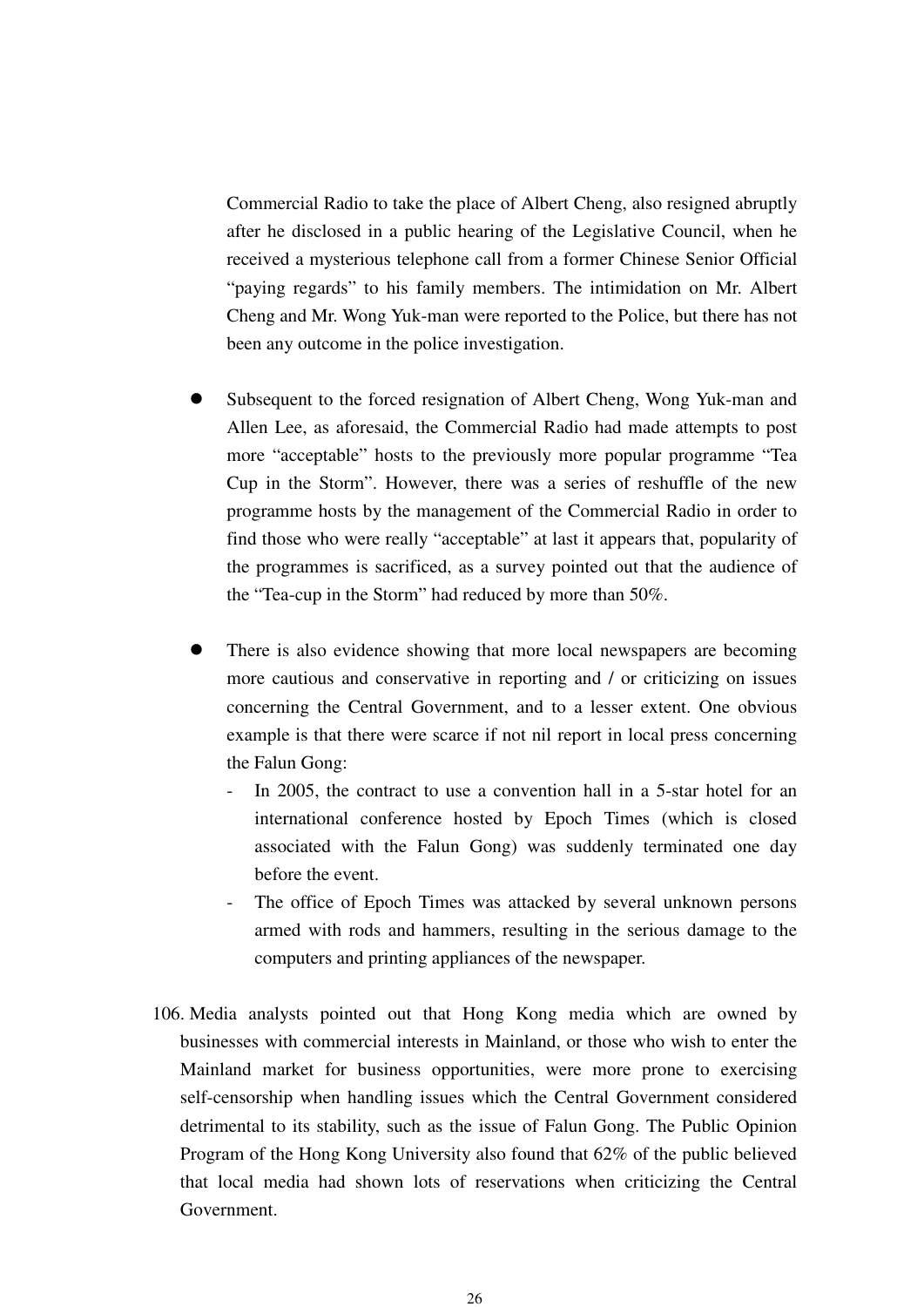# *Recommendations*

107. **We urge your Committee to express concerns over the situations that local news media are prone to exercising self-censorship and are unable to enjoy the freedom of expression without fear or reserve.** 

# B. Intervention from the Mainland Official on Press Freedom

- 108. **The "patriotism campaign" launched by Central Government resulted in public attacks against pro-democracy politicians. The news media were under stress and became polarized in the debate and many adopted a pro-Beijing line.**
- 109. After the abrupt withdrawal of the Hong Kong government's national security legislation in September 2003, the defeat of pro-government candidates in the November 2003 district council elections, a historic massive demonstration (where over 500 000 people attended) in 2004 for universal suffrage, the Central Government launched a patriotism campaign, about one month before the sudden issuance of an interpretation of Basic Law by the NPCSC which denied universal suffrage of the two elections in 2007 and 2008. Some journalist analysts pointed out that the aim of the campaign was to dampen the public expectations of rapid progress to universal suffrage.
- 110. The state-run mainland news agency, Xinhua, released a statement saying Hong Kong should be governed by Hong Kong people, with patriots forming the main body of the ruling elite. It also alleged that a small number of people were engaging in activities against patriotic principles.
- 111. Pro-Beijing supporters in Hong Kong went further and named those they considered to be unpatriotic, including the chairman of the Hong Kong Alliance for Support of Patriotic Democratic Movements of China, Szeto Wah, who has long led the campaign to strive for reversing the official verdict on the 1989 pro-democracy movement in China. The former chairman of the Democratic Party, Martin Lee Chu-ming was also openly attacked by China's Deputy Minister on account of his family background. Mr. Lee's visit to Washington to testify before a Senate Committee was also condemned as unpatriotic in the campaign, with the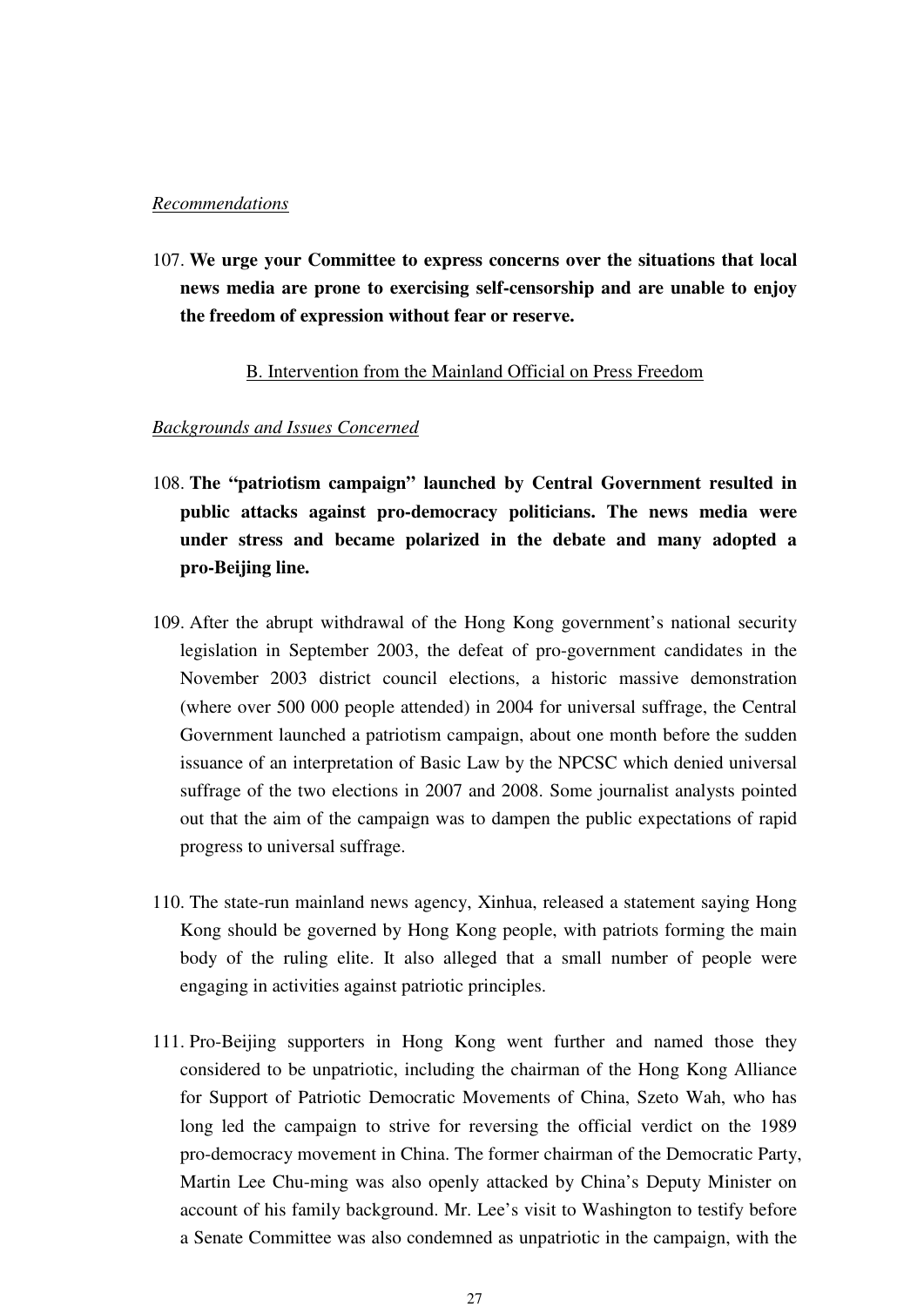Hong Kong Government echoing the view by suggesting that Mr. Lee's move to testify in the US was "inappropriate".

- 112. The objective of the patriotism campaign was to single out several categories of potential opponents who are politically labeled or stigmatized as unpatriotic:
	- $\bullet$  Those opposed to the Central Government, e.g. members of the Hong Kong Alliance in Support of the Democratic Movements in China.
	- $\bullet$  Those advocate the secession of Taiwan, e.g. advocated that the voices of the Taiwanese people should be respected.
	- $\bullet$  Those allying with foreign governments to oppose the Chinese Government, e.g. those politicians who frequently went to lobby the foreign governments to sanction or criticize China.
- 113. The patriotism debate occupied extensive space in the media. It was found that in addition to the several traditional Pro-Beijing newspapers, many newspapers abandoned its neutral stance and adopted a more pro-Beijing position. Among the 14 newspapers in Hong Kong, only one newspapers remained supportive of the pro-democracy camp. This newspapers faced boycott on its advertising space by influential property developers. A research found that apart from the two English newspapers, only two other Chinese newspapers took a neutral stance in the patriotism debate.

# *Recommendations*

114. **Your Committee should remind the HKSAR Government of its obligations to protect press freedom in Hong Kong even in the face of pressure from top officials of the Central Government. The HKSAR Government should also seek promise from the Central Government to guarantee press freedom in Hong Kong.** 

#### C. Raid on News Agencies by ICAC

#### *Background and Issues Concerned*

115. **The search and seizure of journalistic material by the ICAC under the Interpretation and General Clauses Ordinance indicated a lack of respect from law enforcement agencies for press freedom.**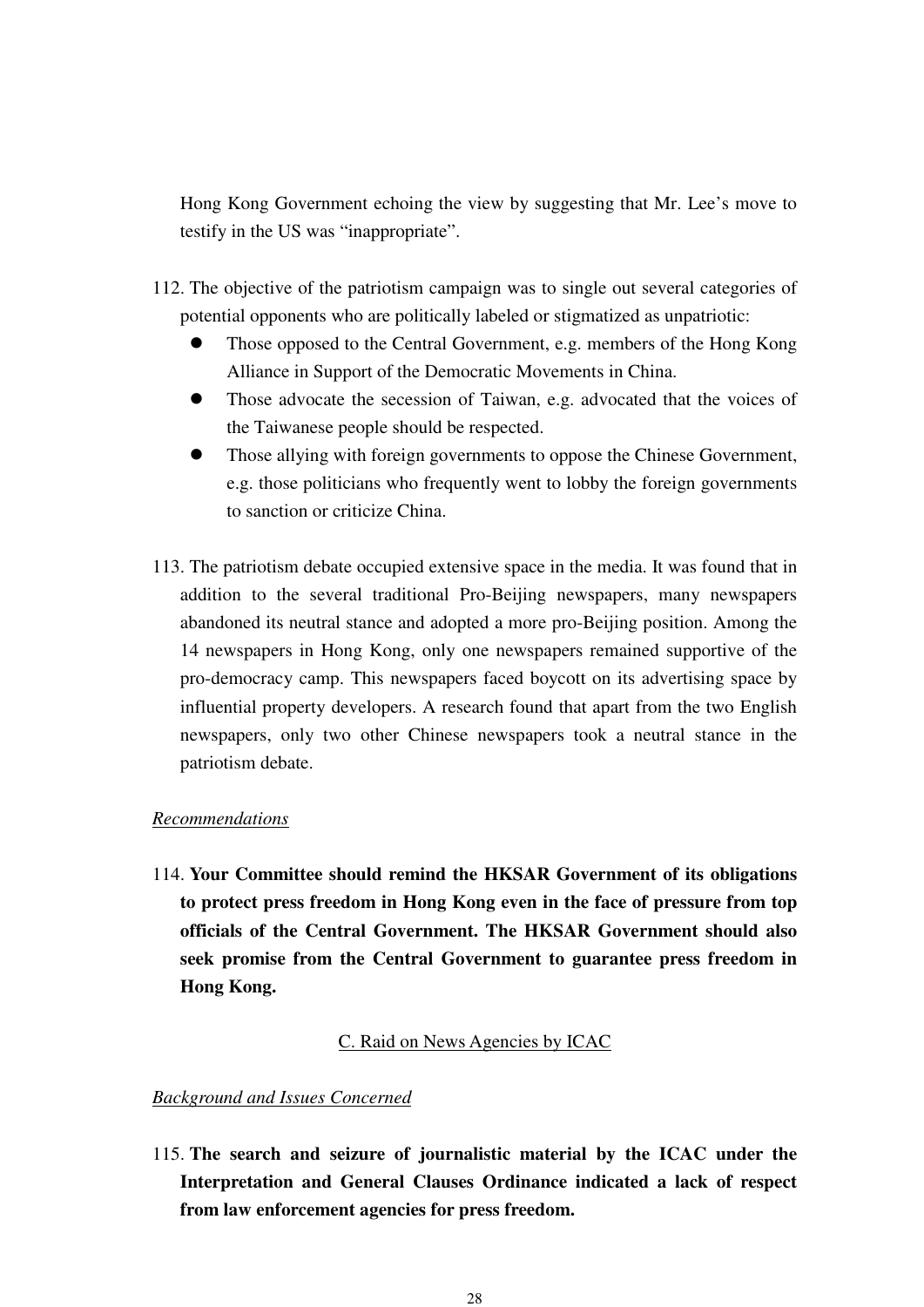- 116. After the release in the local press of the name of a woman under the Independent Commission against Corruption (ICAC) witness protection program, the (ICAC) officers raided the office of seven newspapers and seized certain journalistic material in July 2004. This issue immediately aroused grave public concern and was criticized by the media as threatening Hong Kong's press freedoms.
- 117. In August 2004, the Court of First Instance ordered the setting aside of two search warrants against Sing Tao Daily regarding the case. The court also imposed stringent conditions for any law enforcement agencies to seek search warrants, e.g., it should be the last resort and for public interest only, etc.
- 118. Although ICAC's appeal was dismissed on technical grounds, the Court of Appeal expressed a contrary opinions in that it affirmed that ICAC acted lawfully in seeking search warrants. In spite of the controversies generated from courts, ICAC decided to take the comments of the Court of Appeal as their reference but refuse to go to the Court of Final Appeal to clarify authorities' power of search and seizure of journalist materials.
- 119. Press groups urged government to amend the General Clauses Ordinance to provide more protection to Journalist material but administration refuse.

# *Recommendation*

120. **Your Committee should remind the HKSAR Government of the significance of protecting press freedom and urge law enforcement agencies of the Government to avoid unnecessary raid on news agencies. Your Committee should also urge the Government to look into the needs to review the relevant legislation.** 

#### D. Broadcasting services of Radio Television Hong Kong (RTHK)

# *Background and Issues Concerned*

121. **The announcement of the government administration on the change of RTHK programs, as well as the appointment of a committee to review the functions and roles of the RTHK aroused concern that the government might turn the broadcaster into its propaganda agency.**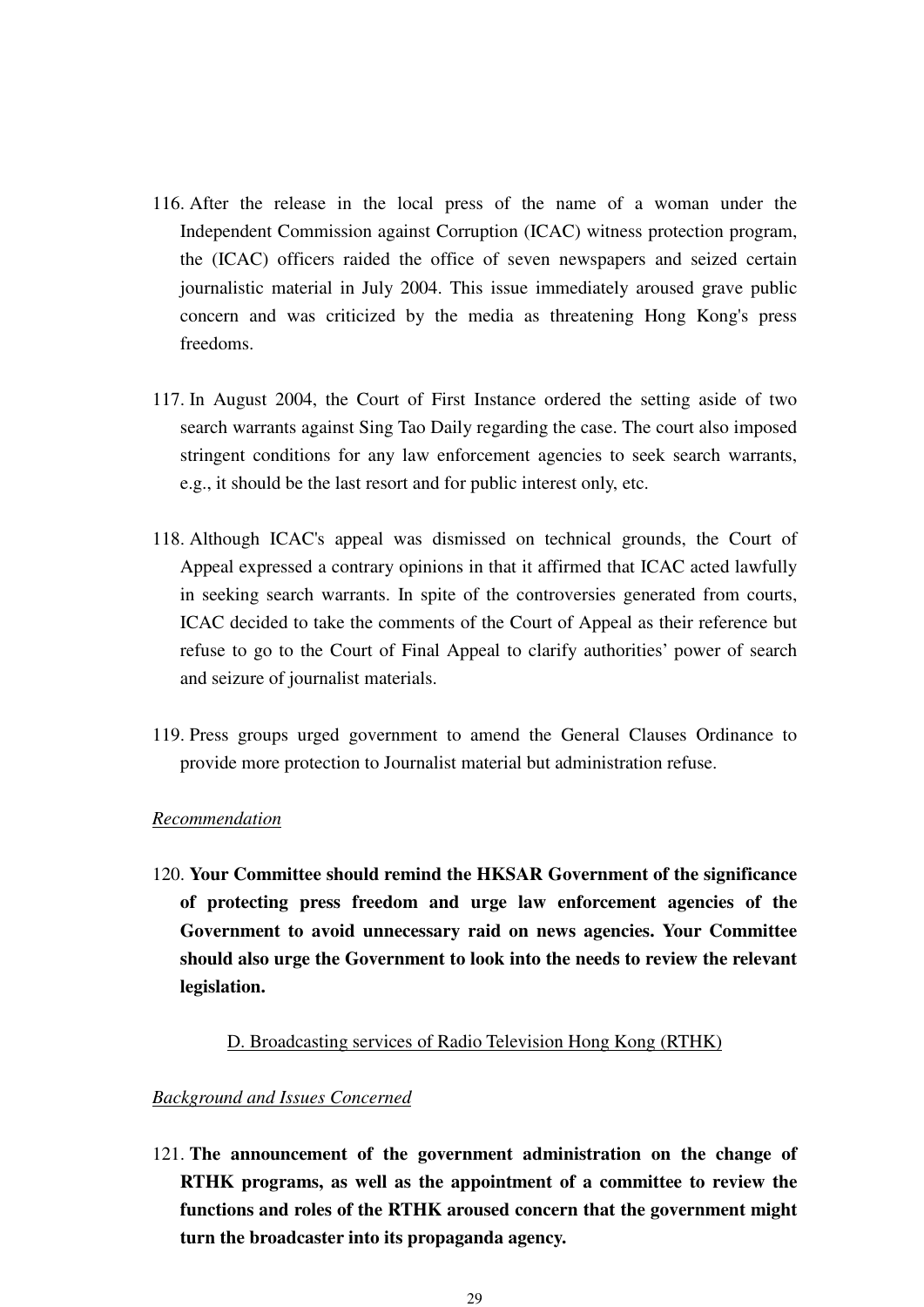122. The Radio Television Hong Kong (RTHK) is the only government-owned public broadcaster that offers alternative viewpoints from the two commercial radio broadcasters (Commercial Radio and Metro) and the terrestrial television stations (Asia Television and Television Broadcasts). In the past, RTHK has been the target of attack by pro-Beijing politicians. They argued that a government-funded broadcaster should promote government policies and refrain from always criticizing the Government.

# *Progress Made on the Matter*

- 123. After the Chief Executive Donald Tsang's comments on the role of RTHK in his election Campaign, that RTHK should not run certain programs, the government minister responsible for RTHK announced the scrapping of the program. Members of the Legislative Council and staff of the RTHK expressed their concern about the implication of announcing the program change by the Administration, instead of the station director, which might signify an interference with the editorial independence of RTHK. There is also concern that the Administration will gradually scrap news and current affair programs which always carry pubic views criticizing the government. Moreover, every act or policy to diminish the station's function to provide a platform for free and unfettered expression of views is unacceptable.
- 124. On January 2006, the government appointed a committee to review the public broadcasting service in Hong Kong. One of the major tasks of the committee is to review functions and roles of RTHK, the sole public-funded broadcaster. However, RTHK was allegedly kept in dark about the review. There has also been public demand that the Government should adopt the policy of digitization of the broadcaster such that certain channels can be open to serve as public channels.

# *Recommendations*

125. **Your Committee should affirm that the editorial independence of RTHK should be maintained and RTHK should continue its function to provide a platform for free and unfettered expression of views for all sectors of the public. The government should also adopt the digitization of broadcasters with a view to provide certain channels to be run by NGOs and public channels.**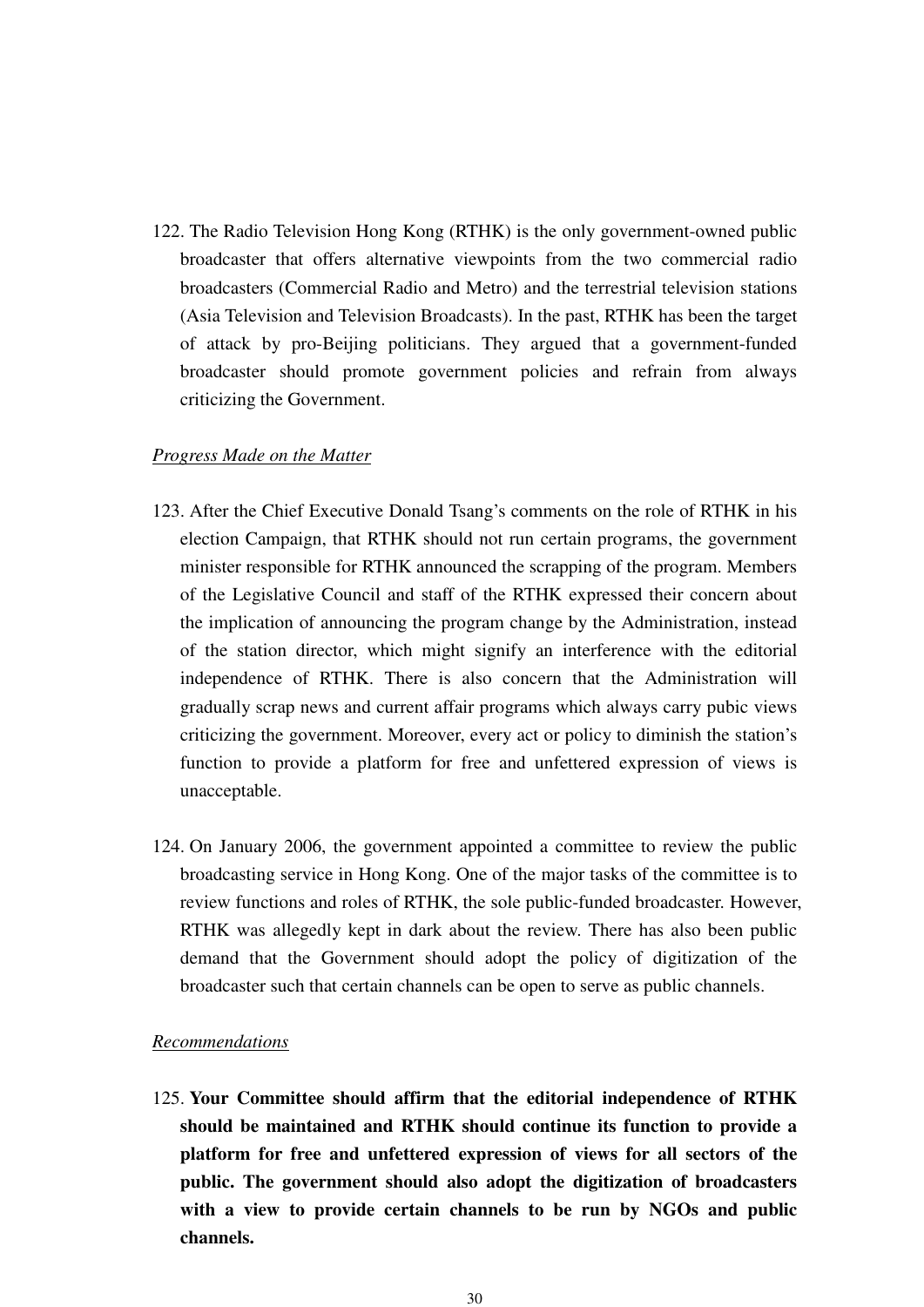### **Article 21: Right of Peaceful Assembly**

#### A. Protest of Korean Farmers during the Sixth Ministerial Conference in Hong Kong

- 126. The arrest of Korean protesters during the WTO sixth Ministerial Conference in Hong Kong in December 2005 **raised concern as to the police's high-handed use of the Public Order Ordinance to place undue restrictions on civil society activities in Hong Kong**—an issue which has already been brought into question by the United Nations.
- 127. The night before the last day of the WTO conference, the police took action to detain about 1000 protesters in the site of their demonstrations. In the early morning, the police started to effect arrest of all the protesters**,** who are mostly Korean farmers, women, and also some other observers including Hong Kong residents.
- 128. After the protest, most of the detainees were put into different police stations. However, the police did not have enough interpreters particular those who speak Korean. There was almost a complete breakdown in communication between the police and the detainees. The NGOs responsible for organizing the protesters sent out a teams of lawyers to pay legal visits to the detainees, but most were denied access on the ground that the lawyers could not provide the names of the detainees they wish to visit, whereas even the police did not know where the location of the detainees after names were provide to them.
- 129. Except 14, all the 1000 detainees were released from police custody at about the time of expiration of 48 hours from that time of initial detention. There were complaints from the detainees that hundreds of them were kept in an open car park for over 8 hours over the night without provision of blankets. There was another complaint that over 200 Korean women were kept in 8 buses for over 10 hours before they were taken to police station, where they had access to toilet facilities. Of the 14 who were continued to be detained, charges were initially laid, but subsequently dropped except 3 persons who are now facing trial in Court.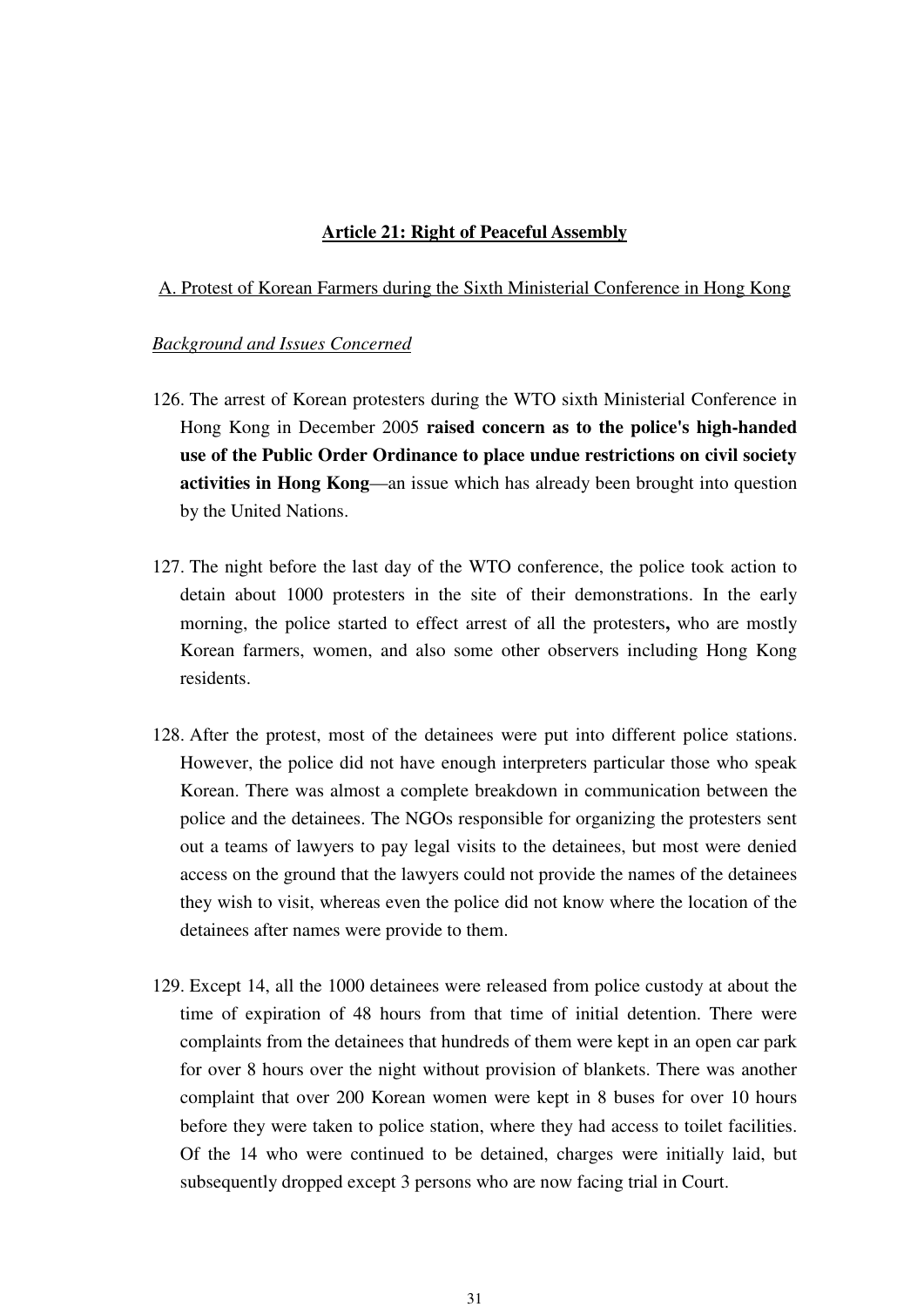130. In a public discussion on the handling of the protests during the WTO conference, the police admitted that tear-gas and plastic bullets were used at various times to control the protests. There were allegation from the organizations participated that there was no prior warming given to the protesters before devices such as tear-gas and plastic bullets were used, or at least no warming in the language that could be understood by the protesters were given. Further, there were suggestion that such measure were unnecessary and had constituted an excessive use of force against the protestors who were mostly involved in a peaceful demonstration.

#### *Recommendations*

131. **Your Committee should urge the Government to follow proper guidelines and procedures for arrest and to ensure humane treatment for the arrested persons and have an overall review of the whole process of handling the large scale demonstration in this event. The result of which should be made public for scrutiny and discussions.** 

# B. The Public Order Ordinance

#### *Background and Issues Concerned*

- 132. The current law requires organizers of public processions of more than 30 people to "notify" the police at least 7 days in advance, and that processions cannot proceed unless a "notice of no objection" is issued by the Commissioner of Police. **In effect, the notification system operates as an "approval system", giving the police a veto over protests.** The Public Order Ordinance gives the Police Commissioner discretion to object, or to attach prior conditions, to a public procession if he deems it necessary in the interests of national security or public order (ordre public), or the protection of the rights and freedoms of others.
- 133. Given the vague wordings of the Ordinance, there is a risk for the police to abuse their power. Under the statutory regime, the police can restrict the right of peaceful assembly on the basis of applying the legal concept known as *ordre public*, which is an imprecise and illusive concept. As such, the present regime could lead to the arbitrary suppression of a fundamental right of assembly and procession protected by the Basic Law.

#### 134. **This view has been confirmed by the Court of Final Appeal in a case in 2005,**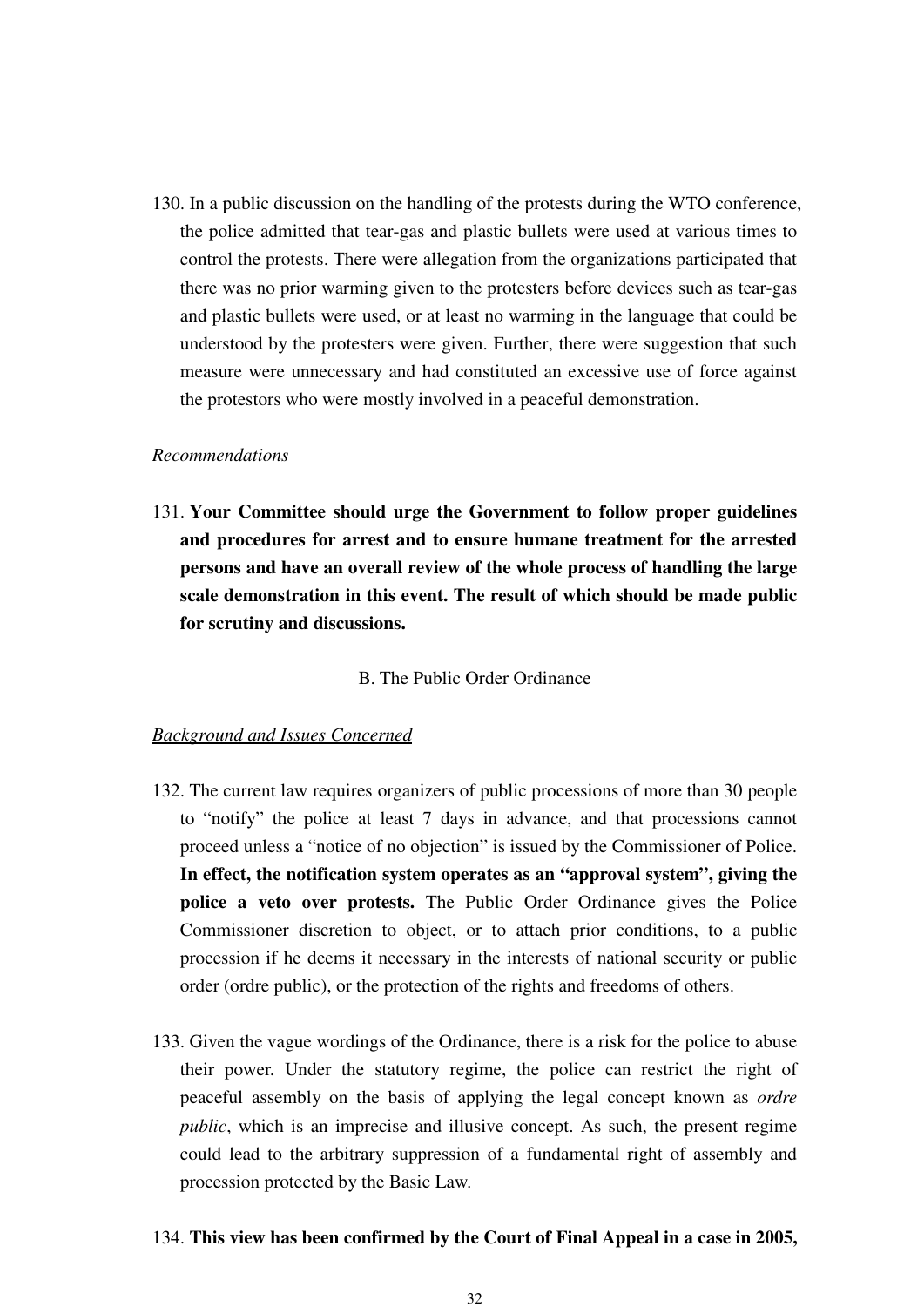**where it was held that while the concept of** *ordre public* **had a rightful place in the Basic Law, it was not sufficiently precise to belong in a statutory regim**e. The term *ordre public*, which was included in the Public Order Ordinance as a ground for restricting the right of peaceful assembly, gives too wide and vague discretion to the commissioner of police, and is thus unconstitutional and should be removed from the law. There are now pending appeal to the Court mounting challenges to the other statutory ground, namely, national security, which would have exceedingly vague meaning and have many give unnecessarily wide discretion to the police.

#### *Recommendations*

- 135. The Democratic Party believes that demonstrations in all sorts of assemblies and processions held in a peaceful and orderly manner, is a fact of life in an open and pluralistic society like Hong Kong and it could help resolve tensions and conflicts in the community. **The current scheme of allowing police to interfere and restrict such freedom is therefore highly unsatisfactory.** The Government should have a c**omprehensive review of the Public Order Ordinance** and strive to come up with more carefully drafted provisions which better safeguard the right to protest.
- 136. We also ask your Commission to urge the Government to fully respect the ruling of the Court of Final Appeal, that is, **to take speedy action to remove the term**  *ordre public* **from the Public Order Ordinance.** The Commissioner of Police should exercise the discretion conferred on him by the Ordinance in a prudent manner**, ensuring that future protests are only interfered with when it is absolutely necessary.**

#### **Article 22: Right to Freedom of Association**

# A. Right to Join Trade Unions

#### *Background and Issues Concerned*

137. **Section 17(2) and 17(6) of the Trade Union Ordinance, which post restrictions on participation of trade unions, was found violate Article 3 of Convention No. 87 of the International Labour Organization (ILO).** This was the investigation conclusion of the ILO Committee on Freedom of Association in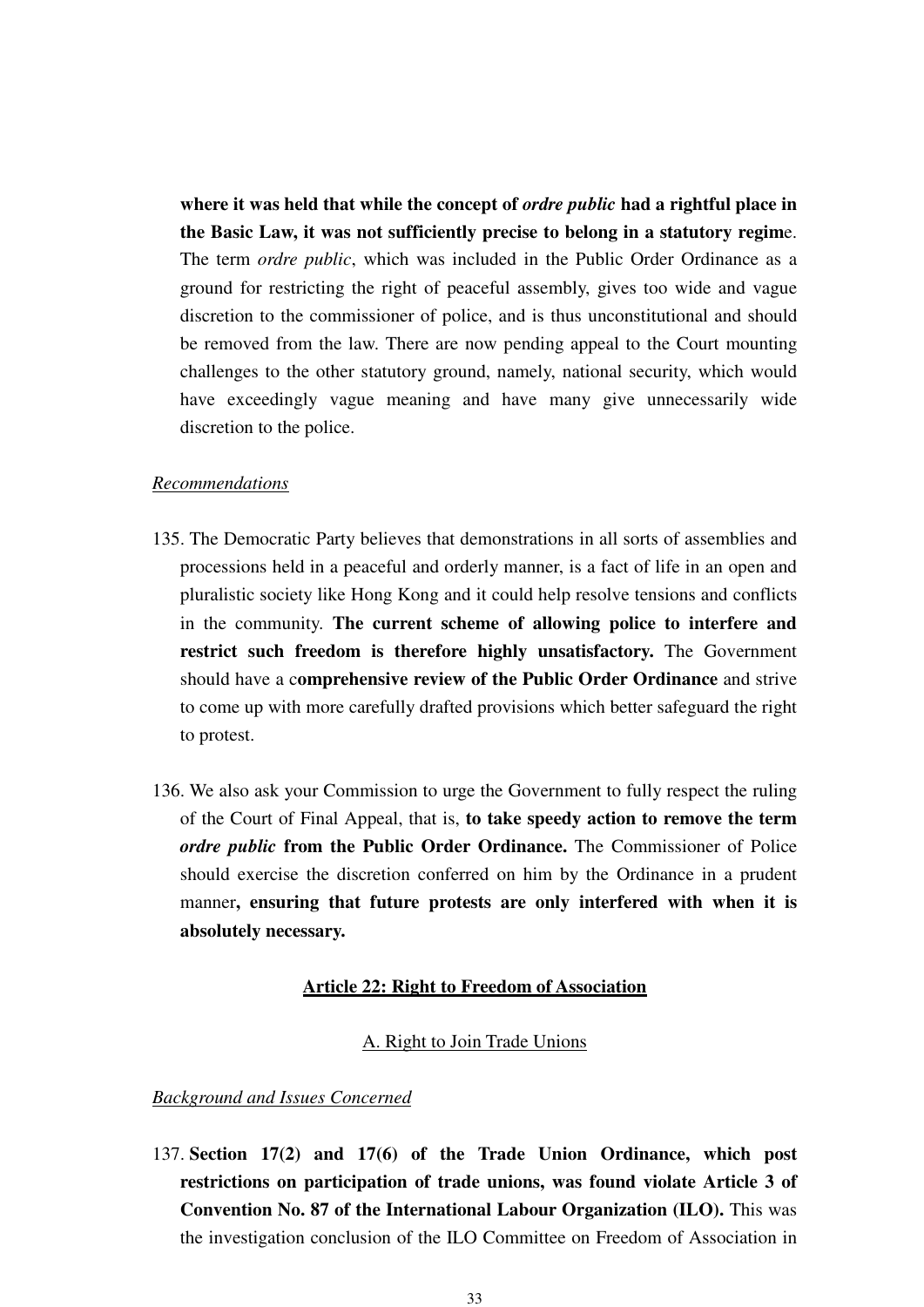response to a complaint made by the Hong Kong Confederation of Trade Unions in 1998.

138. While Article 3 of Convention No. 87 provides for the right of trade unions to "elect their representatives in full freedom" without any interference or restrictions from public authorities, section 17(2) of the Trade Union Ordinance requires that an officer of a trade union must be "engaged or employed in a trade, industry or occupation with which the trade union is directly concerned" and section 17(6) provides that anyone contravening section 17(2) is liable to a fine of \$1,000 and to six months imprisonment.

# *Progress Made on the Matter*

139. In the supplementary information of the "First report of the HKSAR of the PRC in the light of the ICCPR", the HKSAR government stated in 1999 that they were reviewing the occupational requirement for trade union officers. However, nothing has yet been done to repeal the provisions concerning occupational requirement.

### *Recommendations*

140. The Democratic Party is of the view that the provisions for the occupational requirement for trade union officers is unjustified and imposes an unnecessary restriction for employees to join the trade unions and such provisions should be repealed. **We urge your Committee** to express concern over the right to join trade unions as provided for in Article 22 of the ICCPR and **urge the HKSAR Government to respect views of the ILO and repeal restrictions on trade union membership.** 

#### B. Right to Protection from Anti-union Discrimination

# *Background and Issues Concerned*

141. **The Employment Ordinance provides insufficient protection against employers' anti-union discrimination.** This is mainly due to the difficulties in prosecution, such as the harsh request of the ordinance on employees, to prove that the intention of the employer dismissing the employee is to discriminate the unionist. Moreover, remedies are not enough to compensate for the employees dismissed due to his/her participation in labour union. Section 32N of the Employment Ordinance which provides reinstatement of employees dismissed on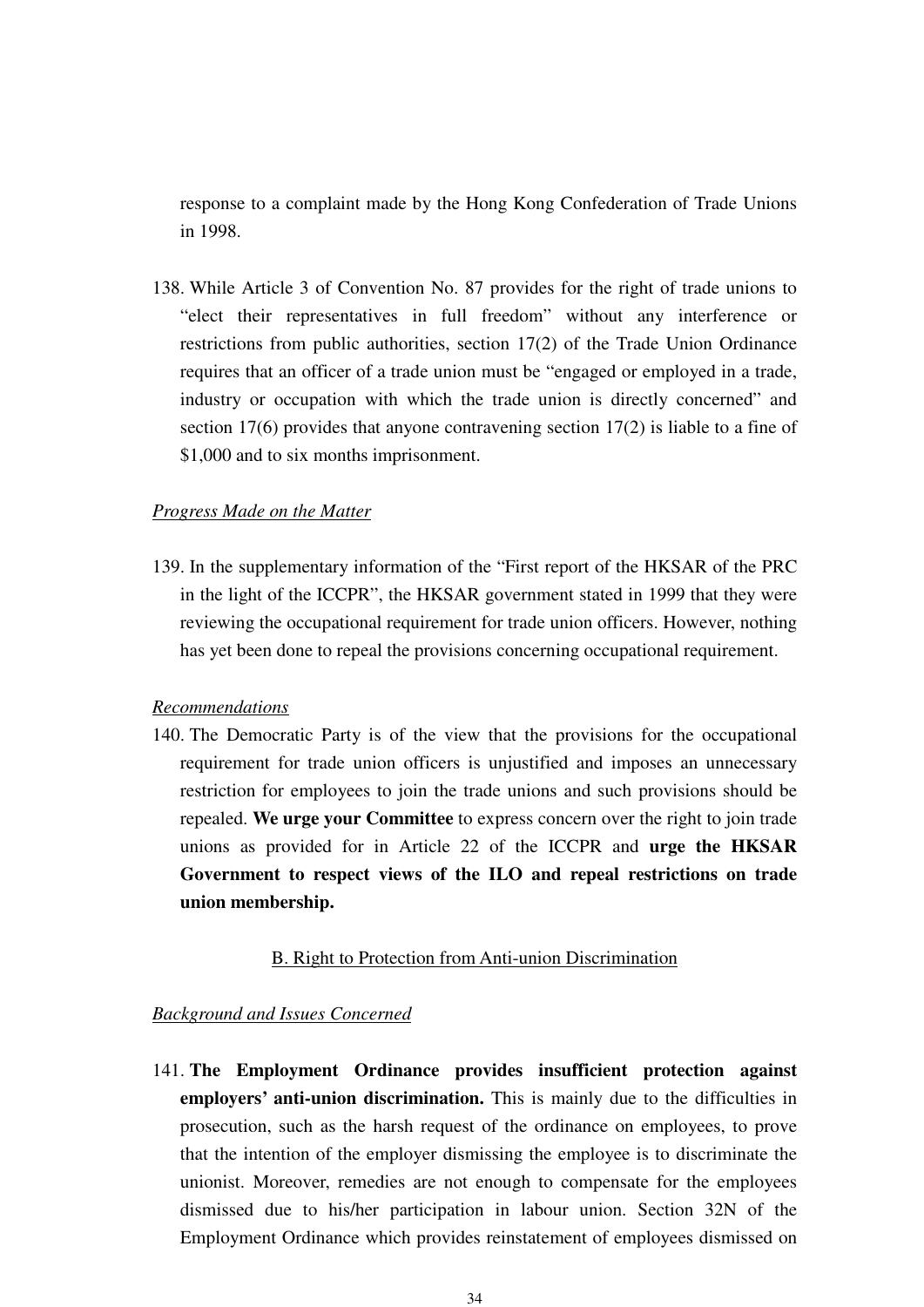the ground of discrimination is also difficult to execute as prior mutual consent of employee and employer is required for reinstatement.

# *Progress Made on the Matter*

142. There were two successful anti-union discrimination prosecutions last year. The judge in one of the cases expressed the view that labour laws in Hong Kong lagged behind those of other countries. However, the Government refuses to take any actions to improve the current situation.

#### *Recommendations*

143. **Your Committee should urge the Government to introduce anti-union discriminatory measures so as to protect rights guaranteed by Article 22 of the ICCPR.** 

### **Article 23: The Family**

### A. Family Violence

- 144. **Hong Kong does not have a comprehensive policy to protect people from domestic violence. Moreover, there are many loopholes in the Domestic Violence Ordinance (the "DVO").**
- 145. A family of four were killed in a domestic violence tragedy which took place in the remote district of Tin Shui Wai in 2004. The case revealed the loopholes and inadequacies of the DVO, that-
	- $\bullet$  The DVO allows the court to grant an injunction and the "power of arrest" only when actual bodily harm was caused to the applicant or the child concerned. Psychological abuse, however, is excluded from protection.
	- $\bullet$ The DVO only applies to members belonging to the "matrimonial home". Other family members, such as bothers and sisters, parents in law, are not covered.
	- $\bullet$  Although the DVO allows the court to grant an injunction to prohibit perpetrators from using violence against the applicant or the child/children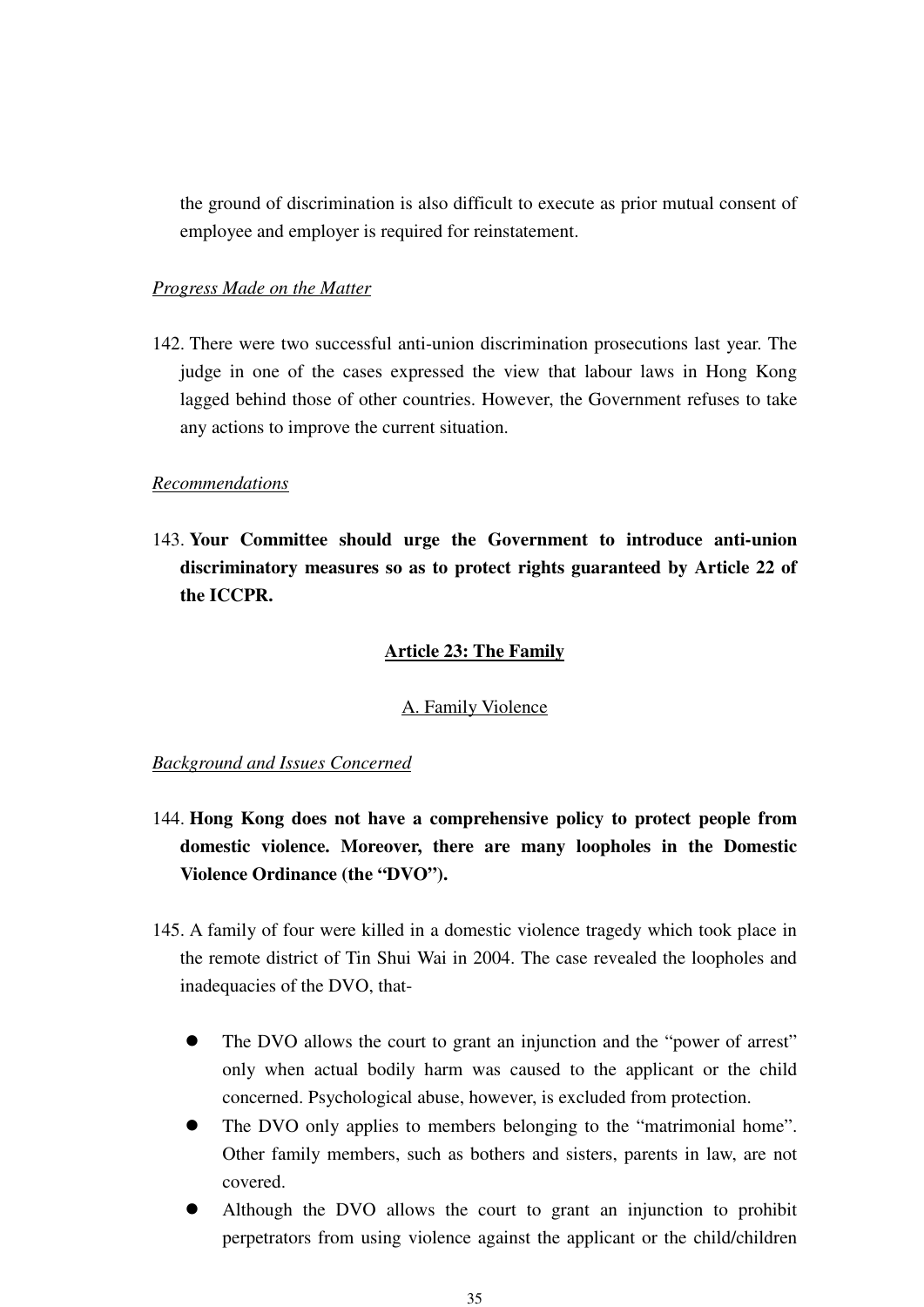living together, the injunction will only be valid for 6 months. It is sceptical if many of these cases would be settled within this short period of time. The victims of violence in these cases would continue to be in fear of more violence when their family problems remained unresolved.

#### *Progress Made on the Matter*

- 146. The Government appointed a three-person panel to review family services in the remote district of Tin Shui Wai, and adopted some of the measures proposed by the panel for handling domestic violence. However, the number of incidents of domestic violence continued to rise, and an increase of 41% of cases of this kind was recorded last year.
- 147. Although the Chief Executive undertook in his policy address last year to provide more resources for social services, education campaigns and to launch a pilot scheme counseling men who had assaulted their partners, a comprehensive policy against domestic violence is still not in place until now.

### *Recommendations*

148. **Your Committee should urge the HKSAR Government to formulate comprehensive and effective measures to fight against domestic violence, and to review the DVO with the aim to step up protection for victims of domestic violence.** 

#### B. Split Families

# *Background and Issues Concerned*

# 149. **The immigration policies of the HKSAR Government and the Central Authorities have created many split families and put them in hardship**.

- $\bullet$  Hong Kong residents' children and spouses in the Mainland have to apply for one-way-permits to enter Hong Kong on an individual basis in different queues, instead of on the family basis.
- $\bullet$  Hong Kong residents' spouses in the Mainland have to wait for more than 6 years before they become eligible for submitting their application for family reunification in Hong Kong, while the time needed for their children to get their permits to enter Hong Kong is not as long. Many children therefore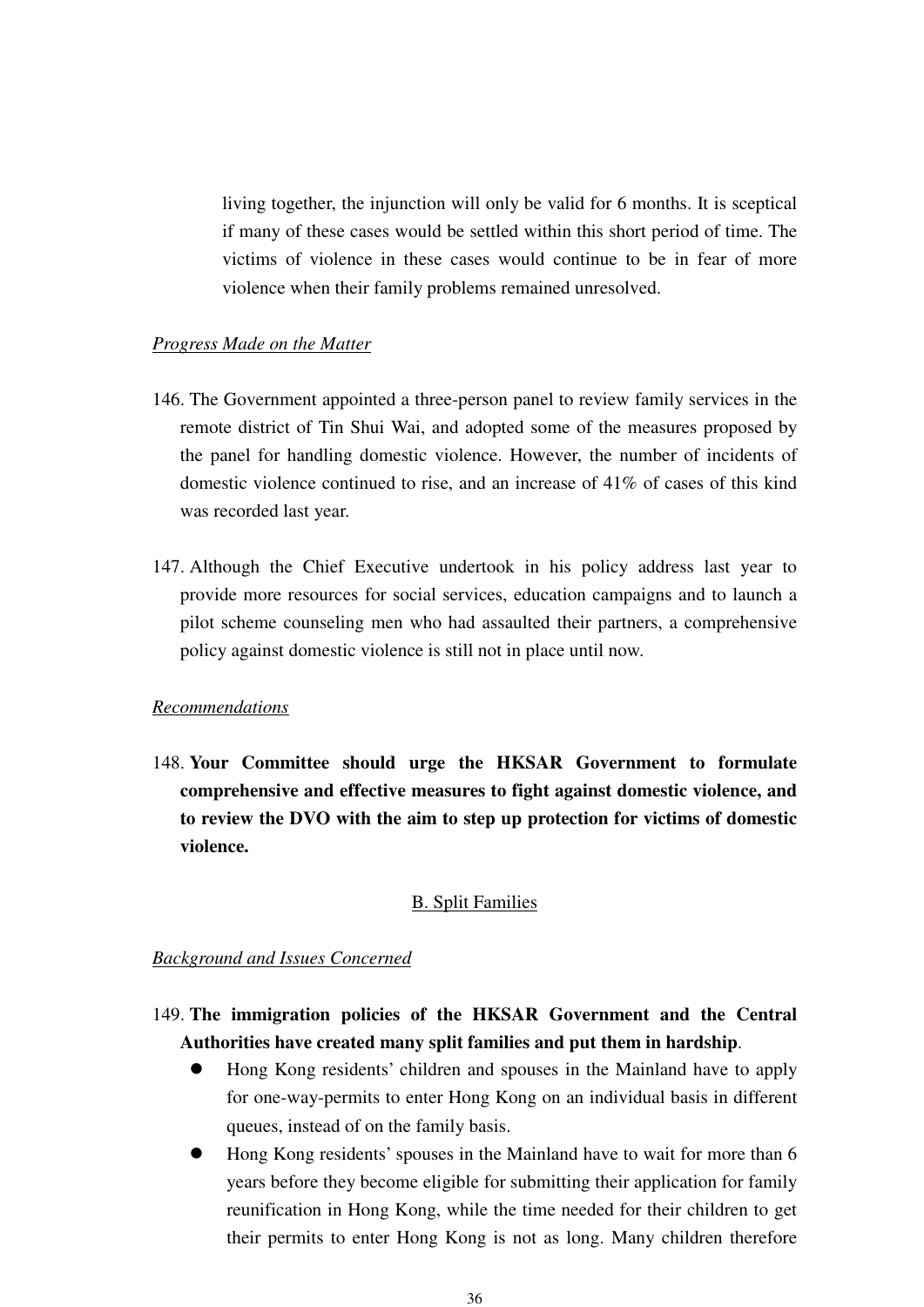have to leave their mother in the Mainland and come to Hong Kong alone. Very often, the father of these children do not have time to look after them.

- $\bullet$  Under the current system, if a Hong Kong resident passed away, his spouse in the Mainland would not be allowed to apply for one-way-exit-permit. She can only stay in Hong Kong with a two-way permit on a temporary basis. Moreover, she is neither eligible for working nor receiving social security assistance in Hong Kong. These arrangements very often drive families into economic hardship. In many of these cases, the living spouses are forced to send their children to the residential home for children.
- 150. There is now a daily quota of 150 one-way-exit-permits to be granted to Hong Kong residents' spouses and children in the Mainland by the Mainland Authorities. The quota, however, have not been not fully utilized. Although there is room for relaxing the criteria for allowing reunification of families, the HKSAR Government and the Mainland Authorities show no intention to improve the system, leaving the unused quota wasted and thus unnecessarily prolonging the waiting time for family reunification.

# *Recommendations*

151. **Your Committee should urge the HKSAR Government and the Mainland Authorities to work together on coordinating and streamlining the existing immigration policies of the two places, so as to allow split families to re-unify as soon as possible. The HKSAR Government should also assume the duty of assessing the application for and granting permits to members of split families, a task which is currently performed by the Mainland Authorities.** 

# **Article 24: Rights of Children**

### Child Abuse

# *Backgrounds and Issues Concerned*

152. **Hong Kong lacks a mandatory reporting system for child abuse. Many child abuse cases, therefore, have gone unnoticed.** Some social services organization estimated that 50% of child sexual abuse cases in Hong Kong are never reported to the relevant authorities. Moreover, it is estimated that 1.3 million children will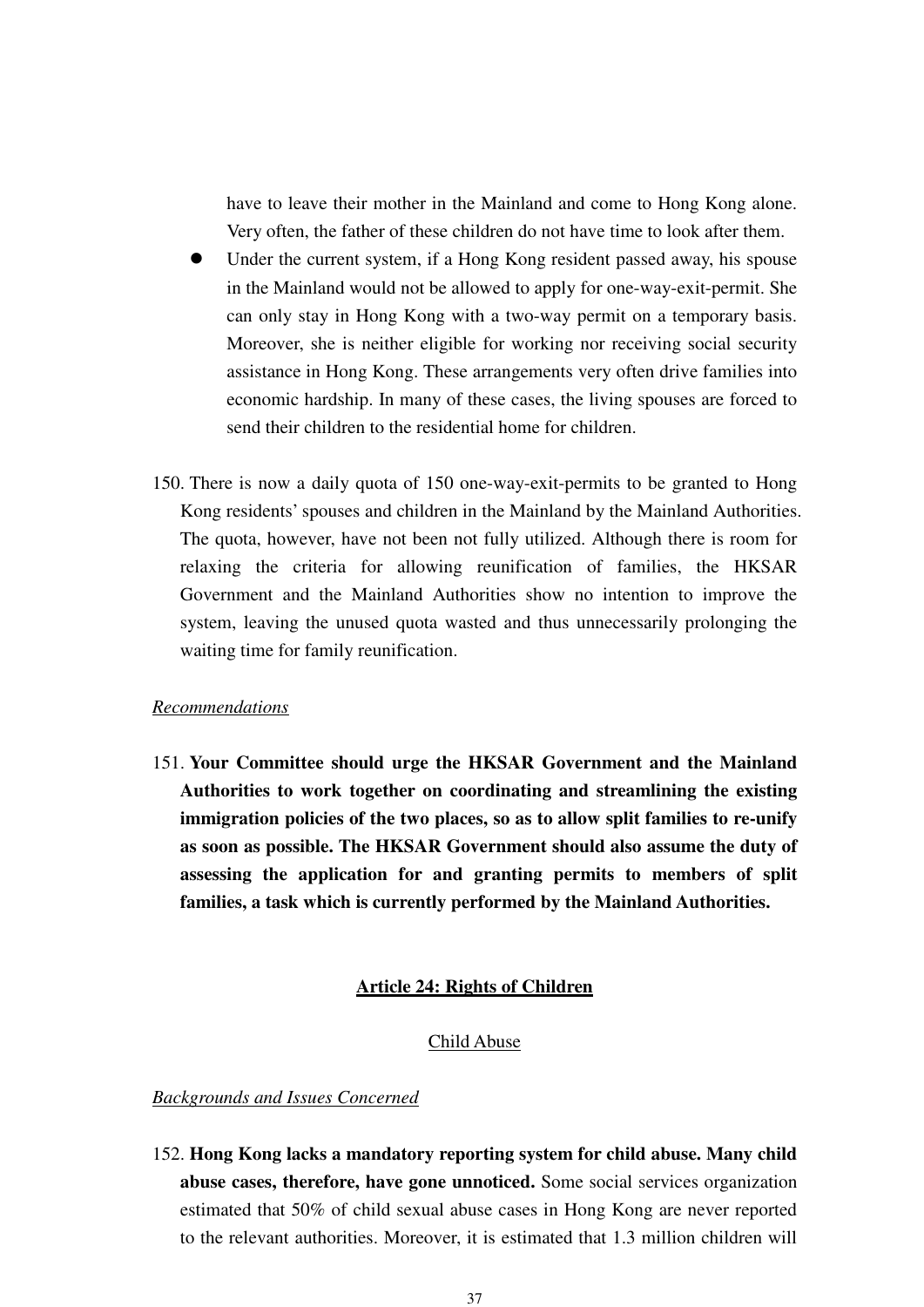be at risk of abuse if they are not given any education or training to raise their consciousness and level of self-protection.

#### *Recommendations*

153. **Your Committee should urge the HKSAR Government to introduce a mandatory reporting system for child abuse cases. Moreover, the Government should set up a "Children Commission" and appoint a Children Commissioner, who will be responsible for looking into children's issues, and to ensure that the principles contained in the United Nations Convention on Rights of the Child being strictly observed.** 

#### **Article 25: Right to Participate in Public Life**

# A. Election of the Chief Executive in HKSAR

- 154. **The Chief Executive election is a 'small circle election' which can easily be manipulated or even controlled by the Central Government. Past experience has clearly demonstrated that only people blessed by the Central Government were able to be candidates, although they might not win the confidence and support of Hong Kong people.**
- 155. The Chief Executive was elected by a small circle of 800 members in the Election Committee, which is composed of 800 members selected from 4 categories of person or organizations. Moreover, to be a candidate of the Chief Executive election, one must obtain 100 nominations out of 800 members of the Election Committee. The small-circle nature of the Election Committee and the high threshold for nomination enables the Central Government not only to control the election outcome, but also the primary process of nomination by excluding any one from participating.
- 156. Although the size of the Election Committee has increased from 400 to 800 since the return of sovereignty in 1997, the candidate number of 3 was already the largest in 1997. The Central Authorities exercised its control over the Chief Executive election by ways such as showing support for a particular candidate well before nominating, and exerting pressure on Election Committee members to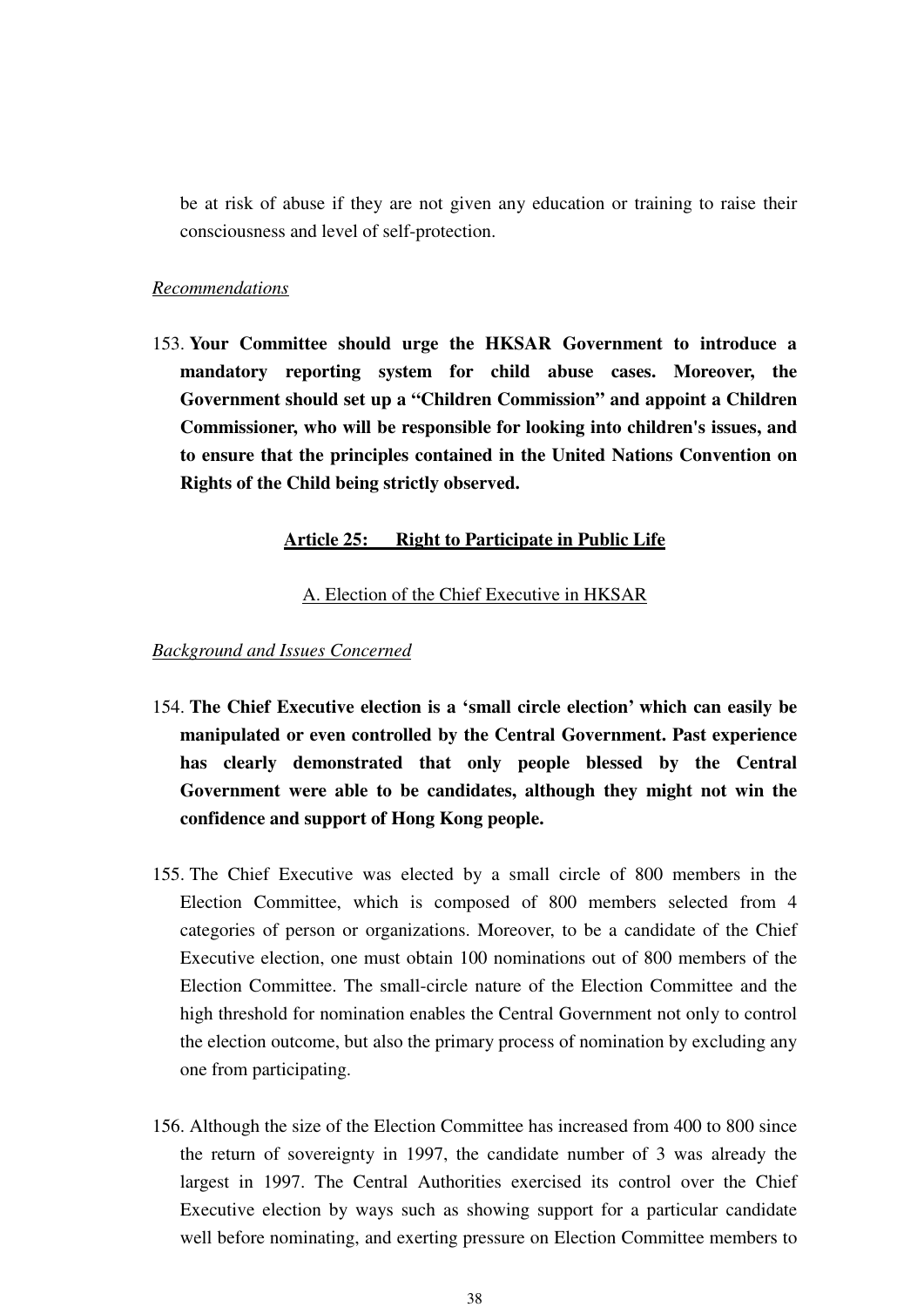refrain from nominating people not acceptable to the Central Government. In both the 2002 election and the 2005 by-election, the candidate who had the blessing from Beijing managed to obtain nearly or over 700 open nominations, thereby excluding other candidates from obtaining the necessary 100 nominations. No vote of confidence is required to confirm the successful election of the Chief Executive.

- 157. The community has long criticized the Election Committee for being unrepresentative and urged for direct election of the Chief Executive. Mass rallies were held in 2003, 2004 and 2005 with the aim of pushing for the election of the Chief Executive to be by democratic system of 1-person-1-vote.
- 158. We are also concerned about the discrimination against political parties under section 31 of the Chief Executive Election Ordinance. Members of political parties must withdraw his/her membership if he/she is elected as the Chief Executive. This restriction on the civil and political rights of the public should be abolished immediately.

### *Progress Made on the Matter*

- 159. The HKSAR government published a very conservative proposal regarding the method of electing the Chief Executive in 2007. The proposal merely increased the number of the Election Committee from 800 to 1600, while the electorate base for various sub-sectors of the Election Committee remain unchanged. Moreover, members appointed by the Chief Executive to the District Boards will become members of the Election Committee and participate in the Chief Executive election. Such an arrangement is an affront to natural justice.
- 160. Despite popular demand for universal suffrage, the Government still refused to democratize the Election Committee and to provide a timetable and roadmap for full democracy in the future. The Government would rather maintain the status quo of the method for election of the Chief Executive in 2008, regardless of the provision of the Basic Law stipulating that the ultimate aim is to have the Chief Executive elected by universal suffrage.

#### *Recommendations:*

161. Your Committee should urge the Government **to provide the public with a**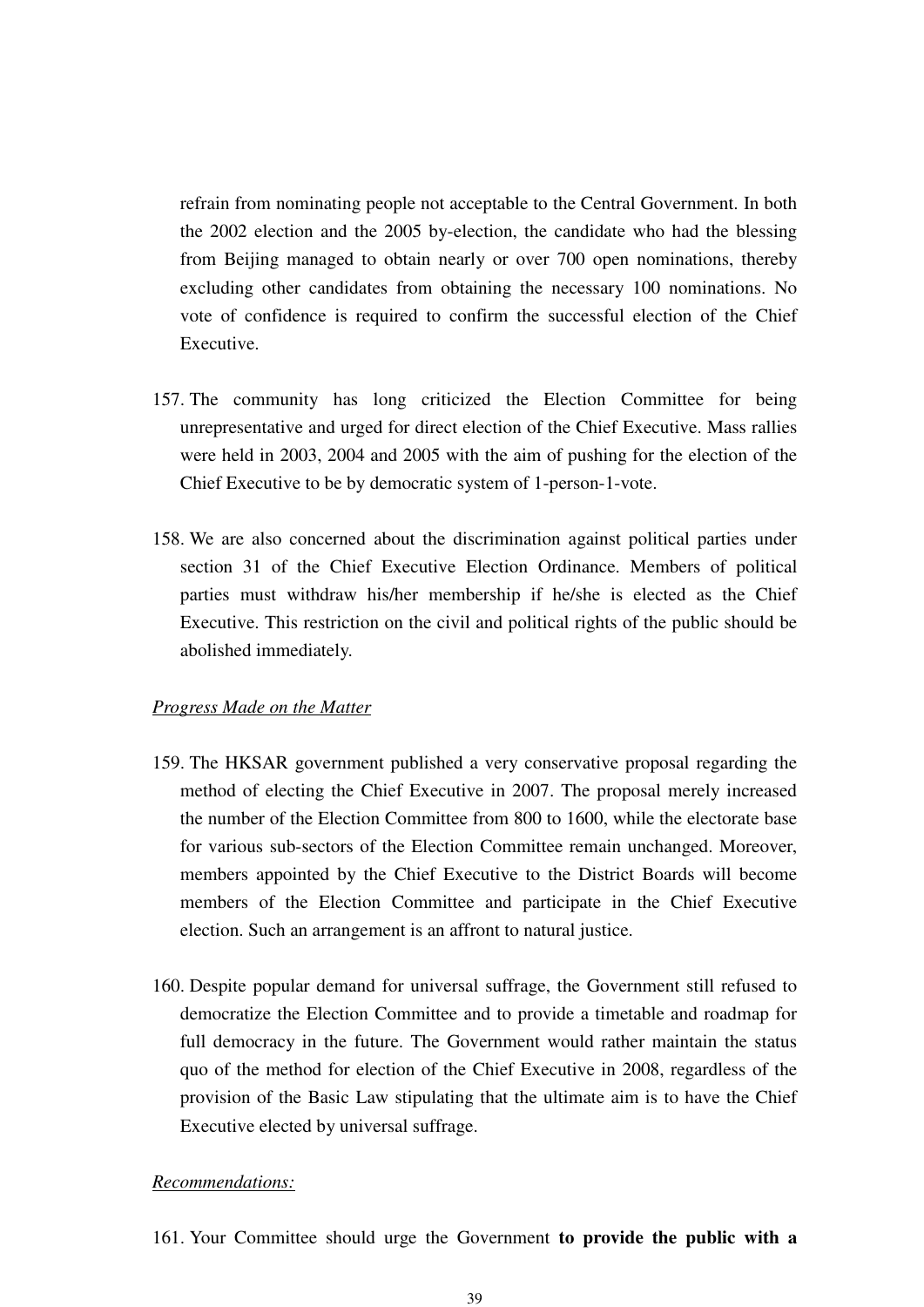**timetable and a roadmap on when and how the ultimate aim of having the Chief Executive elected by universal suffrage can be accomplished.**

162. Your Committee should also urge the Government **to amend the Chief Executive Election Ordinance, repealing the restrictions that Chief Executives elected should not be members of political party.**

# B. Election of the Legislative Council in HKSAR

- 163. **The small electoral size of the functional constituencies, which represent the views and interests of the business community and elites, discriminate voters' rights in the election on the basis of property.**
- 164. Your Committee stated in your concluding observations in 1995 that the Hong Kong electoral system clearly violated Article 2, 25 and 26 of the Covenant, for the reason that only twenty of the sixty seats in the Legislative Council were returned by direct election. Moreover, the concept of functional constituencies, which gave undue weight to the views of business community, discriminated among voters on the basis of property and functions.
- 165. In the 2000 and 2004 Legislative Council elections, 30 seats of the geographical constituencies were returned by over 3 million electors, while the other 30 seats were returned by 175,000 and 200,000 electors in the functional constituencies. The electorate size for 12 of the functional constituencies are less than 1000 and about 1/3 are returned by corporate votes. In the 2004 election, while there were 3 million people belonging to the labour sector, only 519 organization representatives were entitled to vote for the 3 seats of the labour functional constituency.
- 166. Under the current system, voters of the functional constituencies have two or even three votes in the Legislative Council election, while ordinary citizens have only one vote. The unjust nature of the functional constituencies is particularly amplified by the existence of corporate votes in some sectors where influential businessmen can control where the corporate votes go by appointing different authorised representatives to vote on behalf of the corporate electors, namely the companies they own. This allows influential businessmen who own more than one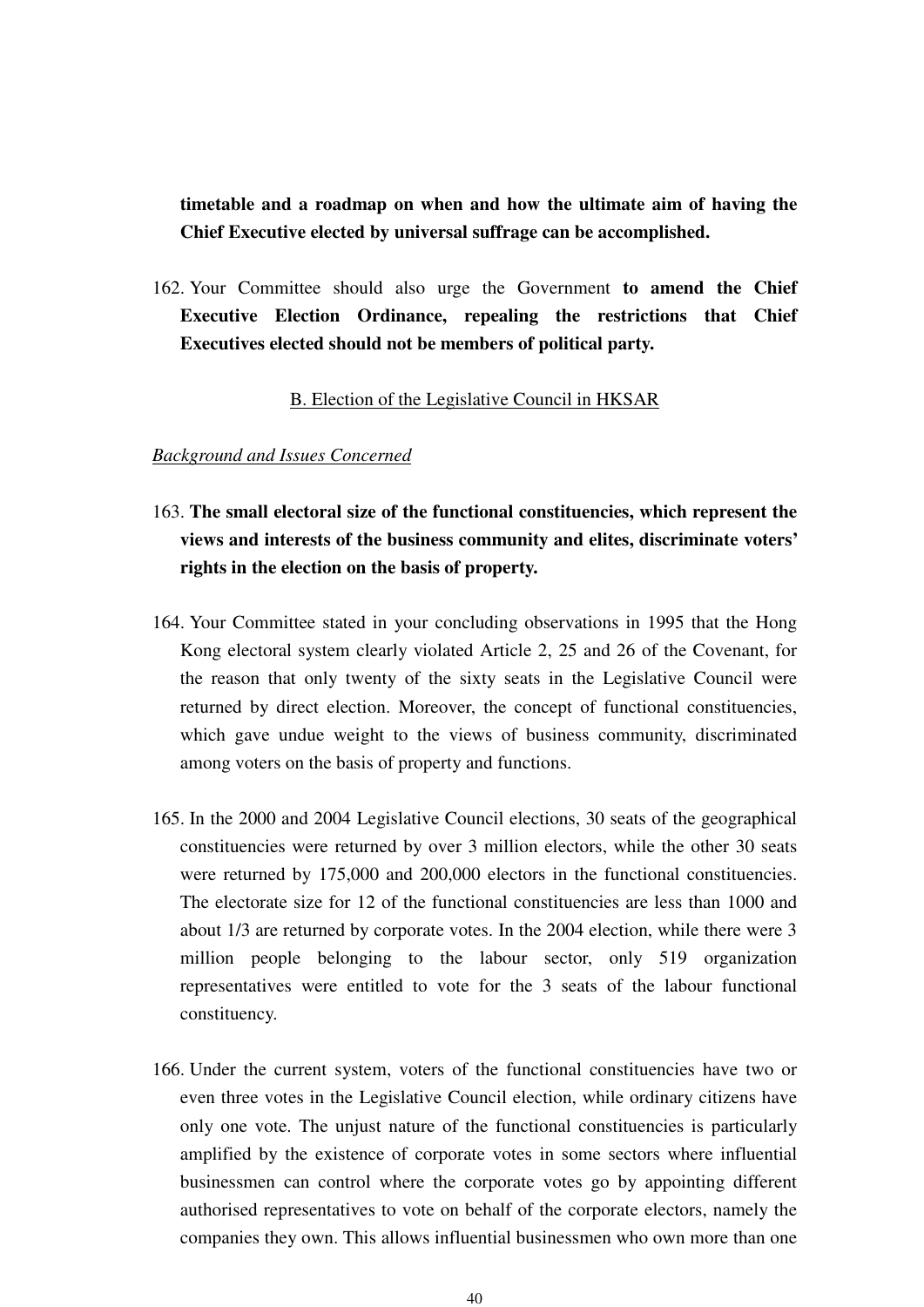company to control multiple votes. Hong Kong people do not have equal rights to participate in the Legislative Council election under the current system.

#### *Progress Made on the Matter*

- 167. Despite persistent calls from pro-democracy Legislative Councillors and the public, the Government made no progress in abolishing the functional constituencies. In 2000, after dissolving the Urban Council and Regional Council, the Government refused to replace the 2 seats made vacant with directly elected seats. Instead, it filled the vacancy by introducing two new functional constituency seats for the catering sector and for the district council.
- 168. Public opinion is that al seats of the Legislative Council should be returned by universal suffrage. However, the Government shows no intention to abolish functional constituencies and introduce universal suffrage in the Legislative Council. The ratio of directly elected seats to functional constituency seats in the Legislative Council will remain the same in the 2008 election as in the 2004 election.
- 169. While the Government made no proposal as to how to achieve the ultimate aim of elections by universal suffrage stipulated in the Basic Law, the public have put forward many suggestions on the improvement of the current system. These suggestions include replacing the 30 functional constituency seats with 30 geographical constituency seats to be returned by proportional representation, enlarging the electorate size of the functional constituencies to include all individuals belonging to each sector, and decreasing the number of functional constituency seats in stages as a transitional step towards universal suffrage.
- 170. The Government did not respond to any of these suggestions directly. Instead, it set up the Commission on Strategic Development headed by the Chief Executive, and attempted to use it as a tool to delay the discussion of timetable for universal suffrage in the Legislative Council.
- 171. In a meeting of the Committee on Governance and Political Development under the Commission on Strategic Development, the Government highlighted the bicameral systems in Canada, United Kingdom and Ireland, and argued that the arrangement of having seats of the upper houses returned by the appointment system received no criticism from the UN Human Rights Committee. We are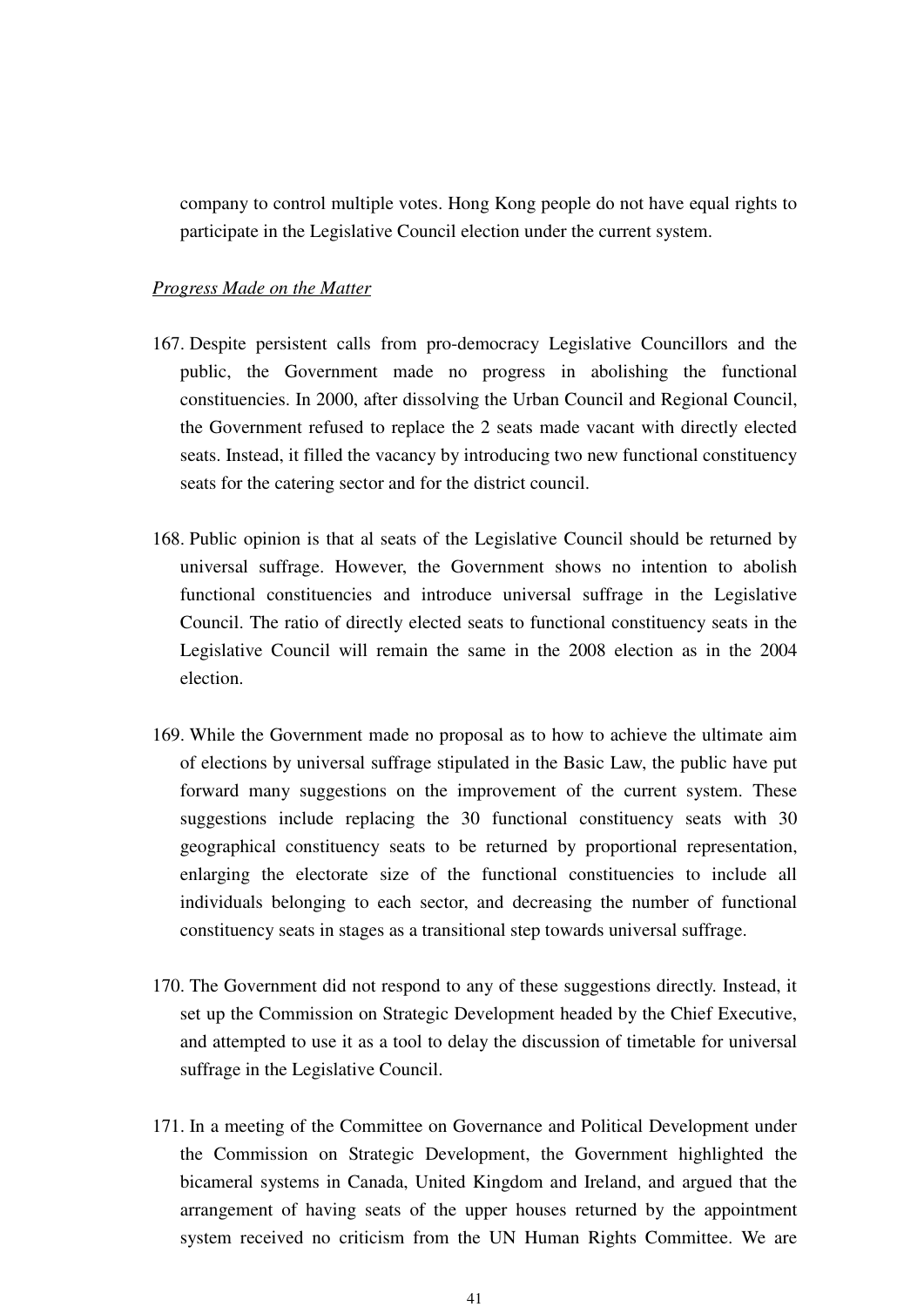deeply concerned that the HKSAR Government would adopt a bicameral system in Hong Kong for the purpose of retaining functional constituencies, where substantial power, such as veto power, would be vested in the business community through occupying seats in the functional constituencies.

#### *Recommendations:*

- 172. **Your Committee should denounce the Government for failing to act on the recommendations concerning the functional constituencies made by your Committee in the 1995 and 1999 concluding observations, and urge the Government to improve the current electoral system so that every individual has equal rights to participate in the Legislative Council election.**
- 173. **Your Committee should also urge the Government to consult the public on the schedule of replacing functional constituency seats with directly elected seats, and include public opinion in its proposal on the method of 2012-2016 Legislative Council election before submitting it to the NPCSC.**

# C. Election of the District Councils

- 174. **The Government reinstated appointed seats in the District Council in 1999. The appointment system distorts the representation of the district election and undermines Hong Kong people's right of public participation. The failure of the Government to enhance the role and functions of the District Council discouraged public participation in the election, and as a result, hindered democratic development in Hong Kong.**
- 175. Among 529 members in the 18 District Councils, 400 are directly elected by more than 2 million people, while 102 are appointed by the Chief Executive. These appointed District Councillors, together with the other 27 ex-officio members, are carefully distributed among the 18 District Councils, with the aim to counter the power of pro-democracy members.
- 176. The fact that the District Councils were rendered bodies having only a consultative role on district issues by the Government creates enormous difficulties for District Councillors to actively participate in district affairs, and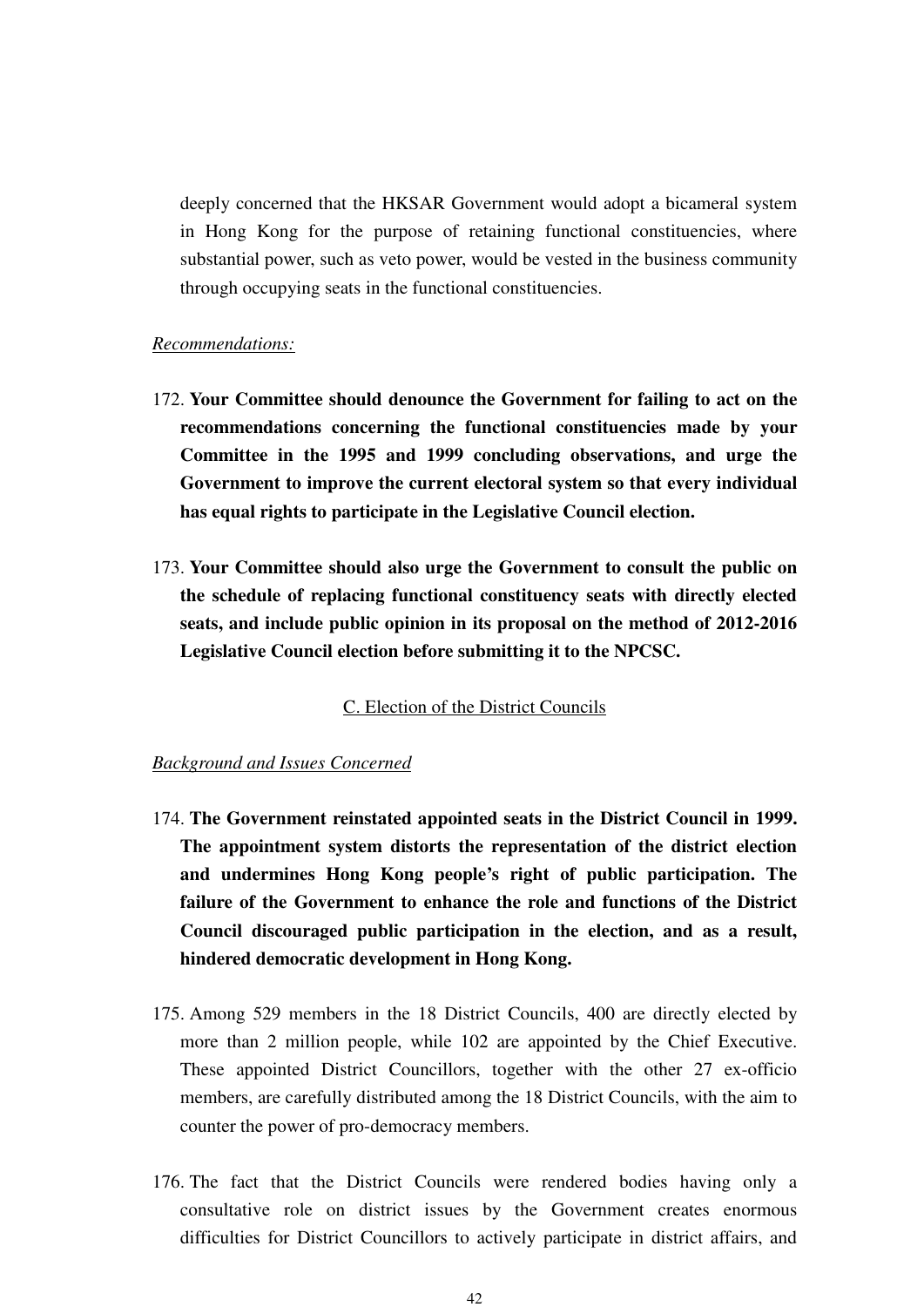discourages many capable persons from developing their careers in politics by participating in the District Council elections. When the HKSAR Government proposed to dissolve the former Urban Council and Regional Council in 1999, both responsible for managing facilities and services at the district level, it promised that part of the their duties and roles would be taken up by the District Councils. However, the Government did not fulfill its promise. The Government conducted two reviews during 1998-99 and 2000-01 but made no plans to enhance the role and functions of the District Councils.

# *Progress Made on the Matter*

177. In the Fifth Report of the Constitutional Development, the Government proposed to reduce the number of appointed seats in District Councils from 102 to 68 in year 2008, and to decide subsequently whether all appointed seats should be removed by 2012 or by 2016. However, the Government made it clear that this proposal on the reform of the District Council would be considered only if Legislative Council passed the whole of the Government's conservative constitutional reform proposal contained in the Fifth Report.

# *Recommendations:*

- 178. **Your Committee should urge the Government to remove all appointed seats and ex-officio seats in the District Councils so that all District Councillors are to be elected by universal suffrage.**
- 179. **Your Committee should also urge the Government to devolve the powers and duties taken up by the two former Municipal Councils to the District Councils so that elected District Councillors can genuinely participate in district affairs.**

#### D. Accountability of the HKSAR Government

#### *Background and Issues Concerned*

180. **Due to the lack of a democratic system for the election of the Chief Executive and for all Legislative Councillors, the Government need not to be accountable to the general public and to Legislative Councillors who are directly elected by the public.**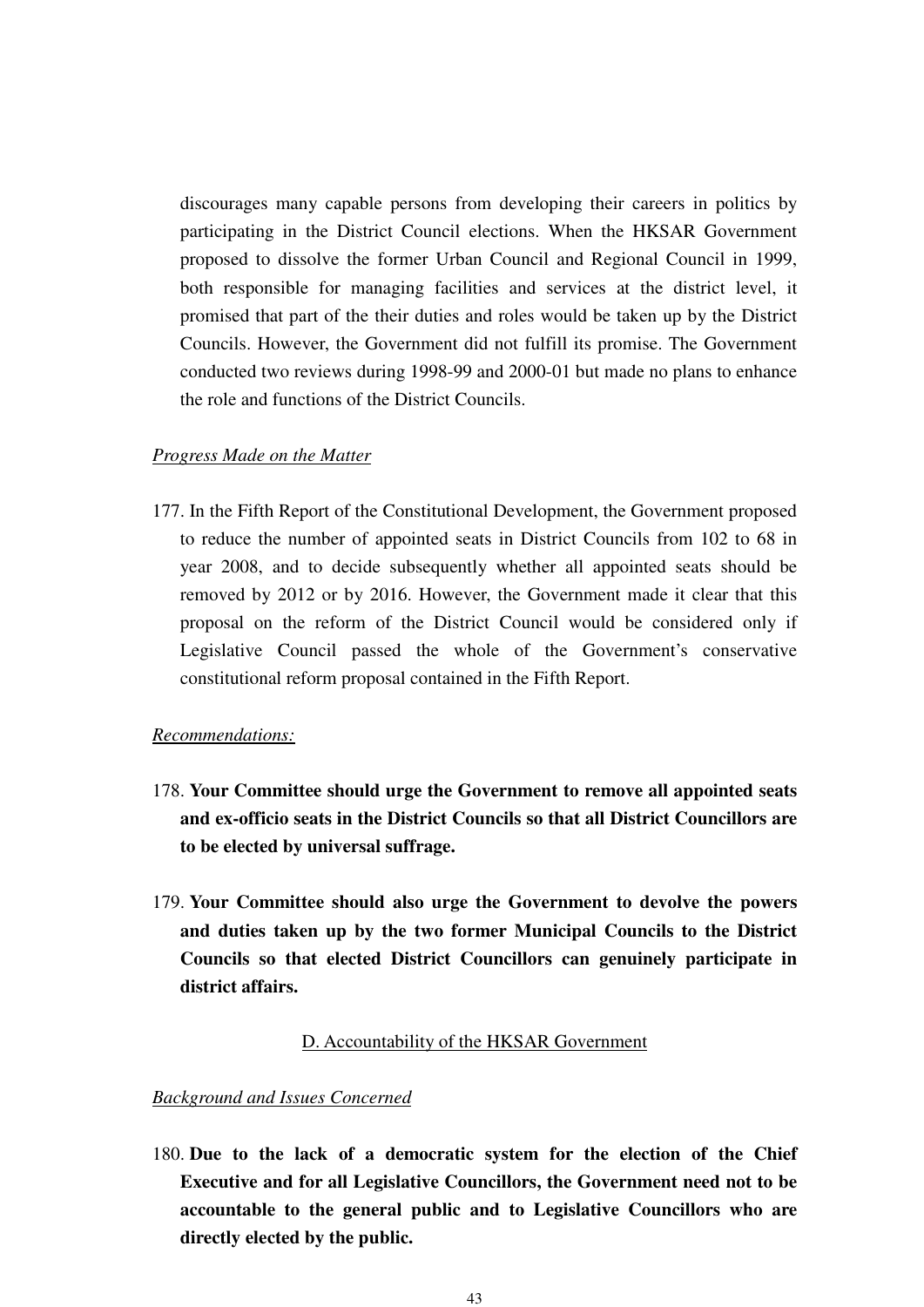- 181. The former Chief Executive Tung Chee-hua established the "Accountability System for Principal Officials" in 2002. Under this system, the Chief Secretary for Administration, the Financial Secretary, the Secretary for Justice, and other 11 Directors of Bureaux are no longer civil servants but are politically appointed officials.
- 182. The Principal Officials are accountable only to the Chief Executive, rather than to the general public or their representatives in the constitutional framework—Legislative Councillors. Under this undemocratic Accountability System, error-prone ministers can stay unpunished, Principle Officials can ignore public discontents and introduce policies against the will of the people. Principal Officials can also refuse to answer questions or attend meetings in the Legislative council. One recent example is when the Secretary for Chief Administration refused to attend the Panel on Planning, Lands and Works of the Legislative Council to discuss the project on the "West Kowloon Cultural District".

#### *Recommendations:*

183. Your Committee should urge the Government **to hold itself accountable to the Legislative Councillors who are directly elected by the general public for monitoring the Government.**

# E. The Advisory Committee System

- 184. **The appointment of members into the advisory and statutory bodies by the Government based on factors such as political affiliation limits the channels for participation of the democrats.**
- 185. There are more than 500 advisory and statutory bodies in Hong Kong, all of which play an important role in the decision-making and the implementation of Government's policies. These bodies include advisory committees, public bodies, appeal boards and public corporations. All of the 5,600 members of these bodies are appointed by the Chief Executive and Government Officials.
- 186. According to "The Paris Principles" of 1991, autonomy/independence and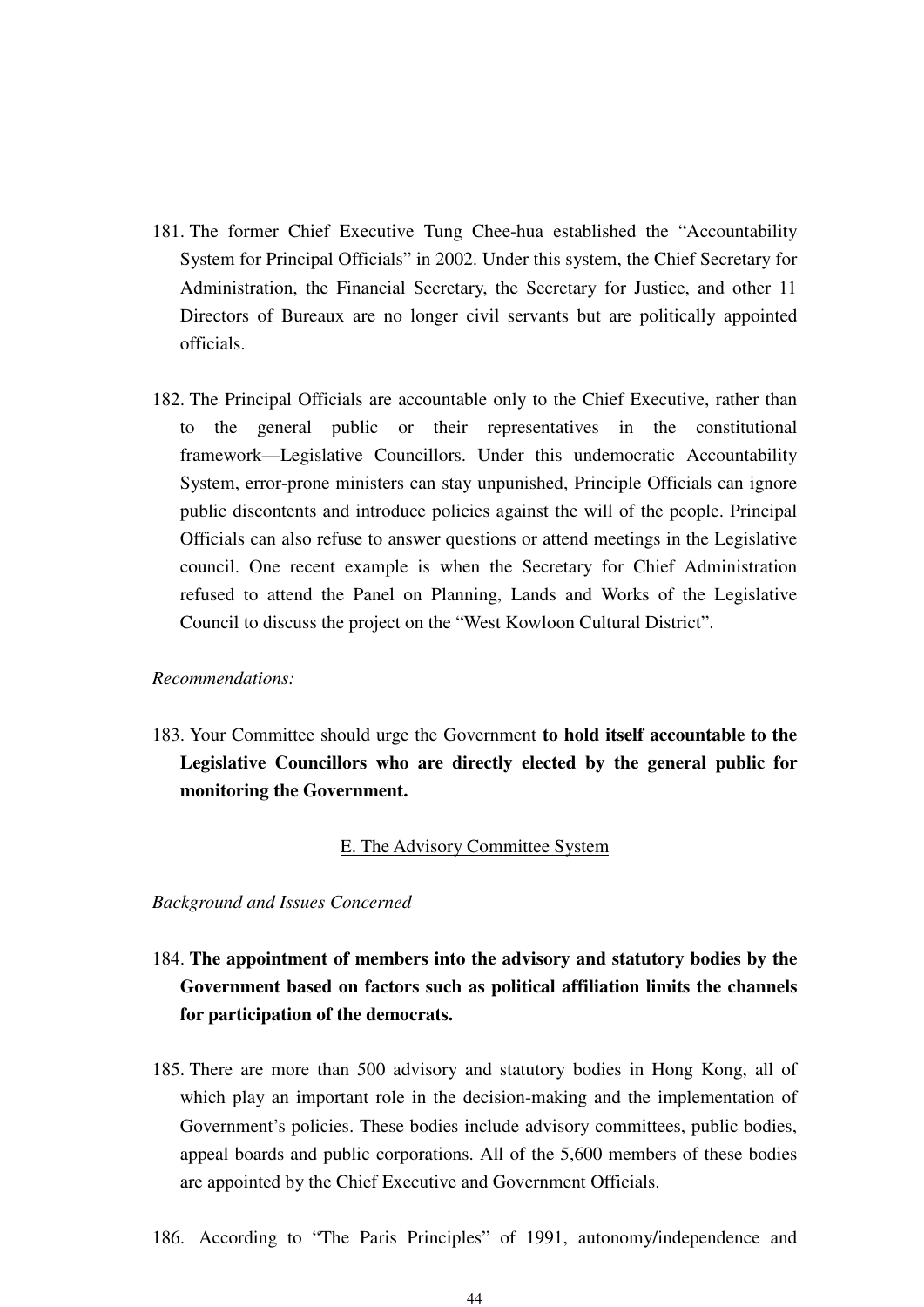pluralism ought to be ensured in the composition of the regional and national institutions. These institutions should include representatives from various sections of civil society who are actively involved in the promotion and protection of human rights. However, the appointment of members of the statutory and advisory bodies in Hong Kong does not conform with The Paris Principles. The selection of chairpersons and members of these institutions is largely based on their political affiliation and their deference to the Administration, rather than solely on their ability and potential to play the particular role.

- 187. The number of democrats appointed to the statutory and advisory bodies is far less than those belonging to pro-government parties. The Administration has also appointed a large proportion of members of the Election Committee for the Chief Executive Election to these institutions. Among the 800 Election Committee members, 390 (48.8%) were appointed to those advisory and statutory bodies.
- 188. Under the "six-year rule" and "six-board rule", a non-official member of an advisory committee should not serve for more than six years in that particular committee, or as a member of more than six boards/committees at the same time. However, it was found in 2005 that 18.1% of the total non-official posts were taken up by appointed members who had been serving in the same post for over six years. 461 of the posts were even occupied by appointed members who had been serving in the same post for over 10 years.

# *Recommendations:*

189. **Your Committee should urge the Government to hold members of different views and political stance in advisory and statutory committees, and to ensure that only the most capable and suitable persons are appointed.** 

# **Article 26: Right to Equal Protection before the Law**

# A. The Proposed Legislation against Racial Discrimination

#### *Background and Issues Concerned*

190. The HKSAR Government decided to introduce legislation prohibiting race discrimination and published a consultation paper on the proposed bill.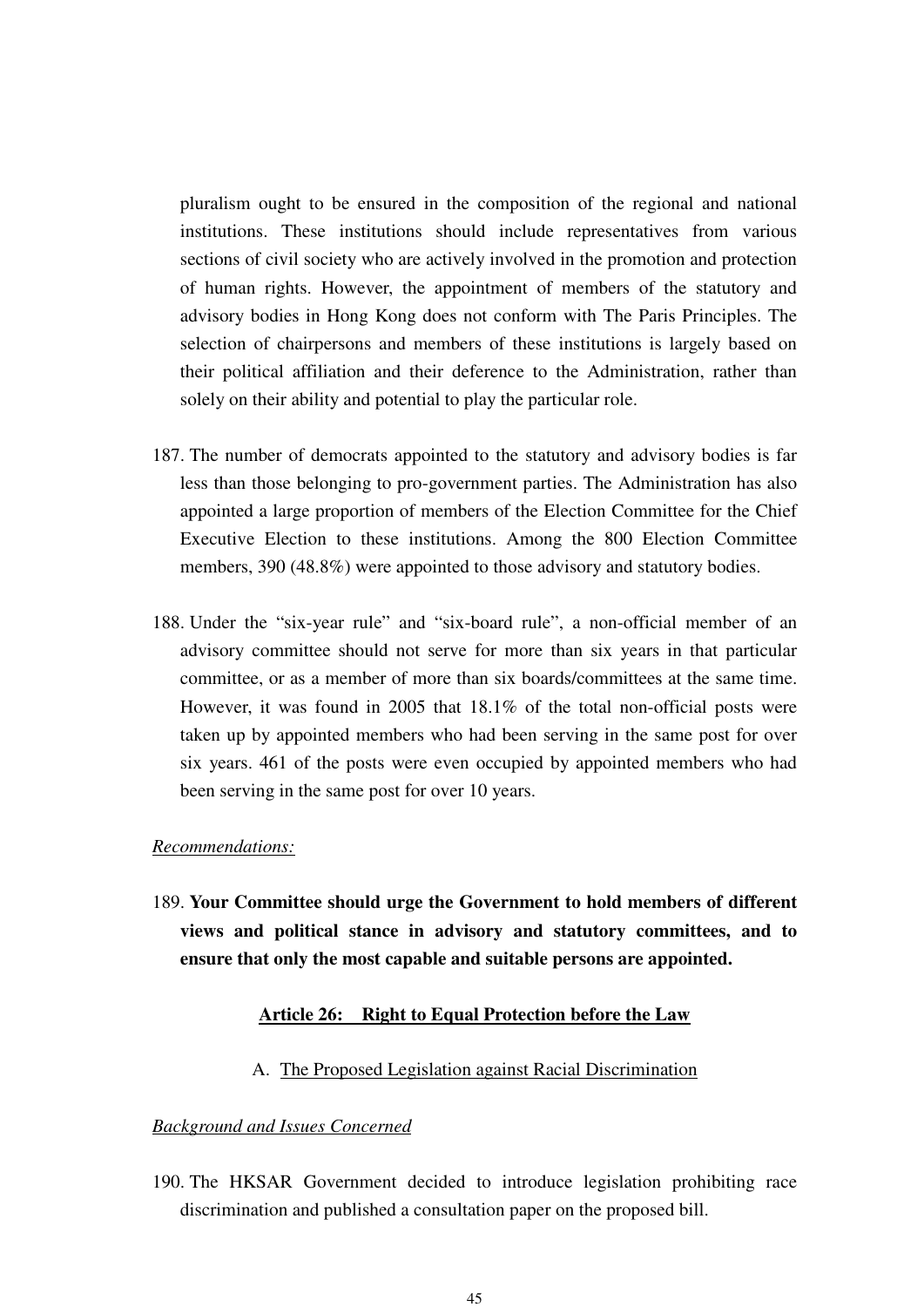- 191. **The Government's proposal falls short of providing comprehensive protection for victims of racial discrimination.** According to the consultation paper**, immigrants from the Mainland will be excluded from the proposed bill.**  The Government argued that new arrivals from the Mainland are mainly of the same ethnic origin as local Chinese and that therefore any discrimination against them would be a form of social, rather than racial, discrimination. New immigrants from the Mainland are thus not within the scope of protection anticipated in the bill.
- 192. There is a large number of new arrivals from the Mainland in the HKSAR. The 2001 Population Census found that there were 266,577 new arrivals from the Mainland who had been residing in Hong Kong for less than 7 years. The number was about 4% of the total population of the HKSAR. Due to the differences in culture, political system, languages etc. between the HKSAR and the Mainland, new arrivals can be easily distinguished in the community and are thus prone to being discriminated. Their experiences are similar to many ethnic minority groups in many ways. The Government should therefore include the protection of the Mainland new arrivals from discrimination in the proposed legislation together with other ethnic minorities.
- 193. The Government proposed a grace period of three years for the enforcement of the proposed legislation in the field of employment for employers who have less than six employees. As most enterprises in Hong Kong are small and medium in size, the exemption means many employees of ethnic minorities would not be protected from discrimination in the grace period.
- 194. It is proposed in the Government's consultation paper that the scope of protection against racial discrimination of the proposed bill should be wide enough to cover 7 fields, namely (1) employment, (2) education, (3) goods, facilities, services and premises, (4) advisory and statutory bodies; (5) pupillage and tenancy in barristers' chambers; (6) clubs, and (7) Government. However, some of the rights provided in the International Convention on the Elimination of All Forms of Racial Discrimination (ICEARD) are not mentioned in Government's proposal. These include the right to equal participation in cultural activities, and the right of access to any place or service intended for the use by the general public.
- 195. Moreover, the consultation paper was written in English and Chinese only and has not translated into the other languages spoken by major ethnic minority groups.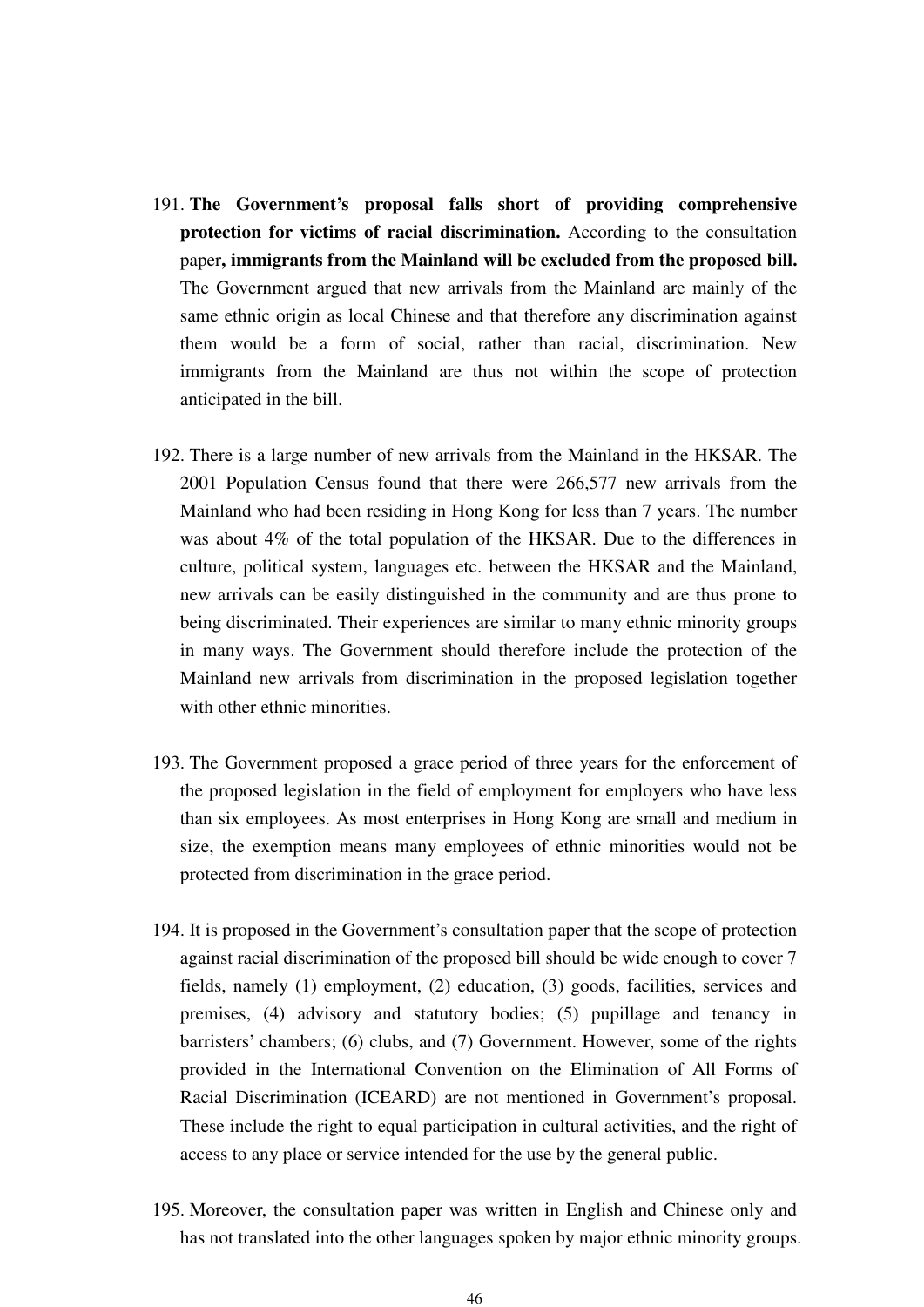The information on the Government's proposal available to the ethnic minorities is limited to some simple information in propaganda leaflets. It is dubious whether people of the ethnic minorities are fully consulted about the proposal.

# *Progress Made on the Matter*

196. **There is little progress on the matter since the Government completed its consultation in February 2005. The Government have also not set a timetable for tabling the bill in the Legislative Council for deliberation.** 

#### *Recommendations*

197. **Your Committee should urge the HKSAR Government to extend the scope of protection of the proposal bill in compliance with the ICEARD, so as to provide comprehensive protection for ethnic minority groups and concerned parties. The Government should also set a timetable for tabling the Race Discrimination Bill in the Legislative Council for deliberation.** 

# B. Age Discrimination

#### *Background*

198. Despite persistent calls from the public and concerned groups for the introduction of legislation against age discrimination, the HKSAR Government has always insisted that raising public consciousness through education and enhancing employability of different age groups through re-training are sufficient means to tackle the problem of age discrimination, and thus refused to legislate.

#### *Recommendation*

199. **Your Committee should urge the Government to work on the introduction of legislation against age discrimination.** 

# C. Discrimination on the Ground of Sexual Orientation

# *Background and Issues Concerned*

200. Your Committee expressed concerns in your 1999 concluding observations that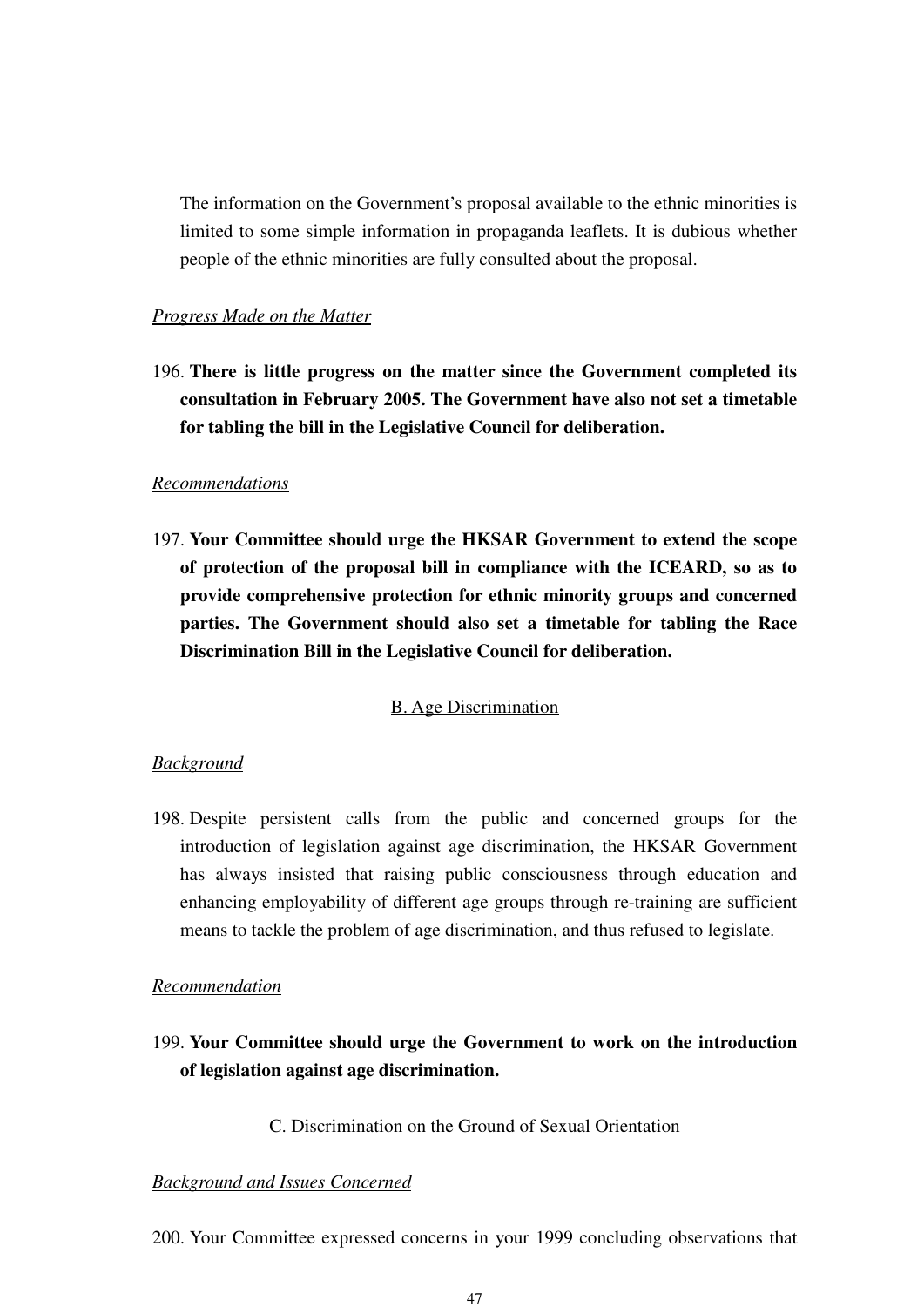no legislative remedies were available to individuals in respect of discrimination on the grounds of sexual orientation and urged the HKSAR government to enact related legislation.

- 201. The Government is at the moment conducting a survey collecting public opinions on the issue of sexual orientation discrimination. Although **the Government has not proposed a timetable for the introduction of legislation against sexual orientation discrimination,** the mere possibility of introducing such a legislation has already aroused concerns from both supporters and critics of the legislation
- 202. In fact, discrimination against same sex partners can be easily discerned in many of the Government's policies and services. For instance, the Crimes Ordinance provides that sodomy with a homosexual under 21 years of age is punishable with life imprisonment, while the age of consent for heterosexuals and lesbians concerning the act is only 16 years of age.
- 203. **In a judicial review case sought by a 20-year-old gay person last year, the High Court ruled that the current law on the age of consent discriminated against homosexuals and violated the Basic Law and the Bills of Rights Ordinance. The Government is now seeking appeal against the judgment and has not proceeded with amending the Ordinance in question.**

#### *Recommendations*

204. **Your Committee should urge the HKSAR Government to show commitment in the introduction of legislation against discrimination on grounds of sex-orientation, and to provide a detailed proposal and timetable for the legislation. Moreover, your Committee should urge the Government to respect the Court's judgment and amend the relevant provisions of the Crimes Ordinance which discriminate against homosexuals as soon as possible.**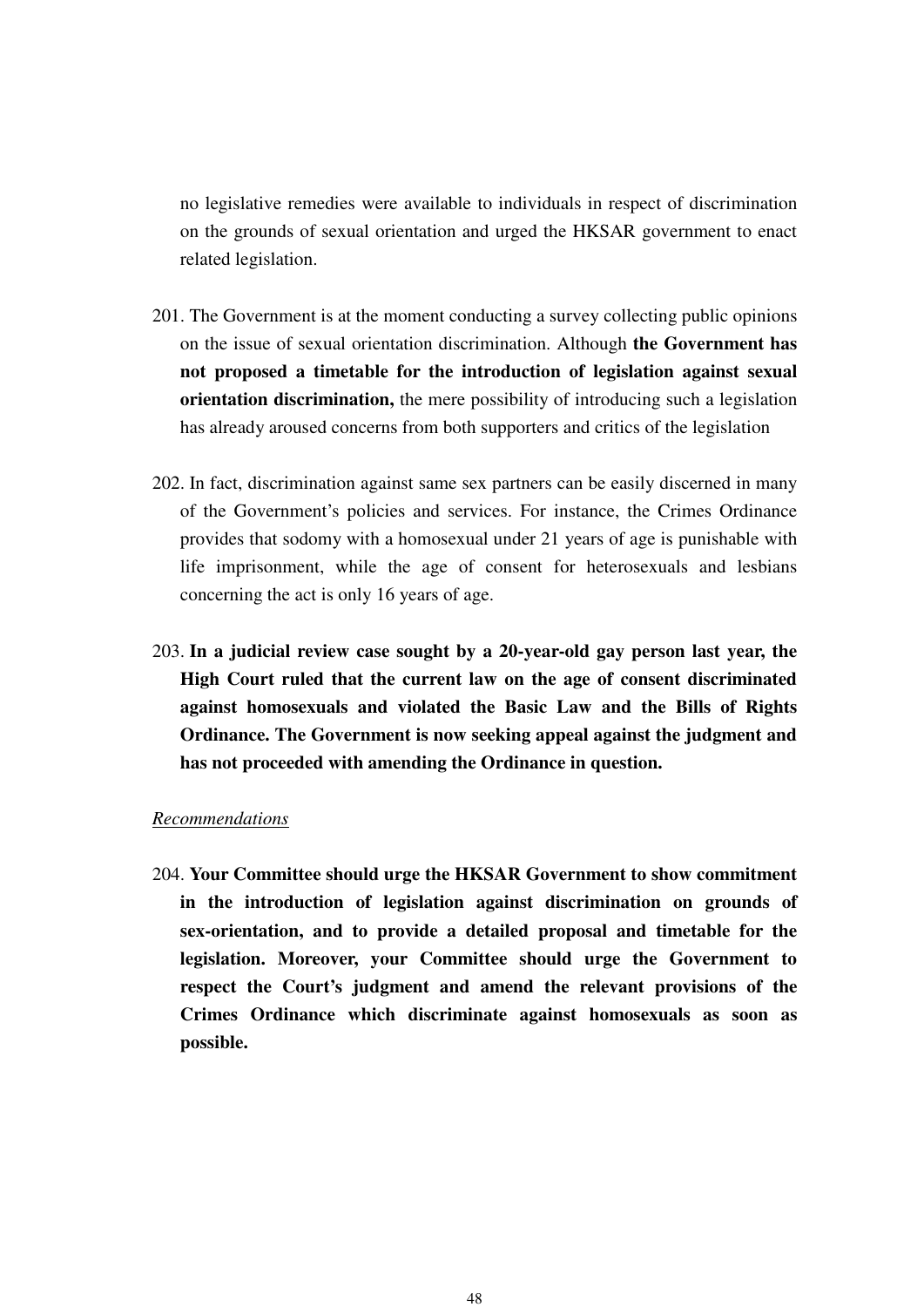# **Special Issue: Hong Kong Residents Encountering Problems in the Mainland**

### A. Hong Kong People in the Mainland

- 205. Contacts between Hong Kong and the Mainland are increasing, and the number of Hong Kong people working, travelling and doing business in the Mainland has been on the rise, with increasing occasions on which they need help when encountering problems such as those relating to medical cases, law and order, commercial activities or other disputes in the Mainland. **However, many of these people cannot get proper and timely assistance when their personal safety and property are at stake.**
- 206. Currently Office of the Government of HKSAR in Beijing, the Economic and Trade Office of the Government of the HKSAR in Guangdong and other offices to be established in the Mainland (the "Offices") are responsible for helping Hong Kong people residing or working in the Mainland. This is especially so for the Office of the Government of HKSAR in Beijing, which has one of its mission as to "provide practical assistance to Hong Kong residents in distress in the Mainland". **However, the Offices have not taken an active role in protecting the security and interests of Hong Kong residents, especially those detained by the Mainland law enforcement agencies.**
- 207. There are quite a number of incidents involving Hong Kong residents who have been put into custody or under arrest in the Mainland for a long period. The time for bringing them to court for trial, however, remains unknown. For many of the cases, it is highly doubtful that Mainland law enforcement agencies have acted in accordance with the law, especially with regard to detaining people for an indefinite period without laying any charges on them. **However, the Office** of **the Government of HKSAR in Beijing often only assumes the role as a "messenger" for the relevant authorities in the Mainland and the family members of the detained person, in terms of passing on messages of both sides to the other party, yet refusing to directly intervene into the cases even when flagrant injustice has been done to the detained person.**
- 208. It is indeed regrettable that the Government has not tried its utmost to assist those who have encountered serious problems in the Mainland. What is more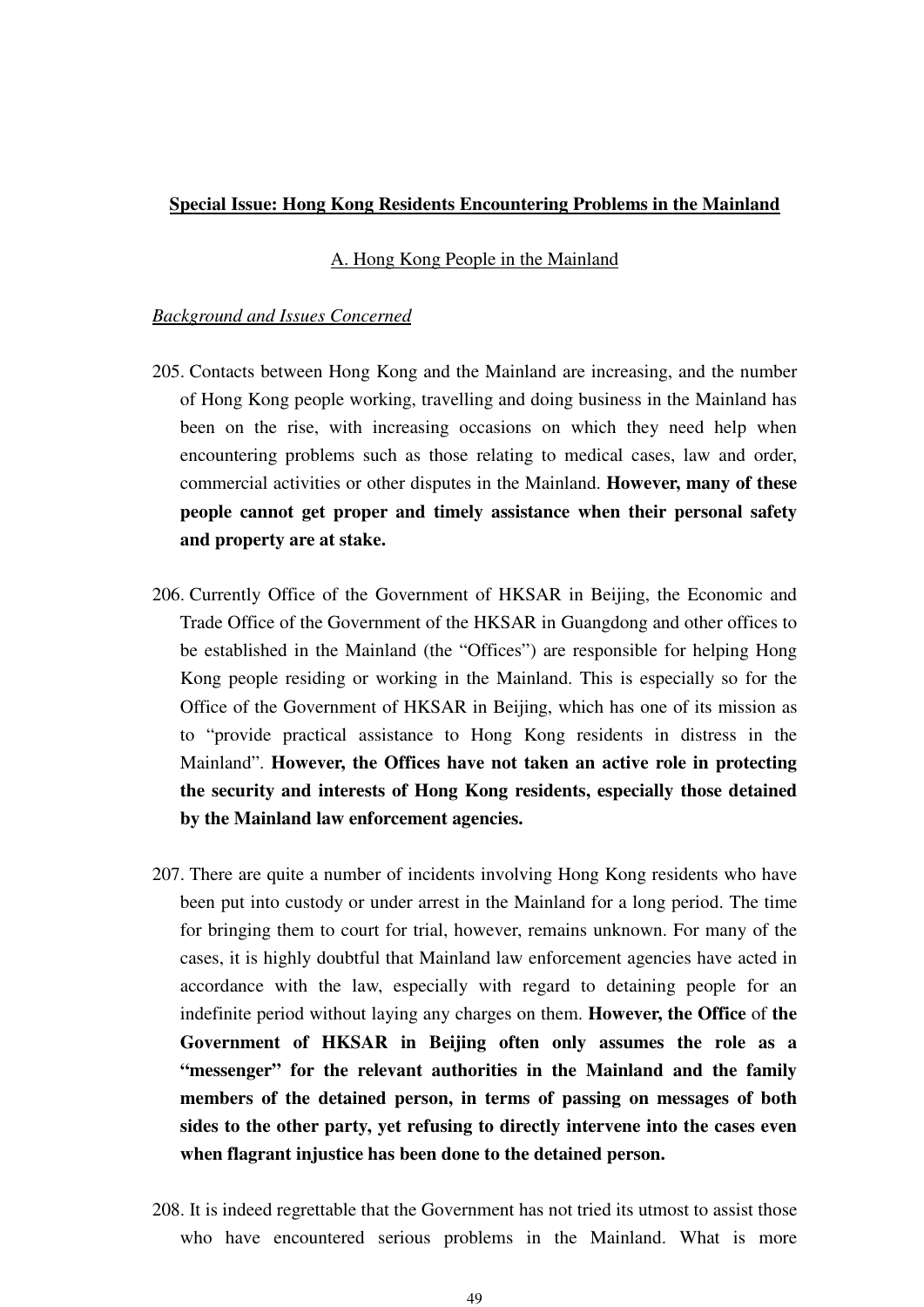unacceptable is that when the family of the detained person sought help from the Government, **it has always evaded its responsibility under the pretext of "one country two systems" and " inappropriateness to intervene into matters belonging to the Mainland jurisdiction".** 

209. Another problem which Hong Kong people frequently encounter, especially those who are under arrest and would be tried under the Mainland jurisdiction, is that either they do not have means to get access to legal services, or that they cannot afford to pay for legal representation for their cases. **The Legal Aid Scheme at the moment does not apply to Hong Kong residents in the Mainland, and this is so even if they pass both the "means" and "merit" tests under the scheme.** 

#### *Recommendations*

- 210. Your Committee should urge the Government to exploit more effectively the functions of the Office of the Government of HKSAR in Beijing, the Economic and Trade Office of the Government of the HKSAR in Guangdong and other offices to be established in the Mainland, and to **enhance their intermediary roles, so as to more efficiently and appropriately assist Hong Kong people who encounter problems in the Mainland.**
- 211. The Government should develop closer communication and coordinating mechanisms with provincial/municipal governments progressively, with a view to enabling Hong Kong residents to receive proper assistance and support as soon as possible when they encounter difficulties in the Mainland.
- 212. The Government should discuss with the Mainland Authorities ways to improve the notification mechanism about the arrest of Hong Kong people in the Mainland. **For cases involving the detainment of Hong Kong residents in the Mainland, the Government should raise the issue to the highest level with the Mainland Authorities**. The Government should appoint officials solely responsible for dealing with cases of detained Hong Kong residents, and seek advice of legal experts to see what support it could provide its own people under Chinese laws. The appointed officials should be allowed to visit the detained persons so that they can have the most up-to-date information on the investigation of the cases and take necessary follow-up actions.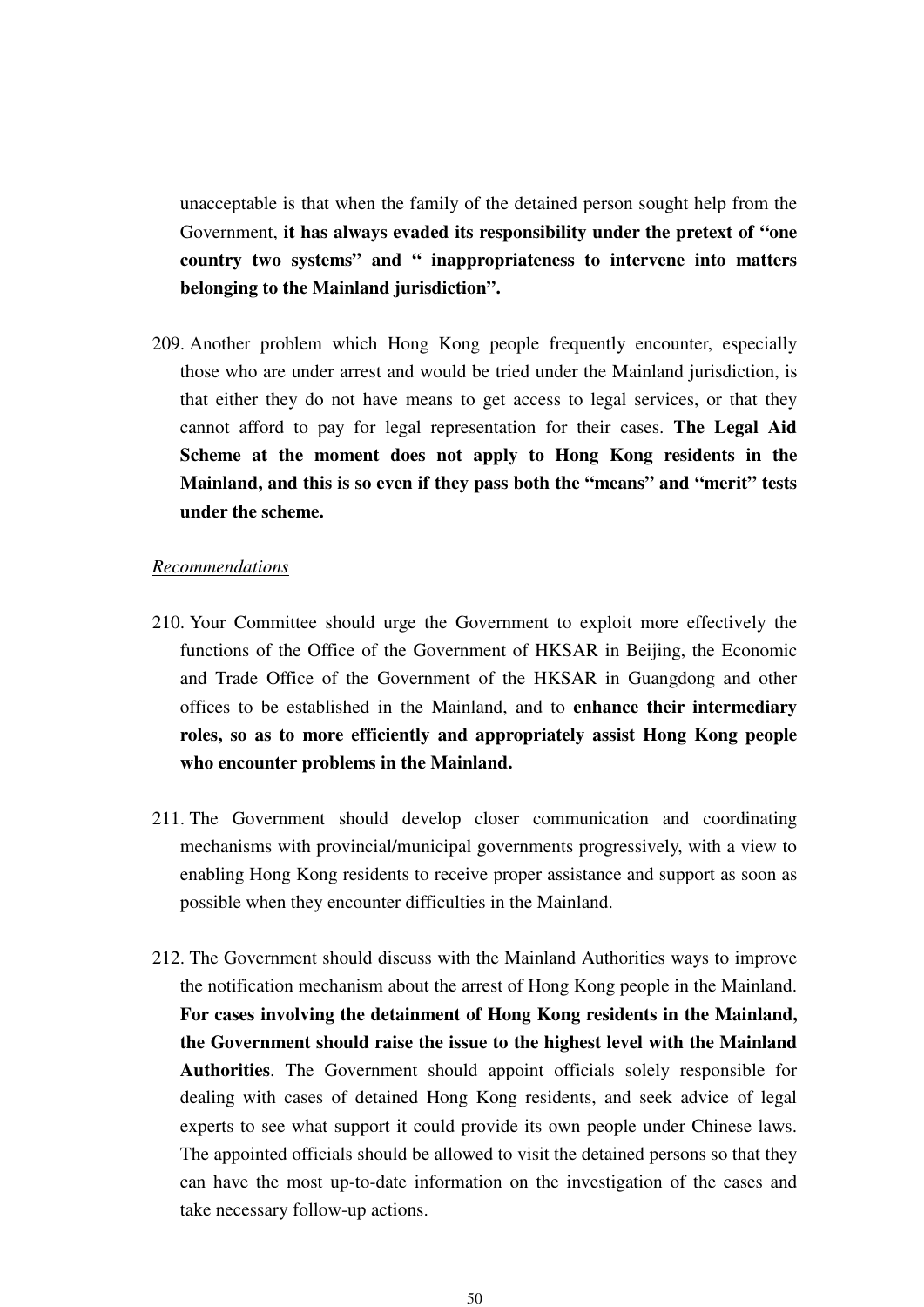213. Your Commission should also urge the Government **to study the possibility of extending the scope of Legal Aid Scheme so that it covers Hong Kong residents in the Mainland**, and to cooperate with non-governmental organizations to provide legal assistance to those who have run into problems.

#### B. The Case of Ching Cheong—the Detained Hong Kong-based Newspaper Reporter

# *Background and Issues Concerned*

- 214. Hong Kong-based journalist Ching Cheong was put in custody under residence surveillance in Beijing by the Chinese Authorities since the end of April 2005. The Ministry of Foreign Affairs in China claimed that Ching was involved in spying for unidentified foreign intelligence agencies. However, it was not until early June that the National Security Bureau formally notified Ching's family that Ching was detained in Beijing.
- 215. **Since Ching's arrest, his wife was refused direct contact with her husband and his legal representative in China.** According to the Mainland legislation, the Hong Kong Government also has no right to visit any detained person in the Mainland.

#### *Progress Made on the Matter*

216. **The Mainland Authorities have refused to reveal more information on Ching's case, thus the actual circumstances surrounding his case remains a mystery up until now, and no charges has yet been laid on him.** The latest news is now that the Prosecution Department has returned his case back to the National Security Bureau for further investigation.

# *Recommendation*

217. Your Committee should urge the Government to follow closely any progress made in Ching's case, and to liaise with the Mainland Authorities to let the couple get in touch and to allow officials to check on Ching's safety. **The Government should also demand the Mainland Authorities to allow Ching to have the freedom to choose his own legal representative, and to ensure maximum transparency in the proceedings of the case.**